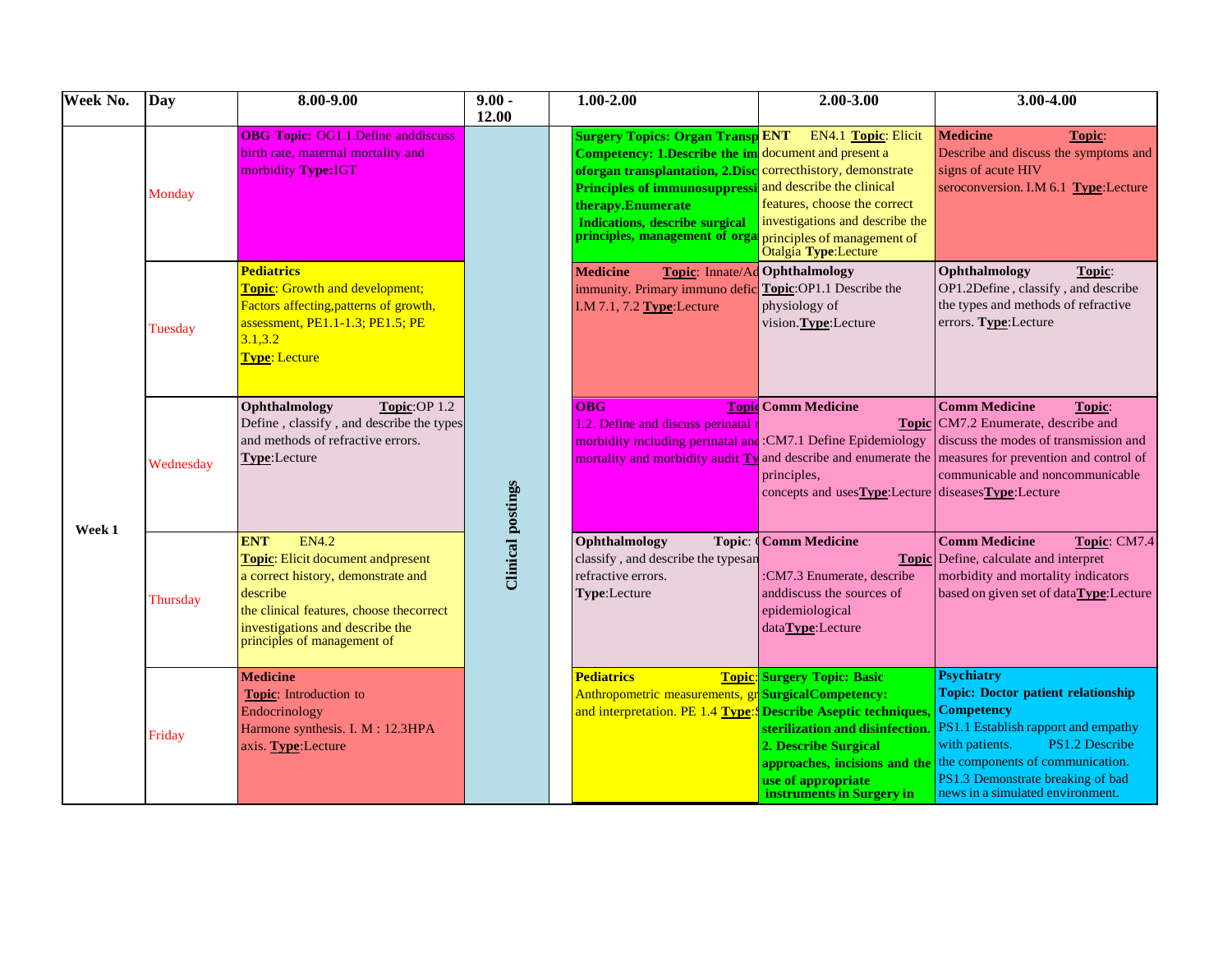|        | Saturday  | <b>FMT</b><br>Topic: 3.22 Impotence and sterility<br>in male and female Type:Lecture                                                                                                                                                |                          |                                                                                                                                                                                                                                                        |                                                                                                                                                                                                                              |
|--------|-----------|-------------------------------------------------------------------------------------------------------------------------------------------------------------------------------------------------------------------------------------|--------------------------|--------------------------------------------------------------------------------------------------------------------------------------------------------------------------------------------------------------------------------------------------------|------------------------------------------------------------------------------------------------------------------------------------------------------------------------------------------------------------------------------|
|        | Monday    | <b>OBG</b><br>Topic: OG. 1.3. Define and<br>discuss still birth and abortion<br>Type:IGT                                                                                                                                            |                          | <b>EN4.5</b><br><b>ENT</b><br><b>Topic: Elicit</b><br>document and present a<br>correcthistory,<br>demonstrate and<br>describe<br>the clinical features,<br>choose the correct<br>investigations and<br>describe the<br>principles of<br>management of | <b>Medicine</b><br><b>Topic:</b> Defineand classify HIV<br>AIDS based on the CDC criteria. I.M 6.2 Type:Lecture                                                                                                              |
|        | Tuesday   | Pediatrics<br>Topic: 1. Failure to thrive<br><b>PE 2.1</b><br>Fype:SDL1                                                                                                                                                             |                          | Ophthalmology<br>Topic:<br><b>OP1.4 Enumerate</b><br>the indications and<br>describe the<br>principles of<br>refractive surgery<br>Type:Lecture                                                                                                        | Ophthalmology<br>Topic: OP1.5<br>Define, enumerate the types of Amblyopia and the<br>mechanism by which<br>strabismus leads to amblyopia<br>Type:Lecture                                                                     |
| Week 2 | Wednesday | Ophthalmology<br>Topic:<br>OP2.1 Enumerate the causes,<br>describe and discuss the<br>aetiology, clinical<br>presentations and diagnostic<br>features of common conditions of<br>the<br>lid and adnexa including                    |                          | <b>Comm Medicine</b>                                                                                                                                                                                                                                   | <b>Comm Medicine</b><br>Topic: CM7.5 Enumerate, define,<br>describeand discuss epidemiological study<br>designs <b>Type</b> :Lecture                                                                                         |
|        | Thursday  | <b>ENT</b><br><b>EN4.7 Topic: Elicit</b><br>document and present a correct<br>history demonstrate and<br>describe<br>the clinical features, choose the<br>correct investigations and<br>describe the<br>principles of management of | <b>Clinical postings</b> | <b>Comm Medicine</b>                                                                                                                                                                                                                                   | <b>Comm Medicine</b><br>Topic: CM8.1 Describe and<br>discuss the epidemiological and control measuresincluding<br>the use of essential laboratory tests at the primary care level<br>for communicable diseases Type: Seminar |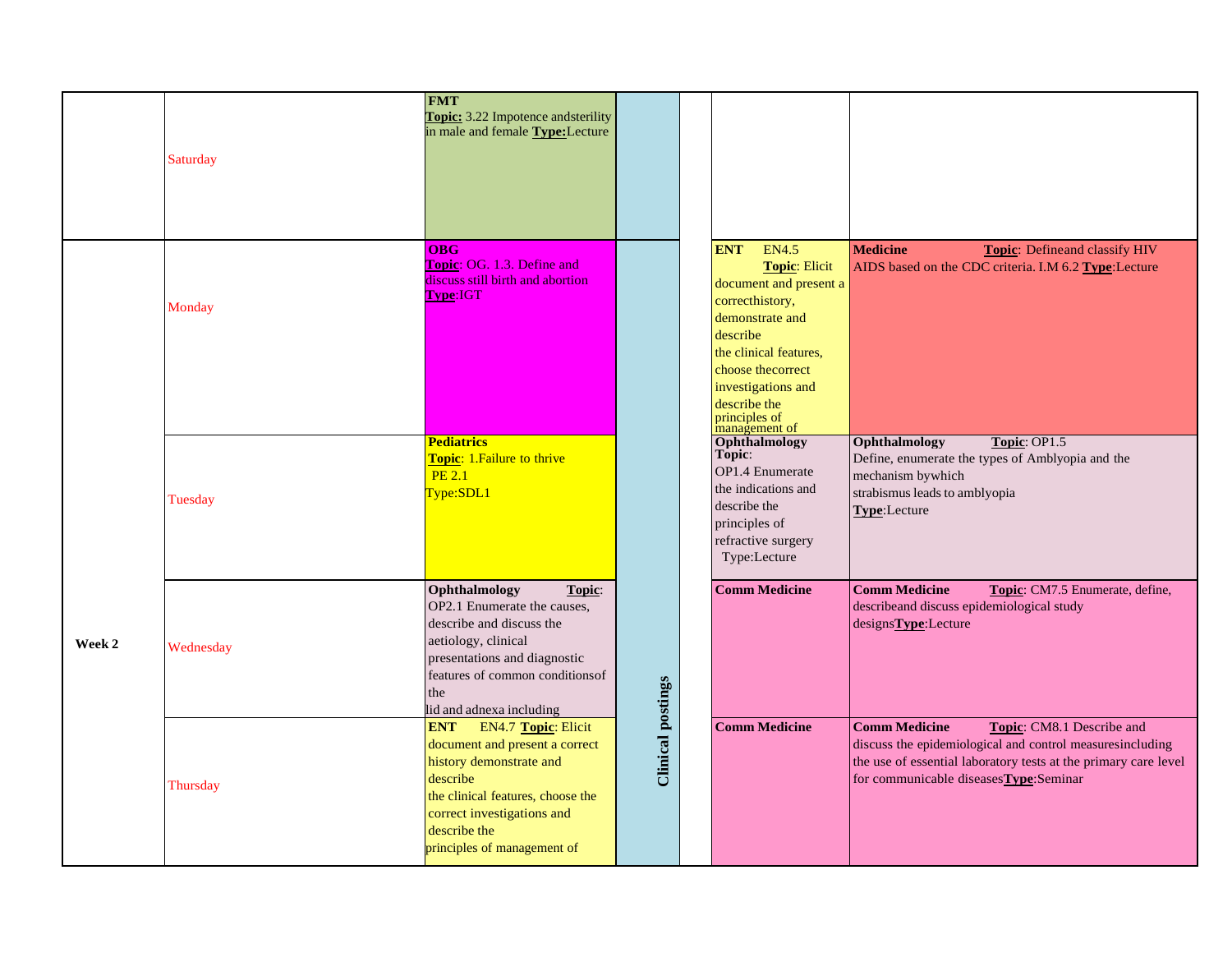| Friday    | <b>Medicine</b><br>Topic: Thyroid harmone synthesis<br>and functions. I.M12.1,12.2<br><b>Type:Lecture</b>                                                                                                                   |          | <b>Pediatrics</b><br>Shortstature. PE2.6 Typ disposal Competency:                                                                                                                                                                                                            | <b>Surgery Topic: Biohazard</b><br>1. Describe classification of<br>hospital waste and<br>appropriate methods of<br>disposal.<br><b>Type:Lecture No: SU 15.1</b>                                                                     | <b>Topic: Mental</b><br><b>Psychiatry</b><br>health<br><b>Competency PS2.1</b><br>Define stress and describe its components and<br>causes PS2.2 Describe the role of time<br>management, study skills, balanced diet<br>and sleep wake habits in stress<br><b>PS2.3</b><br>avoidance |
|-----------|-----------------------------------------------------------------------------------------------------------------------------------------------------------------------------------------------------------------------------|----------|------------------------------------------------------------------------------------------------------------------------------------------------------------------------------------------------------------------------------------------------------------------------------|--------------------------------------------------------------------------------------------------------------------------------------------------------------------------------------------------------------------------------------|--------------------------------------------------------------------------------------------------------------------------------------------------------------------------------------------------------------------------------------------------------------------------------------|
| Saturday  | <b>FMT</b><br>Topic: 3.23&3.26 Artificial<br>insemination & regulation of ART<br>Clinics in India Type:Lecture                                                                                                              |          | <b>ENT</b> EN4.8 <b>Topic:</b> Elicit document<br>and present a correct history,<br>demonstrate and describe<br>the clinical features, choose the<br>correct investigations and describe<br>the principles of management of<br>squamosaltype of CSOM<br><b>Type:</b> Lecture |                                                                                                                                                                                                                                      |                                                                                                                                                                                                                                                                                      |
| Monday    | <b>OBG</b><br>Topic: OG. 8.3. Describe,<br>demonstrate, document and perform an<br>obstetrical examination including a<br>general and abdominal examination and<br>clinical monitoring of maternal and fetal<br>well-being: |          | <b>General Surgery Comp</b> document and present a<br><b>Describe indications</b><br>advantages and disadv<br>ofMinimally invasive O<br><b>Surgery</b><br>Type:Lecture No: SU<br><b>Medicine</b>                                                                             | Surgery Topic: Minima ENT EN4.12 Topic: Elicit<br>Minimally invasive Gen correcthistory demonstrate<br>and describe<br>the clinical features, choose<br>thecorrect investigations<br>and describe the<br>principles of management of | <b>Medicine</b><br>Topic: Describe and<br>discuss the relationshipbetween CDC count<br>and the<br>risk of opportunistic infection. I.M 6.3<br>Type:Lecture                                                                                                                           |
| Tuesday   | Pediatrics<br>Topic: Cerebral Palsy. PE3.8<br>Type: SDL3                                                                                                                                                                    |          | Management of SLE. I.M<br>Type:Lecture<br><b>OBG</b><br>8.4. Describe and demonst ectropion<br>monitoring of maternal a Type: Lecture                                                                                                                                        | Ophthalmology<br>pic:<br>OP2.1 Enumerate the<br>causes, describe and<br>discuss the aetiology,<br>clinical presentations and<br>diagnostic<br>features of entropion,                                                                 | Ophthalmology<br>Topic: OP2.1<br>To Enumerate the causes, describe and discuss the<br>aetiology, clinical presentations and diagnostic<br>features oflid lag, lagophthalmos Type:Lecture                                                                                             |
| Wednesday | Ophthalmology<br>Topic:OP2.1<br>Enumerate the causes, describe and<br>discuss the aetiology, clinical<br>presentations, diagnostic features<br>and management of<br>dacryocystitis. Type: Lecture                           | Postings | well-being Type:Semina Comm Medicine                                                                                                                                                                                                                                         | <b>To</b><br>pic:CM7.7 Describe and<br>demonstrate the steps in the<br>Investigation of an<br>epidemic of<br>communicabledisease<br>and describe the<br>principles of<br>control<br>measures <b>Type</b> :LEcture                    | <b>Comm Medicine</b><br>Topic:<br>Competencies covered till date<br>Type:Tutorial                                                                                                                                                                                                    |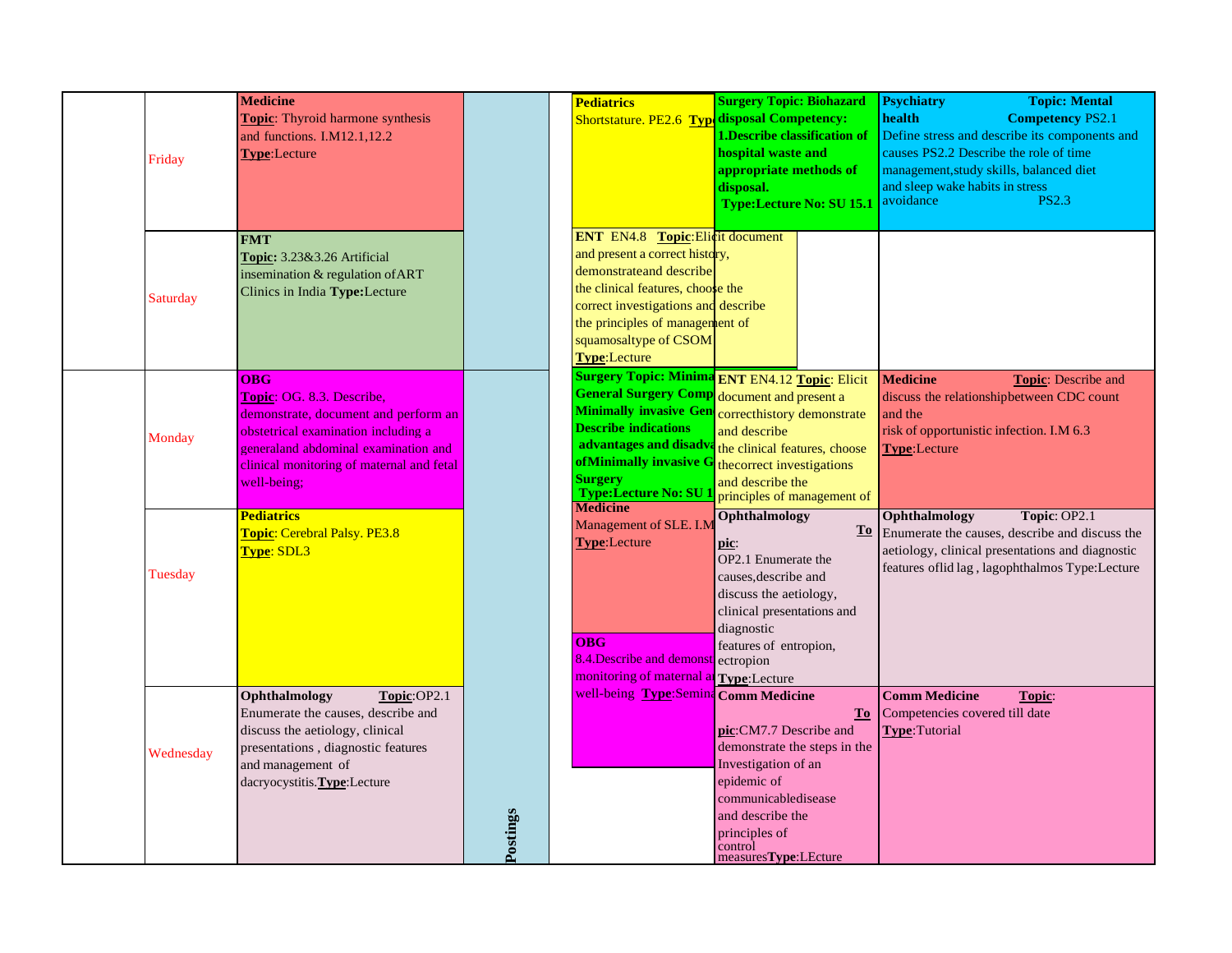| Thursday        | ENT EN4.13<br>Topic: Describe the clinical features,<br>investigations and principles of<br>management of Otosclerosis<br><b>Type:</b> Lecture | Clinical | Ophthalmology<br>OP2.1Enumerate the<br>Type:Lecture                                                                                                                                                            | <b>Comm Medicine</b><br><b>Top</b><br>and discuss the aetiol ic: CM7.8 Describe the<br>presentations, diagnos principles of association,<br>management of heman causation and biases in<br>epidemiological<br>studiesType:Lecture | <b>Comm Medicine</b><br>Topic: CM8.1<br>Describe and discuss the epidemiological and<br>control measuresincluding the use of essential<br>laboratory tests at the primary care level for<br>communicable diseases Type: Seminar                                                                                                                                 |
|-----------------|------------------------------------------------------------------------------------------------------------------------------------------------|----------|----------------------------------------------------------------------------------------------------------------------------------------------------------------------------------------------------------------|-----------------------------------------------------------------------------------------------------------------------------------------------------------------------------------------------------------------------------------|-----------------------------------------------------------------------------------------------------------------------------------------------------------------------------------------------------------------------------------------------------------------------------------------------------------------------------------------------------------------|
| Friday          | <b>Medicine:</b><br><b>Topic:</b> Hypothyroidism symptoms<br>and diagnosis. I.M:<br>12.8 Type:Lecture                                          |          | <b>Pediatrics</b><br>PE11.1, 11.2;<br><b>PE 11.6</b><br>Type:SDL4<br><b>ENT EN4.14 Topic</b>                                                                                                                   | <b>Surgery Topic: Trauma</b><br><b>Demonstrate the steps in</b><br><b>Basic Life Support.</b><br><b>Transport of injured</b><br><b>patient</b><br>in a simulated environment                                                      | <b>Psychiatry</b><br><b>Topic: Introduction</b><br><b>Competency: 1. Describe the to psychiatry Competency</b><br><b>PS3.1</b><br><b>Principles of FIRST AID, 2.</b> Describe the growth of psychiatry as a medical<br>specialty, its history<br>and contribution to society<br><b>PS3.2</b><br>Enumerate, describe and discussimportant<br>signs & symptoms of |
| <b>Saturday</b> | <b>FMT</b><br>Topic: 3.15 Sexual offences:<br>Examination of accused and victim<br>Type:Tutorial/Seminar/IGT                                   |          | clinical features, investigations and<br>principles of<br>management of Sudden Sensorineural<br>Hearing Loss <b>Type:</b> Lecture<br><b>Surgery Topic: Trauma Competency:</b><br>1. Describe the Principles in |                                                                                                                                                                                                                                   |                                                                                                                                                                                                                                                                                                                                                                 |
| Monday          | <b>OBG</b><br>Topic: OG. 8.5. Describe and<br>demonstrate pelvic assessmentin a<br>model Type:SDL                                              |          | management of mass ENT EN4.15<br><b>Describe Pathophysic Describe the clinical</b><br>features for neurolog principles of<br>and GCS in<br><b>Medicine</b><br>AcuteRheumatic fever Type:Lecture                | Topic:<br>of head injuries, 3. D features, investigations and<br>head injuries, 4. Cho management of Noise<br><b>InducedHearing Loss</b>                                                                                          | <b>Medicine</b><br><b>Topic:</b> Describe and<br>discuss the pathogenesis, evolution and cliniical<br>common HIV<br>features of<br>related<br>I.M<br>opportunistic<br>infections.<br>6.4<br><b>Type:Lecture</b>                                                                                                                                                 |
| Tuesday         | <b>Pediatrics</b><br><b>Topic: National health</b><br>programs<br>1. IMNCI guidelines2.NHM<br>3.RCH<br>4. Universal immunizationprogram        |          | pathogenesis. I.M 7.4                                                                                                                                                                                          | Ophthalmology<br>Top the<br>ic:OP2.4 Describe the<br>aetiology, clinical<br>presentation of orbital<br>cellulitis Type: Lecture                                                                                                   | Ophthalmology<br>Topic: OP2.4Discuss<br>complications and management oforbital cellulitis<br>Type:Lecture                                                                                                                                                                                                                                                       |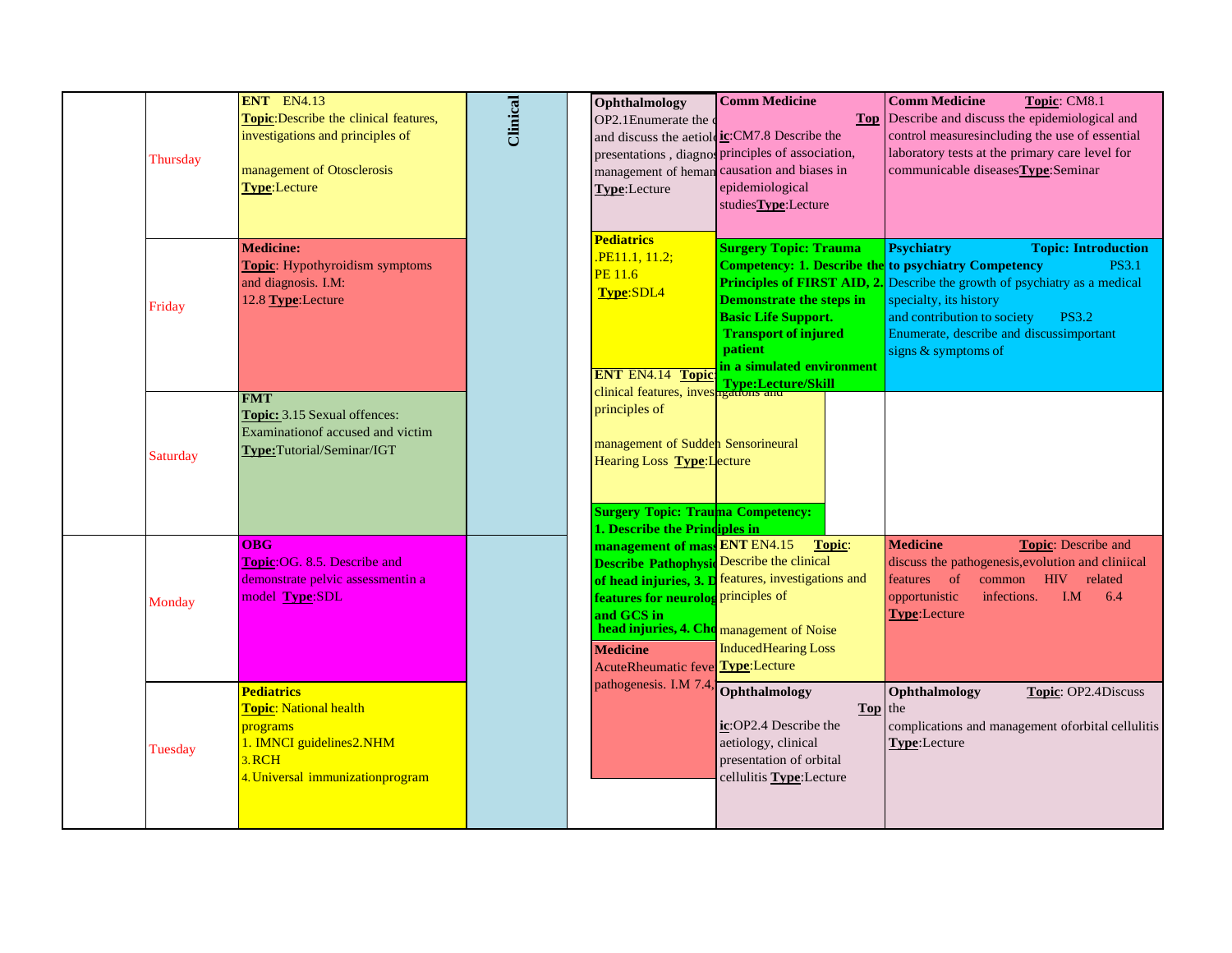| Week 4 | Wednesday | Ophthalmology<br>Topic:OP2.5<br>Describe the clinical features on ocular<br>examination and<br>management of a patient with<br>cavernous sinus thrombosis<br>Type:Lecture        |                          | <b>OBG</b>                                                                                                                                                                                                                   | <b>Comm Medicine</b><br>8.6. Assess and co Topic: CM7.6 Enumerate and<br>simulated environ evaluate the need of<br>nutrition in pregna screeningtests Type: Lecture                                                     | <b>Comm Medicine</b><br>Topic:CM8.2Describe<br>and discuss the epidemiological and control<br>measures including the use of essential<br>laboratory tests at the primary care level for<br>Non Communicable diseases (Hypertension,<br>$)$ Type: Lecture                                                                |
|--------|-----------|----------------------------------------------------------------------------------------------------------------------------------------------------------------------------------|--------------------------|------------------------------------------------------------------------------------------------------------------------------------------------------------------------------------------------------------------------------|-------------------------------------------------------------------------------------------------------------------------------------------------------------------------------------------------------------------------|-------------------------------------------------------------------------------------------------------------------------------------------------------------------------------------------------------------------------------------------------------------------------------------------------------------------------|
|        | Thursday  | <b>ENT EN4.18</b><br>clinical<br><b>Topic:Describe</b><br>the<br>investigations<br>and<br>features,<br>principles of<br>management of Facial Nerve palsy<br><b>Type:</b> Lecture | <b>Clinical Postings</b> | Ophthalmology<br>Enumerate the cau<br>differentiating fea<br>Type:Lecture                                                                                                                                                    | <b>Comm Medicine</b><br>:CM8.2 Describe and discuss<br>theepidemiological and<br>control measures<br>including the use of<br>essentiallaboratory tests at<br>the primarycare<br>level for Non Communicable              | <b>Comm Medicine</b><br>Topic:CM8.1Describe<br><b>Topic</b> and discuss the epidemiological and control<br>measures including the use of essential<br>laboratory tests at the primary care level for<br>communicable diseases Type:Seminar                                                                              |
|        | Friday    | <b>Medicine:</b><br>Topic:<br>Hyperthyroidism symptyoms and<br>diagnosis. I.M 12.4,12.11,12.8<br><b>Type:</b> Lecture                                                            |                          | <b>Pediatrics</b><br>physiology advar<br>Type:IGT1                                                                                                                                                                           | <b>Surgery Topic: Trauma</b><br><b>Competency: 1. Describe the</b><br>pathophysiology of chest<br>injuries. 2. Describe the<br>clinical features and<br>chest injuries. 3.<br><b>Demonstrate</b><br>Airway maintenance. | <b>Psychiatry</b><br><b>Topic:</b><br><b>Introduction to psychiatry Competency</b><br>PS3.5 Perform.<br>demonstrate and document amini mental<br>examination<br>principles of management of <b>PS3.6</b> Describe and discuss biological,<br>psychological & social factors &<br>their interactions in the causation of |
|        | Saturday  | <b>FMT</b><br>Topic: 3.27 Abortion<br>Type:Lecture                                                                                                                               |                          |                                                                                                                                                                                                                              | <b>ENT</b> EN4.19 <b>Topic</b> : Describe theclinical<br>features, investigations and principles of<br>management of Vertigo Type: Lecture                                                                              |                                                                                                                                                                                                                                                                                                                         |
|        | Monday    | OBG<br><b>Topic: OG. 8.7. Enumerate the</b><br>indications for and types of vaccination<br>in<br>pregnancy Type: Lecture                                                         |                          | <b>Surgery Topic: S ENT EN4.20</b><br><b>Competency: 1. 1 Topic: Describe</b><br>clinical features clinical<br>various cutaneo investigations<br>infections. 2. Cla principles of<br>different skin tun<br>discuss their man | the<br>features,<br>and<br>management<br>of<br>Meniere's<br><b>Disease</b><br><b>Type:Lecture</b>                                                                                                                       | <b>Medicine</b><br><b>Topic:</b> Choose and<br>interpret appropriate diagnostic tests to<br>diagnose opportunistic infections including CBC<br>sputum examination and cultures, blood<br>cultures, stool analysis, CSF analysis and Chest<br>radiographs. I.M 6.10 Type:SDL                                             |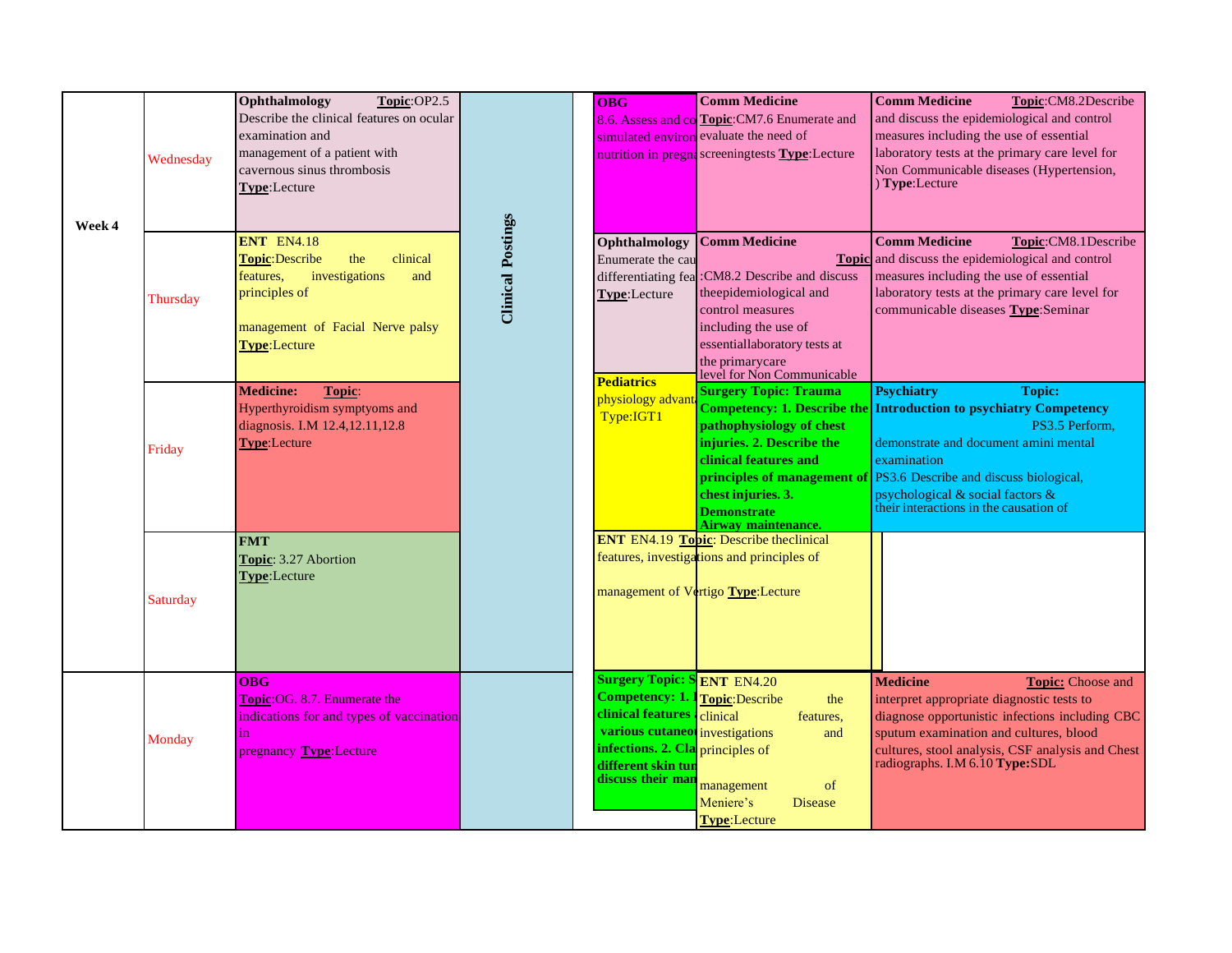|        | Tuesday   | <b>Pediatrics</b><br><b>Topic: 1. Antenatal counselling</b><br>Educating & counsellingmother<br>3.<br>Mother privacy. PE 7.8-7.11;<br>E8.5.<br>Type:IGT2                                                        |                          | <b>Medicine</b><br>Rheumatic<br>feve<br>7.14. Type: Lecture                        | Ophthalmology<br>OP2.6 Enumerate the<br>clinical features and<br>management of<br>proptosisType:Lecture                                                                                                                                                                               | Ophthalmology<br><b>Topic: OP2.7Classify</b><br><b>Topl</b> the various types of orbital tumours.<br>Differentiate the<br>symptoms and signs of the presentation of various<br>types of ocular<br>tumours<br><b>Type:Lecture</b>                                          |
|--------|-----------|-----------------------------------------------------------------------------------------------------------------------------------------------------------------------------------------------------------------|--------------------------|------------------------------------------------------------------------------------|---------------------------------------------------------------------------------------------------------------------------------------------------------------------------------------------------------------------------------------------------------------------------------------|---------------------------------------------------------------------------------------------------------------------------------------------------------------------------------------------------------------------------------------------------------------------------|
| Week 5 | Wednesday | Ophthalmology<br>Topic:OP3.3<br>Describe the aetiology,<br>pathophysiology, ocular features,<br>differential<br>diagnosis, complications. and<br>management of various causes of<br>conjunctivitis Type:Lecture |                          | <b>OBG</b><br>9.1Classify, define<br>and septic Type:S                             | <b>Comm Medicine</b><br>Topic:CM8.2 Describe and<br>and management of discuss the epidemiological<br>threatened, incomp and control measures<br>including the use of<br>essentiallaboratory tests at<br>the primarycare<br>level for Non Communicable                                 | <b>Comm Medicine</b><br>Topic: CM8.2<br>Describe and discuss the epidemiological and<br>control measures including the use of essential<br>laboratory tests at the primary care level for<br>Non Communicable diseases (Stroke) Type: IGT -<br><b>General Medicine</b>    |
|        | Thursday  | <b>ENT EN4.21</b><br>Topic:Describe<br>the<br>clinical<br>features,<br>investigations<br>and<br>principles of<br>management of Tinnitus<br>Type:Lecture                                                         | <b>Clinical postings</b> | Ophthalmology<br>the aetiology, patho<br>differential<br>trachoma.<br>Type:Lecture | <b>Comm Medicine</b><br>c:CM8.2 Describe and discuss<br>diagnosis, complica the epidemiological and<br>control measures<br>including the use of<br>essentiallaboratory tests at<br>the primarycare<br>level for Non Communicable                                                      | <b>Comm Medicine</b><br>Topic: CM8.1<br>Topi Describe and discuss the epidemiological and<br>control measuresincluding the use of essential<br>laboratory tests at the primary care level for<br>communicable diseases Type: Seminar                                      |
|        | Friday    | <b>Medicine:</b><br>Topic:<br>Management of thyroid gland<br>dysfuntion. I.M:<br>12.4, 12.13, 12.11, 12.15<br>Type:Lecture                                                                                      |                          | <b>Pediatrics</b><br>2.Complementary f<br>8.5<br>Type:IGT3                         | <b>Surgery Topic:</b><br><b>Breastfeeding weel</b> Developmental anomalies<br>offace, mouth and jaws<br><b>Competency: 1. Describe</b><br>theetiology and<br>classification of cleft lip<br>and palate, 2.<br><b>Describe the Principles of</b><br>reconstruction of cleft lip<br>and | <b>Psychiatry</b><br><b>Topic:</b><br><b>Introduction to psychiatry Competency</b><br>PS3.9 Describe the<br>steps and demonstrate in asimulated<br>environment<br>family education in patients with organic<br>psychiatric disorders PS3.10<br>Enumerate and describe the |
|        | Saturday  | <b>FMT</b><br><b>Topic:</b> 3.28 Abortion <b>Type:</b><br>Lecture                                                                                                                                               |                          | Obstruction <b>Type:</b> Lecture                                                   | <b>ENT</b> EN4.22 <b>Topic:</b> Elicit document and present<br>a correct history demonstrate and describe<br>the clinical features, choose the correct<br>investigations and describe the principles of<br>management of squamosal type of Nasal                                      |                                                                                                                                                                                                                                                                           |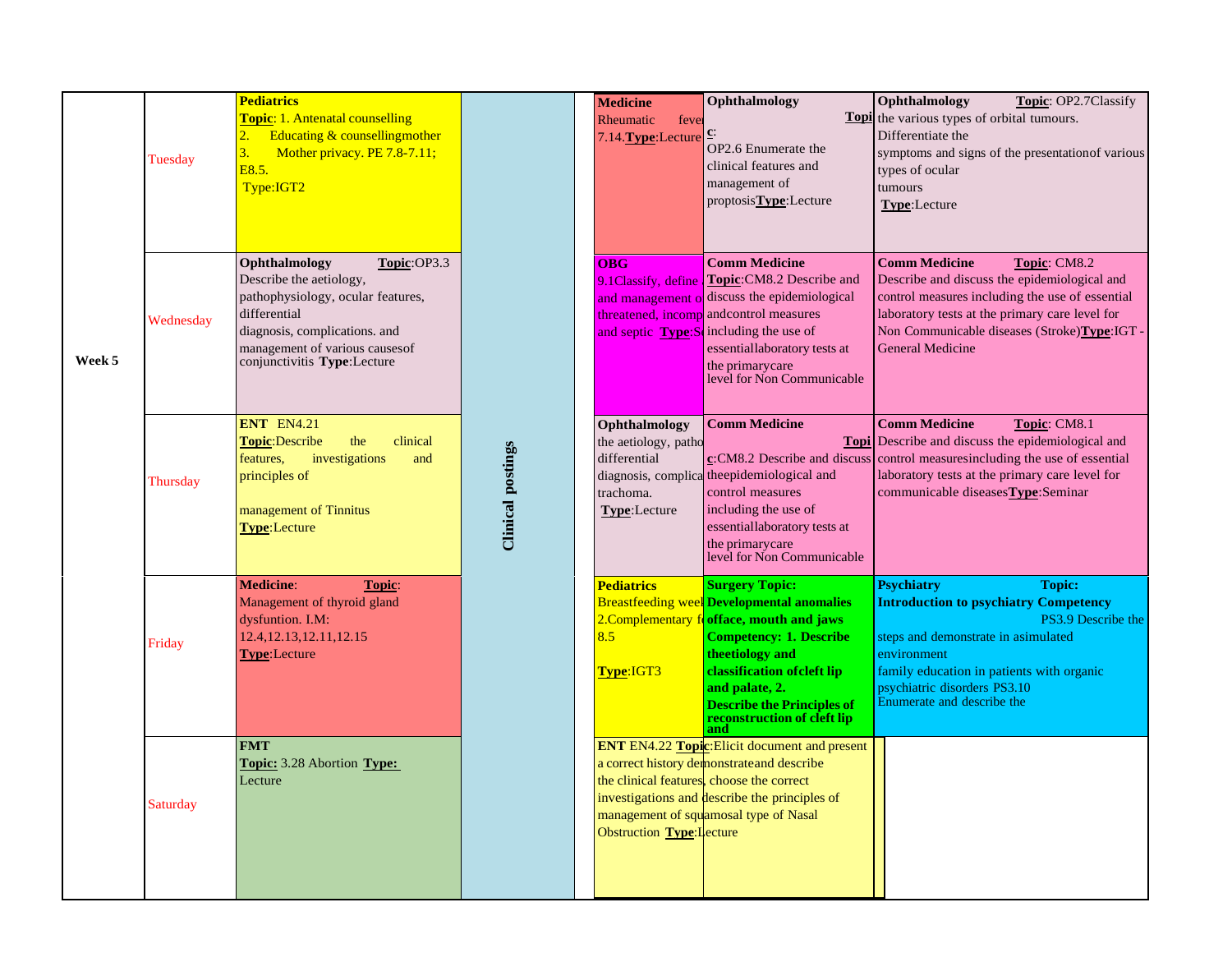| Week 6 | Monday    | <b>OBG</b> Topic:OG. 9.2. Describe the steps<br>and observe/ assist in the performance<br>of an<br><b>MTP</b> evacuation <b>Type:SDL</b>                                                                                                                         |                          | <b>Surgery Topic: ENT EN4.23</b><br><b>Competency: 1. Topic: Describe</b><br>oral cancer sym clinical<br>oropharyngeal c investigations<br>appropriate inv principles of<br><b>Principles</b><br>of treatment. | the<br>features.<br>and<br>management of DNS<br><b>Type:Lecture</b>                                                                                                                                                                                                                                                 | <b>Comm Medicine (PM)</b><br><b>Topic:</b> CM 3.1.1-<br><b>Outbreak Management of Pandemic</b><br>Type:Lecture                                                                                                                                                                              |
|--------|-----------|------------------------------------------------------------------------------------------------------------------------------------------------------------------------------------------------------------------------------------------------------------------|--------------------------|----------------------------------------------------------------------------------------------------------------------------------------------------------------------------------------------------------------|---------------------------------------------------------------------------------------------------------------------------------------------------------------------------------------------------------------------------------------------------------------------------------------------------------------------|---------------------------------------------------------------------------------------------------------------------------------------------------------------------------------------------------------------------------------------------------------------------------------------------|
|        | Tuesday   | <b>Pediatrics</b><br>Topic: Adolescence- Commonhealth<br>issues. $PE-6.1-6.7$ ;<br>PE 6.10, 6.12, 6.13<br><b>Type: SGD1</b>                                                                                                                                      |                          | <b>Medicine</b><br>Sarcoidosis. I.M.                                                                                                                                                                           | Ophthalmology<br>:OP3.5 Describe the aetiology<br>pathophysiology, ocular<br>features, differential<br>diagnosis, complications and<br>management of vernal<br>catarrhType:Lecture                                                                                                                                  | Topic: OP3.6Describe<br>Ophthalmology<br><b>Topic</b> the aetiology, pathophysiology, ocular features,<br>differential<br>diagnosis, complications and<br>management of pterygium<br>Type:Lecture                                                                                           |
|        | Wednesday | Ophthalmology<br>Topic:OP3.7<br>Describe the aetiology,<br>pathophysiology, ocular features,<br>differential<br>diagnosis, complications and<br>management of symblepharon<br>Type:Lecture                                                                       | <b>Clinical Postings</b> |                                                                                                                                                                                                                | <b>OBG Topic: OC Comm Medicine</b><br>clinical features. Topic: CM8.2 Describe and<br>abdomen in early discuss the epidemiological<br>ectopic pregnanc and control measures<br>medical and surg including the use of<br>management Ty essentiallaboratory tests at<br>the primarycare<br>level for Non Communicable | <b>Comm Medicine</b><br>Topic:CM8.7 Describe<br>the principles of management of information<br>systems Type:Lecture                                                                                                                                                                         |
|        | Thursday  | <b>ENT EN4.25</b><br><b>Topic: Elicit</b><br>document and present a correcthistory,<br>demonstrate and describe the clinical<br>features, choose the correct<br>investigations and describe the<br>principles of management of<br>squamosal type of Nasal Polyps |                          | describe and disc<br>ulceration<br>Type:Lecture                                                                                                                                                                | <b>Ophthalmology</b> Comm Medicine<br>:Competencies covered till<br>dateType:Tutorial                                                                                                                                                                                                                               | <b>Comm Medicine</b><br>Topic: CM8.1<br>Topic Describe and discuss the epidemiological and<br>control measuresincluding the use of essential<br>laboratory tests at the primary care level for<br>communicable diseases Type: Seminar                                                       |
|        | Friday    | Medicine Topic: Myxedema and<br>thyrotoxicosis. I.M 12.15<br><b>Type:Lecture</b>                                                                                                                                                                                 |                          | <b>Pediatrics</b><br>Type:IGT4                                                                                                                                                                                 | <b>Surgery Topic: Disorders of</b><br>Immunization Presalivary glands Competency:<br>1. Describe surgical<br>anatomy of the salivary<br>glands, pathology, and<br>clinical presentation of<br>disorders of salivary<br>glands<br><b>Type:Lecture No: SU 21.1</b>                                                    | <b>Psychiatry</b><br><b>Topic: Psychotic</b><br>disorders Competency PS4.1 Describe the<br>magnitude and etiology of alcohol and<br><b>PS4.2</b><br>substance usedisorders.<br>Elicit, describe and document clinicalfeatures of<br>alcohol and substance use<br>disorders.<br><b>PS4.3</b> |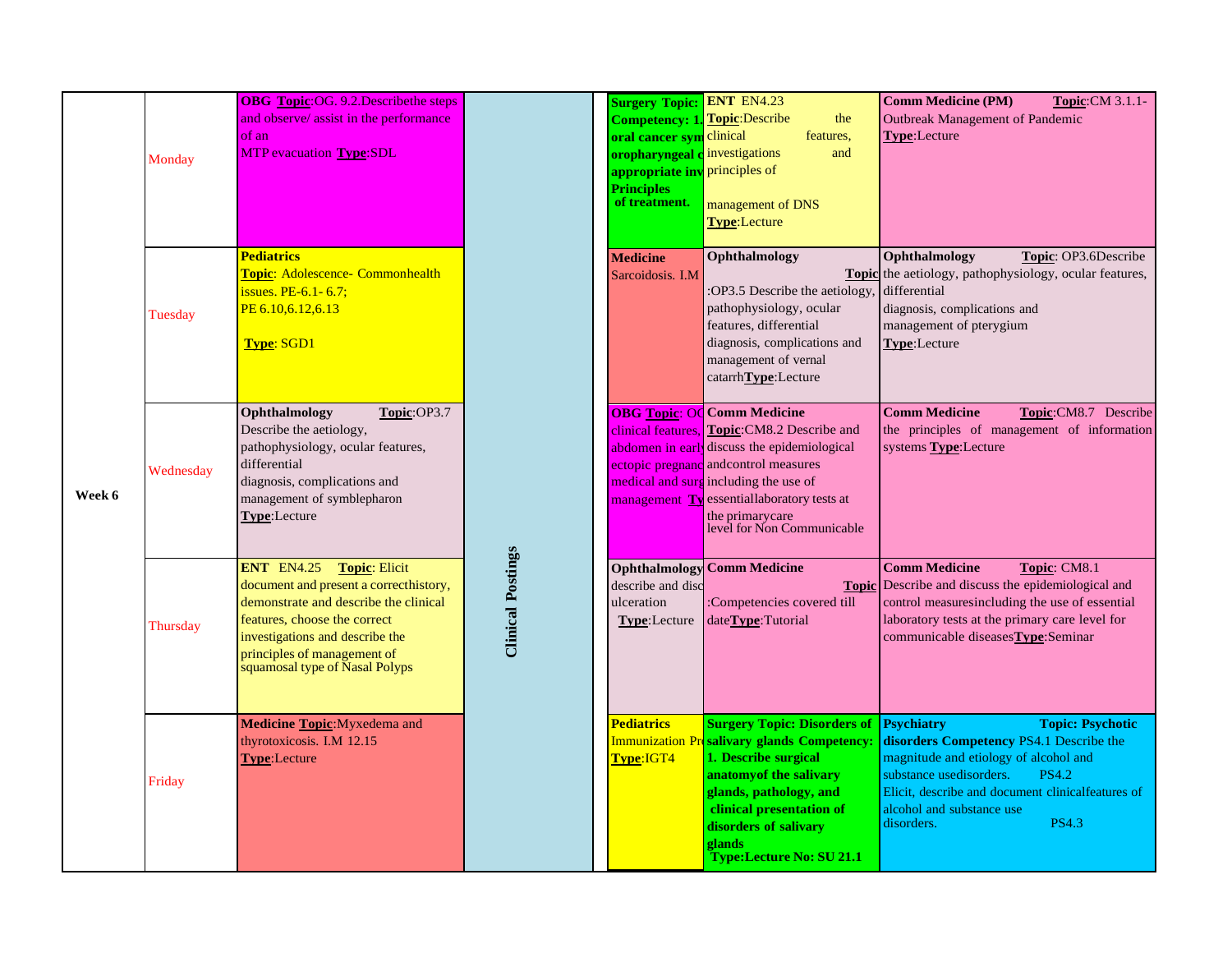|        | <b>Saturday</b> | <b>FMT</b><br>Topic: 3.16 Sexual offences: adultery<br>and unnatural sexualoffences Type:<br>Tutorial/Seminar/IGT                                                                                                    |                          | <b>ENT EN4.26 Topic: Elicit document</b><br>and describe<br>the clinical features, choose the correct<br>investigations and describe the<br>principles of management of squamosal<br>type of Adenoids Type:Lecture<br><b>Surgery Topic: Disprders of salivary</b> | and present a correct history, demonstrate                                                                                                                                                                                                    |                                                                                                                                                                                                                                 |
|--------|-----------------|----------------------------------------------------------------------------------------------------------------------------------------------------------------------------------------------------------------------|--------------------------|-------------------------------------------------------------------------------------------------------------------------------------------------------------------------------------------------------------------------------------------------------------------|-----------------------------------------------------------------------------------------------------------------------------------------------------------------------------------------------------------------------------------------------|---------------------------------------------------------------------------------------------------------------------------------------------------------------------------------------------------------------------------------|
|        | Monday          | OBG Topic:OG. 10.2<br>Enumerate the indications and describe<br>the appropriate use of blood and blood<br>products, theircomplications and<br>management. Type: Lecture                                              |                          | glands Competency ENT EN4.27<br>the.<br>salivary glands<br><b>Type:Lecture No:</b><br><b>Medicine</b><br>Systemic sclerosis. I                                                                                                                                    | appropriate investig Topic: Elicitdocument and<br>present a correcthistory,<br>Principles of treatn demonstrate and describe<br>the clinical features, choose<br>thecorrect investigations and<br>describe the<br>principles of management of | Comm Medicine (PM) Topic:CM<br>3.1.2- Quarantine & Isolation<br><b>Type: Tutorial</b>                                                                                                                                           |
|        | Tuesday         | <b>Pediatrics</b><br><b>Topic: 1. Poisoning - General</b><br>Management<br>PE14.1-14.4. Type:IGT5                                                                                                                    |                          | <b>Type:Lecture</b><br>$\overline{OBG}$<br>Topic:OG.12.1 Defi<br>describe the etiology                                                                                                                                                                            | Ophthalmology<br>c:OP4.2 Enumerate and<br>discuss the differential<br>diagnosis of infective keratitis<br>Type:Lecture                                                                                                                        | Topic: OP4.2<br>Ophthalmology<br>Topi Enumerate and discuss the differential diagnosis<br>of infective keratitis [Bacterial ] Type:Lecture                                                                                      |
| Week 7 | Wednesday       | Ophthalmology<br>Topic:OP4.2<br>Enumerate and discuss the differential<br>diagnosis of infective keratitis [Fungal]<br>Type:Lecture                                                                                  |                          | early detection, inves Comm Medicine<br>of management of<br>eclampsia, complica Demography,<br>Ophthalmology<br>Enumerate and discu<br>diagnosis of infective<br>Type:Lecture                                                                                     | Topic:CM9.1 Define and<br>hypertensive disorder describe the principles of<br>of eclampsia Type:L Demographiccycle, Vital<br>statistics Type:Lecture                                                                                          | <b>Comm Medicine</b><br>Topic: CM9.2 Define,<br>calculate and interpretdemographic indices<br>including birth rate, death rate, fertility<br>rates <b>Type</b> :Lecture                                                         |
|        | Thursday        | <b>ENT</b> EN4.28 Topic: Elicit<br>document and present a correcthistory,<br>demonstrate and describe<br>the clinical features, choose the correct<br>investigations and describe the<br>principles of management of | <b>Clinical Postings</b> |                                                                                                                                                                                                                                                                   | <b>Comm Medicine</b><br>Topic:CM9.3 Enumerate and<br>describe the causes of<br>decliningsex ratio and its<br>social and health implications<br>Type:Lecture                                                                                   | <b>Comm Medicine</b><br>Topic: CM8.1<br>Describe and discuss the epidemiological and<br>control measuresincluding the use of essential<br>laboratory tests at the primary care level for<br>communicable diseases Type: Seminar |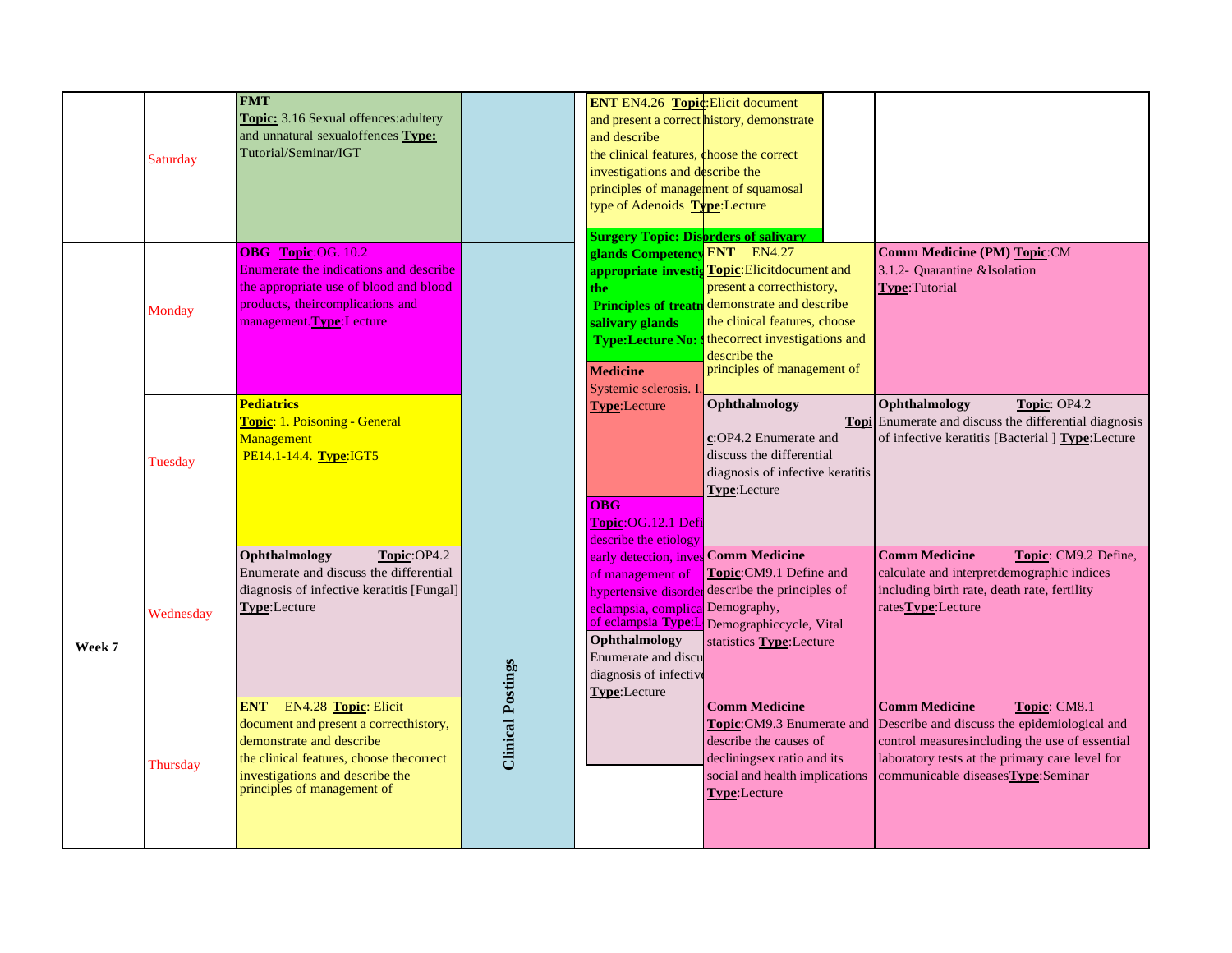| Friday    | <b>Medicine</b><br>Topic: Pituitary gland harmones<br>and functions. I.M<br>12.3 Type:Lecture                                                                                                                        |          | <b>Pediatrics</b><br>clinic.                                                                                                                               | <b>Surgery Topic: Endocrine</b><br>disabilities, Autism, General Surgery: Thyroid<br>and parathyroid<br>PE4.1,4.2,4.3,4.4,4. Competency: 1. Describe<br>the applied anatomy and<br>physiology of thyroid, 2.<br><b>Describe the</b><br>etiopathogenesis<br>of thyroidal swellings | <b>Psychiatry</b><br><b>Topic: Psychotic</b><br>disorders Competency PS4.4 Describe the<br>treatment of alcoholand substance abuse<br>disorders including behavioural and<br>pharmacologic therapy. PS4.5 Demonstrate<br>family education in a<br>patient with alcohol and substance |
|-----------|----------------------------------------------------------------------------------------------------------------------------------------------------------------------------------------------------------------------|----------|------------------------------------------------------------------------------------------------------------------------------------------------------------|-----------------------------------------------------------------------------------------------------------------------------------------------------------------------------------------------------------------------------------------------------------------------------------|--------------------------------------------------------------------------------------------------------------------------------------------------------------------------------------------------------------------------------------------------------------------------------------|
| Saturday  | <b>FMT</b><br>Topic: 3.17 Sexual offences:<br>sexualperversions<br>Type:Tutorial/Seminar/IGT                                                                                                                         |          | <b>ENT</b><br><b>EN4.29</b><br>squamosal type of Acute & Chronic<br>Rhinitis Type:Lecture                                                                  | Topic:Elicit, document<br>document and present present acorrect correct history<br>history, demonstrate demonstrate and describe the<br>clinical features, choose the correct investigations<br>anddescribe the principles of management of                                       |                                                                                                                                                                                                                                                                                      |
| Monday    | <b>OBG</b><br><b>Topic:: OG.12.2 Define, classify</b><br>and describe the etiology,<br>pathophysiology, diagnosis,<br>investigations, adverse effects on the<br>motherand foetus<br>and the management during        |          | <b>Thyroid and parath</b><br><b>Demonstrate and d</b><br>clinical examinatio<br>thyroid swellings a<br>differential diagnos<br><b>management</b>           | Surgery Topic: End ENT EN4.30 Topic: Elicit<br>document and present a<br>correcthistory, demonstrate<br>and describe<br>the clinical features, choose<br>thecorrect investigations and<br>describe the principles of<br>management of squamosal<br>type                           | <b>ETCOM Module 3.1: The foundations of</b><br><b>Pommunication - 3 Topic: Communication</b><br>tith patients-I<br><b>Type: Tutorials</b>                                                                                                                                            |
| Tuesday   | <b>Pediatrics</b><br>Topic: 1. Identify Clinical features &<br><b>Management Plan of Iron deficiency</b><br>2. Interpret Hemogram & Iron Panel.<br>PE 12.17,12.18; PE 12.21; PE<br>13.3,13.4; PE 13.5.<br>Type: IGT7 |          | <b>Medicine</b><br>Approach to vasculi                                                                                                                     | Ophthalmology<br>c: OP4.3 Enumerate the causes<br>of<br>corneal<br>edema<br>Type:Lecture                                                                                                                                                                                          | Ophthalmology<br>Topic:<br><b>Topi</b> Keratoconus Type: Lecture                                                                                                                                                                                                                     |
| Wednesday | OP4.5<br>Ophthalmology<br>Topic:<br>Enumerate the causes of corneal<br>blindness Type:Lecture                                                                                                                        | Postings | <b>OBG</b><br>12.3 Define, classify<br>etiology,pathophysic<br>criteria, adverse effe<br>the managementduri<br>complications of dia<br><b>Type:Lecture</b> | <b>Comm Medicine</b><br>Topic:CM9.4 Enumerate<br>anddescribe the causes and<br>consequences of<br>population explosion and<br>population dynamics of<br>India. Type: Lecture                                                                                                      | <b>Comm Medicine</b><br>Topic:CM9.5Describe<br>the methods of population control Type:IGT<br>(OBG)                                                                                                                                                                                   |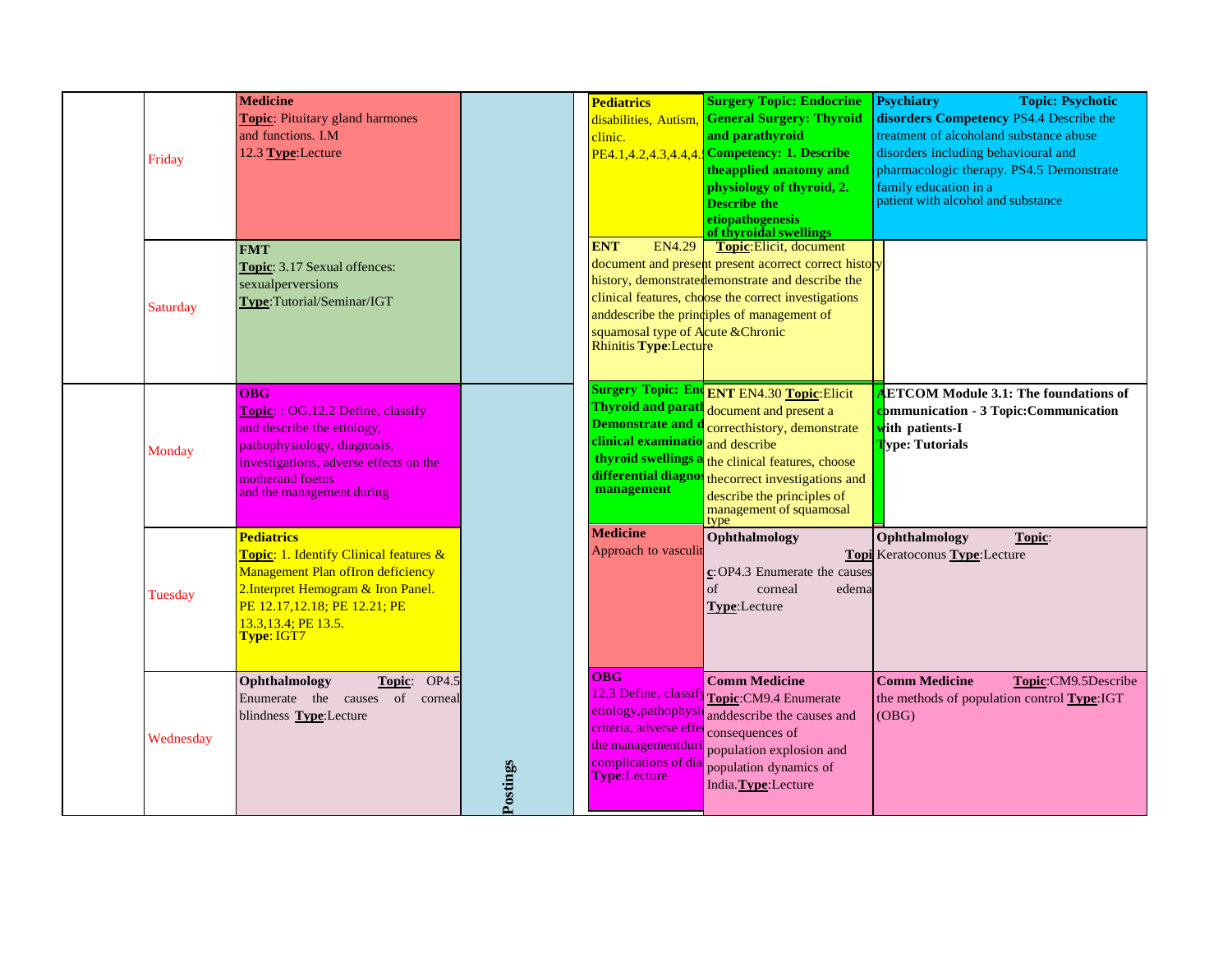| Thursday | <b>ENT</b> EN4.31<br>Topic: Describe<br>clinical<br>the<br>investigations<br>and<br>features,<br>principles of<br>management of trauma to theface &<br>neck Type:Lecture                                         | Clinical | Ophthalmology<br>the indications and th<br>Type:Lecture                                                                                  | <b>Comm Medicine</b><br>To<br>pic:CM9.6 Describe the<br><b>National Population</b><br>PolicyType:Lecture                                                                                                                                                                                                    | <b>Comm Medicine</b><br>Topic: CM8.1<br>Describe and discuss the epidemiological and<br>control measuresincluding the use of essential<br>laboratory tests at the primary care level for<br>communicable diseases Type: Seminar                                                                |
|----------|------------------------------------------------------------------------------------------------------------------------------------------------------------------------------------------------------------------|----------|------------------------------------------------------------------------------------------------------------------------------------------|-------------------------------------------------------------------------------------------------------------------------------------------------------------------------------------------------------------------------------------------------------------------------------------------------------------|------------------------------------------------------------------------------------------------------------------------------------------------------------------------------------------------------------------------------------------------------------------------------------------------|
| Friday   | <b>Medicine</b><br><b>Topic:</b> Hypopitutarism symptoms<br>and diagnosis.I.M<br>12.3 Type: Lecture                                                                                                              |          | <b>Pediatrics</b><br>conditions of genito<br>21.12<br>Type:IGT8                                                                          | <b>Surgery Topic: Endocrine</b><br><b>General Surgery: Thyroid</b><br>and parathyroid<br><b>Competency: 1. Describe</b><br>the clinical features,<br>of management of thyroid<br>cancer                                                                                                                     | <b>Topic:Psychotic</b><br><b>Psychiatry</b><br>disorders CompetencyPS5.1 Classify and<br>describe the magnitude and etiology of<br>schizophrenia<br>& other psychotic disorders PS5.2<br>classification and principles Enumerate, elicit, describe and document<br>clinical features, positive |
| Saturday | <b>FMT</b><br>Topic: 3.30 Torture<br>Type:Lecture                                                                                                                                                                |          | <b>ENT EN4.32</b><br>management of nasopharyngeal<br>Angiofibroma Type Lecture                                                           | <b>Topic:</b> Describe the<br>clinical features, investigations and principles of                                                                                                                                                                                                                           |                                                                                                                                                                                                                                                                                                |
| Monday   | <b>OBG</b><br><b>Topic: OG. 12.4 Define, classify</b><br>and describe the etiology,<br>pathophysiology, diagnosis,<br>investigations, criteria, adverse<br>effects on themother and<br>foetus and the management |          | <b>Surgery Topic: End ENT</b> EN4.33<br><b>Thyroid and parath</b><br>and<br>their management<br><b>Medicine</b><br>Classification of vas | Topic:El<br><b>Describe the applie</b> icitdocument and present a<br><b>Describe and discus</b> correcthistory demonstrate<br>and describe the clinical<br>hyperparathyroidis features, choose the correct<br>investigations and describe<br>theprinciples of management<br>of<br>squamosal type of Acute & | <b>ETCOM Module 3.1: The foundations of</b><br><b>communication - 3 Topic: Communication</b><br>with patients-II<br>lype: Tutorials                                                                                                                                                            |
| Tuesday  | <b>Pediatrics</b><br><b>Topic: Common Surgical</b><br><b>Conditions of New born PE20.20</b><br>Type: IGT9                                                                                                        |          | 7.10Type:Lecture                                                                                                                         | <b>Ophthalmology</b><br>pic:<br>OP4.4 Enumerate the<br>causes and discuss the<br>management ofdry eye<br>Type:Lecture                                                                                                                                                                                       | Ophthalmology<br>Topic: OP4.7<br>To Enumerate the indications and describe the<br>methods of tarsorraphy Type:Lecture                                                                                                                                                                          |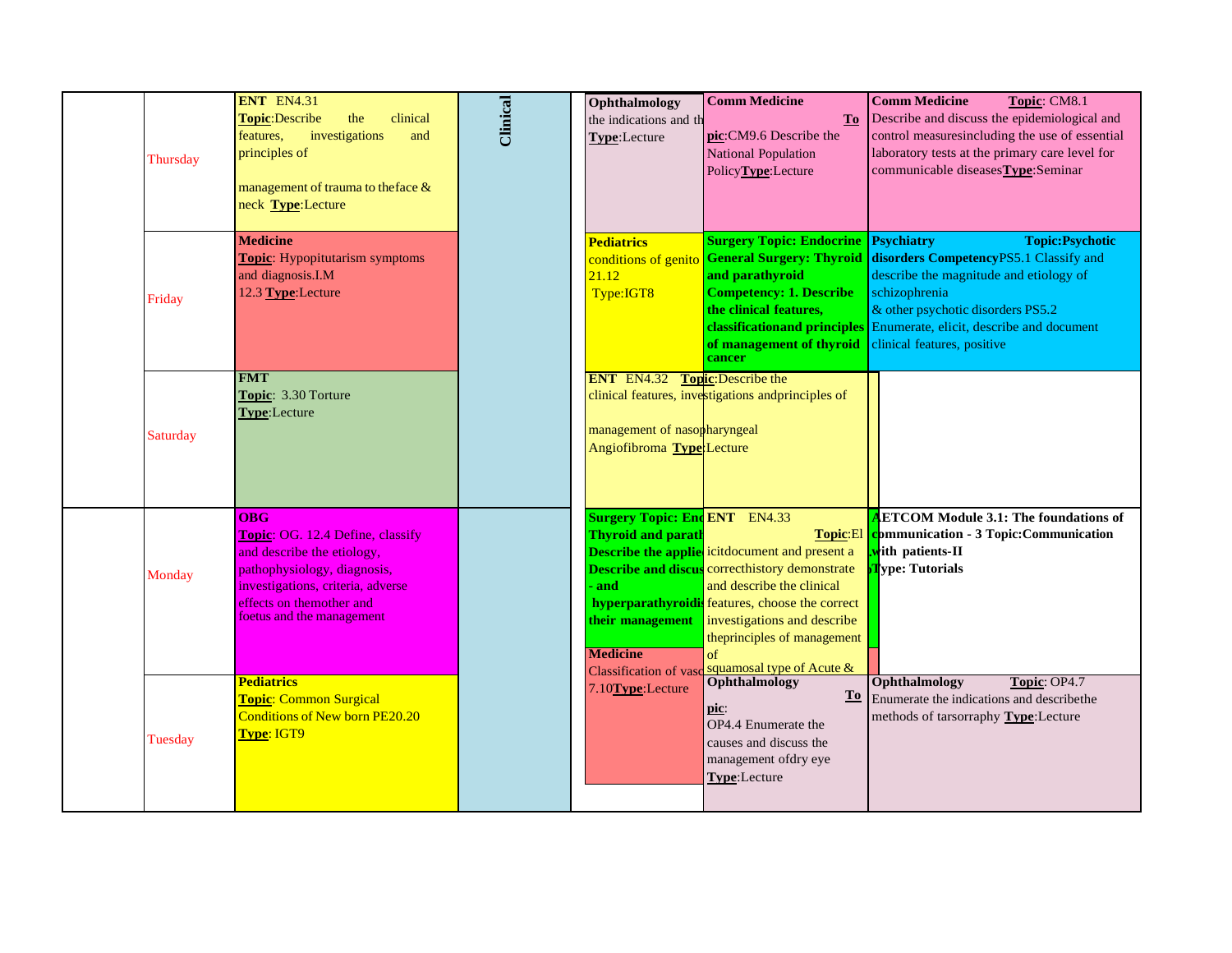| Week 9 | Wednesday | Ophthalmology<br>Topic:OP5.1<br>Define, enumerate and describe the<br>aetiology, associated systemic<br>conditions, clinical features<br>complications indications forreferral and<br>management of episcleritis        |                          | <b>OBG</b><br>12.5. Describe the<br>effect of pregnancy<br><b>Type:Lecture</b>                          | <b>Comm Medicine</b><br>$c$ :CM9.7 Enumerate the<br>the disease on pregr sources of vital statistics<br>management of urin <sub>d</sub> including census, SRS,<br>NFHS, NSSO<br>etc <b>Type</b> :Lecture                                 | <b>Comm Medicine</b><br>Topic:<br><b>Topi</b> Competencies covered till<br>dateType:Tutorial                                                                                                                                                                 |
|--------|-----------|-------------------------------------------------------------------------------------------------------------------------------------------------------------------------------------------------------------------------|--------------------------|---------------------------------------------------------------------------------------------------------|------------------------------------------------------------------------------------------------------------------------------------------------------------------------------------------------------------------------------------------|--------------------------------------------------------------------------------------------------------------------------------------------------------------------------------------------------------------------------------------------------------------|
|        | Thursday  | EN4.34<br><b>ENT</b><br>Topic: Describe the clinical features,<br>investigations and principles of<br>management of Tumors of Maxilla<br>Type:Lecture                                                                   | <b>Clinical postings</b> | Ophthalmology<br>enumerate and desc<br>complications, indic<br>and management of                        | <b>Comm Medicine</b><br><b>Topi</b><br>systemic conditions c:CM10.2 Enumerate and<br>describe the methods of<br>screening high risk groups<br>and common health<br>problemsType:Lecture & IGT<br>(OBG)                                   | <b>Comm Medicine</b><br>Topic: CM8.1<br>Describe and discuss the epidemiological and<br>control measuresincluding the use of essential<br>laboratory tests at the primary care level for<br>communicable diseasesType:Seminar                                |
|        | Friday    | <b>Medicine</b><br>Topic: Treatment of<br>hypopitutarism. I.M 12.3<br><b>Type:Lecture</b>                                                                                                                               |                          | <b>Pediatrics</b><br>development<br>Developmental dela<br>Type:IGT10                                    | <b>Surgery Topic: Adrenal</b><br>glands Competency: 1.<br><b>Describe the applied</b><br>anatomy of adrenal glands,<br>2. Describethe etiology,<br>clinical features and<br>principles of management<br>of disorders of<br>adrenal gland | <b>Psychiatry</b><br><b>Topic: Psychotic disorders Competency</b><br><b>PS5.4</b><br>Demonstrate family education in a patient with<br>schizophrenia in a simulated environment.<br>PS5.5 Enumerate and describe the<br>pharmacologic basis and side effects |
|        | Saturday  | <b>FMT</b><br>Topic: 3.29 Child abuseandbattered<br>babysyndrome<br>Type:Tutorial/Seminar/IGT                                                                                                                           |                          | investigations and principles of<br><b>Type:Lecture</b>                                                 | <b>ENT</b> 4.35 <b>Topic:</b> Describe the clinical features,<br>management of Tumors of Nasopharynx                                                                                                                                     |                                                                                                                                                                                                                                                              |
|        | Monday    | <b>OBG</b> Topic: OG. 12.6<br>the<br>clinical<br>features,<br>Describe<br>detection, effect of pregnancyon the<br>disease and impact of the disease<br>on pregnancy complications and<br>management of liver disease in |                          | <b>Surgery Topic: Ad</b><br><b>Describe the clinic</b><br>investigation andm<br><b>Type:Lecture No:</b> | <b>ENT</b> EN4.36<br>Topic:Describe<br>the<br>clinical<br>features,<br>investigations<br>and<br>principles of<br>management of diseases of the<br>Salivary glands Type:Lecture                                                           | <b>ETCOM Module 3.1: The foundations of</b><br>communication - 3 Topic:Communication<br>ith patients-III<br>ype: Tutorials                                                                                                                                   |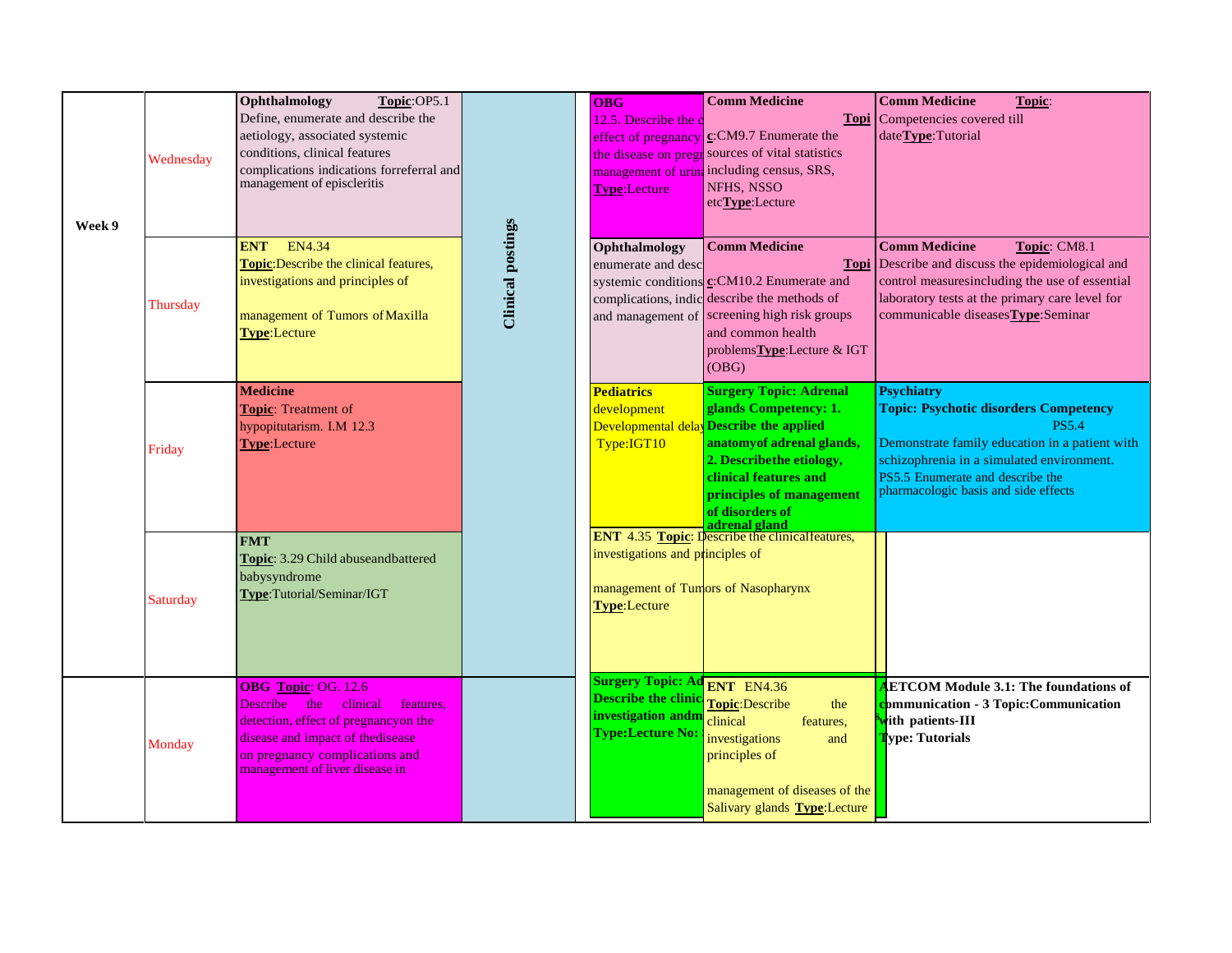|         | Tuesday   | Pediatrics<br>Topic: 1. UTI (Urinary Tract<br>Infection)<br>2. PSGN (Post streptococcal<br>glomerular nephritis)<br>PE 21.1,21.2.<br>Type:Seminar1 |                          | <b>Medicine</b><br>Describe and discu<br>chronic diarrhea<br>including infectiou<br>16.1 Type:Lecture | Ophthalmology<br>OP6.1 Describe clinical signs of<br>intraocular inflammation<br>$\sqrt{\frac{1}{2}}$ (Anterior uveitis) <b>Type</b> : Lecture                                                                                                           | <b>Topic:</b> Ophthalmology<br>Topic: OP6.1Describe<br>clinical signs of intraocular inflammation<br>(Posterior uveitis) Type: Lecture                                                                                                          |
|---------|-----------|----------------------------------------------------------------------------------------------------------------------------------------------------|--------------------------|-------------------------------------------------------------------------------------------------------|----------------------------------------------------------------------------------------------------------------------------------------------------------------------------------------------------------------------------------------------------------|-------------------------------------------------------------------------------------------------------------------------------------------------------------------------------------------------------------------------------------------------|
| Week 10 | Wednesday | Ophthalmology<br>Topic:OP6.1<br>Distinguish granulomatous from non-<br>granulomatous<br>inflammation. Type:Lecture                                 |                          | <b>OBG</b> Topic:OG.<br>newborn with HIV                                                              | 1 Comm Medicine<br>Topic:<br>and practices during pregnancy, planningmethods, their<br>childbirth,<br>lactation and child feeding<br>practices Type: IGT (OBG &<br>Paediatrics)                                                                          | Comm Medicine Topic:CM10.6<br>screening, risk fact CM10.3 Describe local customs Enumerate and describe various family<br>advantages and shortcomings<br>Type:IGT (OBG)                                                                         |
|         | Thursday  | <b>ENT</b><br>EN4.37<br>Topic: Describe the clinical features,<br>investigations and principles of<br>management of Ludwig'sangina<br>Type:Lecture | <b>Clinical Postings</b> | Ophthalmology                                                                                         | <b>Comm Medicine</b><br>6.2 Identify and di Topic: CM10.7 Enumerate and<br>from chronic condit describe the basis and principles<br>of the Family<br>Welfare Program including the<br>organization, technical and<br>operational aspects<br>Type:Lecture | <b>Comm Medicine</b><br>Topic: CM8.1<br>Describe and discuss the epidemiological and<br>control measuresincluding the use of essential<br>laboratory tests at the primary care level for<br>communicable diseasesType:Seminar                   |
|         | Friday    | <b>Medicine</b><br>Topic: Adrenal cortex harmones and<br>functions. PA<br>32.8 Integration <b>Type</b> : Lecture                                   |                          | <b>Pediatrics</b><br>Type:Seminar2                                                                    | <b>Surgery Topic: Pancreas</b><br>proteinuria, hematt Competency: 1. Describe the<br>2. AKI (Acute kid clinical features, principles of<br>3. Wilms Tumou investigation, prognosis<br>and management of<br>pancreatitis.<br>Type:Lecture No: SU 24.1     | <b>Psychiatry</b><br><b>Topic: Depression Competency PS6.1</b><br>Classify and<br>describe the magnitude and etiology of depression<br>PS6.2 Enumerate, elicit,<br>describe and document clinical features in<br>patients with depression PS6.3 |
|         | Saturday  | <b>FMT</b><br>Topic: 3.24&3.25 surgicalmethods<br>of contraception&results of<br><b>National Family Health Survey</b><br>Type: SDL                 |                          |                                                                                                       | <b>ENT</b> EN4.38 <b>Topic</b> : Elicit document and present a<br>correct history demonstrate and describe<br>the clinical features, choose the correct<br>investigations and describe the principles of<br>management of type of dysphagia Type:Lecture |                                                                                                                                                                                                                                                 |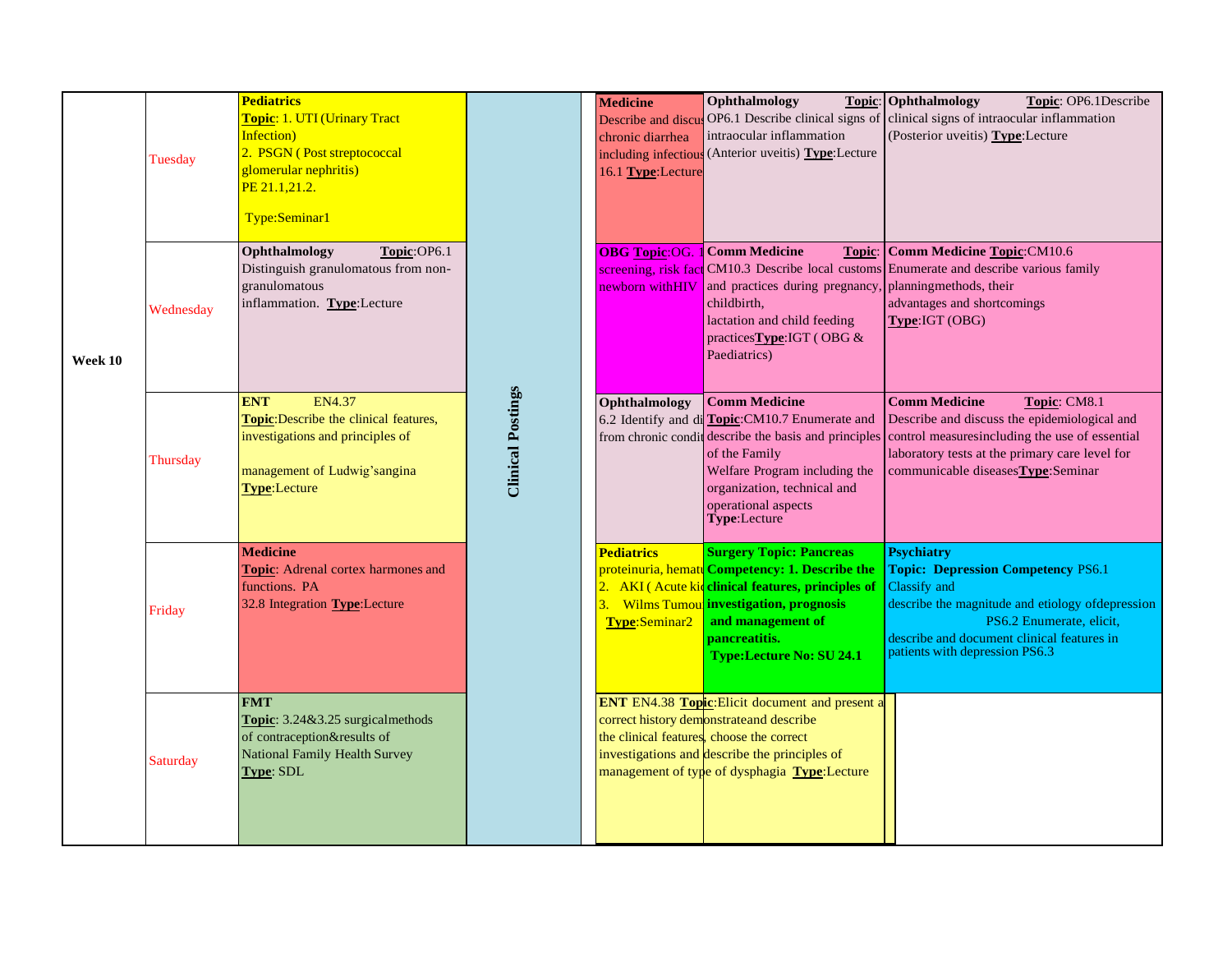|         |           | <b>OBG</b>                                  |                          | <b>Surgery Topic: Pand FMT</b>                |                                                | <b>Medicine</b><br>Topic:                                                                                                                                                                                                                                             |  |  |  |
|---------|-----------|---------------------------------------------|--------------------------|-----------------------------------------------|------------------------------------------------|-----------------------------------------------------------------------------------------------------------------------------------------------------------------------------------------------------------------------------------------------------------------------|--|--|--|
|         |           | <b>Topic:OG</b><br>12.8.<br>Describe<br>the |                          | 1. Describe the clini Topic:                  |                                                | Describe and discuss the pathogenesis, evolution                                                                                                                                                                                                                      |  |  |  |
|         |           | prophylaxis,<br>fetal<br>mechanism.         |                          |                                               | investigation, progne 3.32&3.33Professionalism | and clinical                                                                                                                                                                                                                                                          |  |  |  |
|         | Monday    | complications, diagnosis                    |                          |                                               | pancreatic endocrin inpreparing reports and    | features of common HIV related skin and oral                                                                                                                                                                                                                          |  |  |  |
|         |           | and management of isoimmunization           |                          | <b>Type:Lecture No: S</b>                     | examining victims                              | lesions. I.M 6.6 Type: Lecture                                                                                                                                                                                                                                        |  |  |  |
|         |           | in pregnancy Type: Lecture                  |                          |                                               | Type:Tutorial/Seminar/I                        |                                                                                                                                                                                                                                                                       |  |  |  |
|         |           |                                             |                          |                                               | GT                                             |                                                                                                                                                                                                                                                                       |  |  |  |
|         |           |                                             |                          |                                               |                                                |                                                                                                                                                                                                                                                                       |  |  |  |
|         |           | <b>Pediatrics</b>                           |                          | <b>Medicine</b>                               | Ophthalmology                                  | Ophthalmology<br>Topic:<br>OP6.3                                                                                                                                                                                                                                      |  |  |  |
|         |           | Topic: 1.Hypertension in children.          |                          | Describe and discuss                          |                                                |                                                                                                                                                                                                                                                                       |  |  |  |
|         |           | 2.CKD (Chronic kidney disease) PE           |                          | including malabsorp                           | pic:OP6.3 Enumerate                            | as iridocyclitis and                                                                                                                                                                                                                                                  |  |  |  |
|         | Tuesday   | 21.6, 21.17 Type: Seminar 3                 |                          | 16.3 Type:Lecture                             | systemic conditions that can                   | describe their ocular manifestations                                                                                                                                                                                                                                  |  |  |  |
|         |           |                                             |                          |                                               | present as iridocyclitis and                   | Type:Lecture                                                                                                                                                                                                                                                          |  |  |  |
|         |           |                                             |                          |                                               | describe their                                 |                                                                                                                                                                                                                                                                       |  |  |  |
|         |           |                                             |                          |                                               | ocular                                         |                                                                                                                                                                                                                                                                       |  |  |  |
|         |           |                                             |                          |                                               | manifestations                                 |                                                                                                                                                                                                                                                                       |  |  |  |
|         |           |                                             |                          |                                               | Type:Lecture                                   | To Enumerate systemic conditions that can present<br><b>Comm Medicine</b><br><b>To Topic:</b> CM10.9 Describe and discussgender<br>issues and women empowerment Type: Lecture<br><b>Comm Medicine</b><br>Topic: CM8.1<br>Describe and discuss the epidemiological and |  |  |  |
|         |           | Ophthalmology<br>Topic:OP6.5                |                          | <b>OBG</b>                                    | <b>Comm Medicine</b>                           |                                                                                                                                                                                                                                                                       |  |  |  |
|         | Wednesday | Describe and discuss the angle of the       |                          | 13.1. Enumerate and<br>normal labor, mechan   |                                                |                                                                                                                                                                                                                                                                       |  |  |  |
|         |           | anterior chamber and its                    |                          |                                               | pic:CM10.5 Describe                            |                                                                                                                                                                                                                                                                       |  |  |  |
|         |           | clinical correlates                         |                          | anterior presentation<br>including partogram; | Universal Immunization                         |                                                                                                                                                                                                                                                                       |  |  |  |
|         |           | Type:Lecture                                |                          | principles of                                 | Program;                                       |                                                                                                                                                                                                                                                                       |  |  |  |
| Week 11 |           |                                             |                          | induction and accele                          | <b>Integrated Management</b>                   |                                                                                                                                                                                                                                                                       |  |  |  |
|         |           |                                             |                          |                                               | of Neonatal and                                |                                                                                                                                                                                                                                                                       |  |  |  |
|         |           |                                             |                          |                                               | ChildhoodIllness                               |                                                                                                                                                                                                                                                                       |  |  |  |
|         |           |                                             |                          | Ophthalmology                                 | (IMNCI) and other                              |                                                                                                                                                                                                                                                                       |  |  |  |
|         |           |                                             | <b>Clinical Postings</b> | Congenital glaucoma                           | existing<br>Programs.Type:IGT                  |                                                                                                                                                                                                                                                                       |  |  |  |
|         |           | ENT EN4.39 Topic: Elicitdocument            |                          |                                               | <b>Comm Medicine</b>                           |                                                                                                                                                                                                                                                                       |  |  |  |
|         |           | and present a correcthistory,               |                          |                                               | Topic:Cpmpetencies                             |                                                                                                                                                                                                                                                                       |  |  |  |
|         |           | demonstrate and describe                    |                          |                                               | coveredtill date                               | control measuresincluding the use of essential                                                                                                                                                                                                                        |  |  |  |
|         | Thursday  | the clinical features, choose the correct   |                          |                                               | <b>Type:</b> Tutorial                          | laboratory tests at the primary care level for                                                                                                                                                                                                                        |  |  |  |
|         |           | investigations and describe the             |                          |                                               |                                                | communicable diseasesType:Seminar                                                                                                                                                                                                                                     |  |  |  |
|         |           | principles of management of                 |                          |                                               |                                                |                                                                                                                                                                                                                                                                       |  |  |  |
|         |           |                                             |                          | <b>Pediatrics</b>                             |                                                |                                                                                                                                                                                                                                                                       |  |  |  |
|         |           |                                             |                          | Topic: Vitamins (Vita                         |                                                |                                                                                                                                                                                                                                                                       |  |  |  |
|         |           | <b>Medicine</b>                             |                          | K, Vitamin E - RDA                            | <b>Surgery Topic: Pancreas</b>                 | <b>Psychiatry</b><br><b>Topic:</b>                                                                                                                                                                                                                                    |  |  |  |
|         |           | <b>Topic:</b> Cushing syndrome. PA          |                          | health and disease) P                         | <b>Competency: 1. Describe</b>                 | <b>Competency PS6.5</b><br><b>Depression</b>                                                                                                                                                                                                                          |  |  |  |
|         |           | 32.8 Integration Type:Lecture               |                          | 12.1 - 12.15 Type: I                          | the principles of                              | Demonstrate family education ina patient with                                                                                                                                                                                                                         |  |  |  |
|         | Friday    |                                             |                          |                                               | investigation and                              | depression in a simulated environment PS6.6                                                                                                                                                                                                                           |  |  |  |
|         |           |                                             |                          |                                               | management of                                  | Enumerate and describe the pharmacologic                                                                                                                                                                                                                              |  |  |  |
|         |           |                                             |                          |                                               | <b>Pancreatic disorders</b>                    | basis and side effects                                                                                                                                                                                                                                                |  |  |  |
|         |           |                                             |                          |                                               | including pancreatitis and                     | of drugs used in depression PS6.7                                                                                                                                                                                                                                     |  |  |  |
|         |           |                                             |                          |                                               | endocrine tumors.                              |                                                                                                                                                                                                                                                                       |  |  |  |
|         |           |                                             |                          |                                               | <b>Type:Lecture/Skill</b>                      |                                                                                                                                                                                                                                                                       |  |  |  |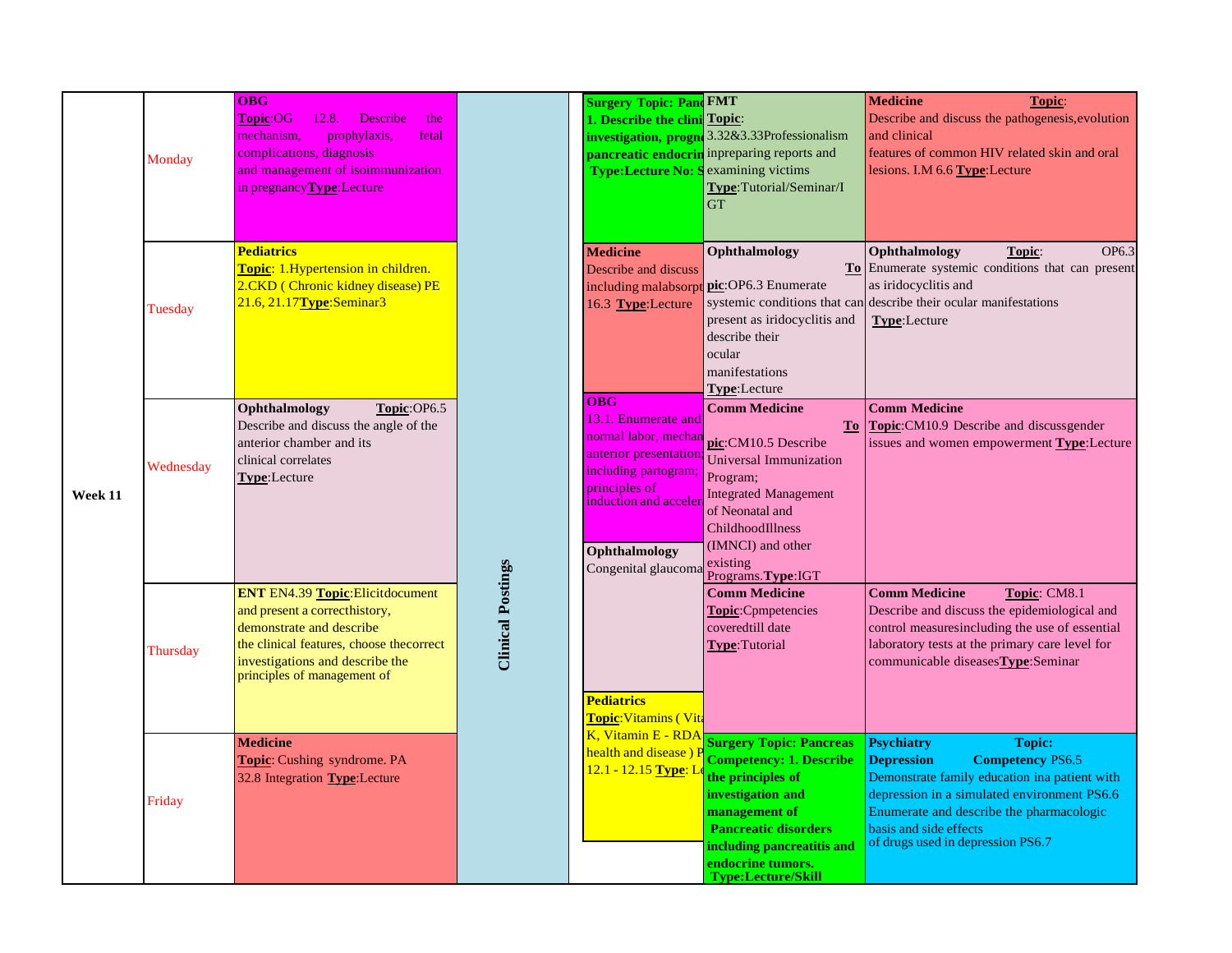|         |           | <b>FMT</b>                                                           |                          | <b>ENT</b> EN4.41 <b>Topic</b> Describe theclinical                               |                                                                                                         |                                                                                                                    |
|---------|-----------|----------------------------------------------------------------------|--------------------------|-----------------------------------------------------------------------------------|---------------------------------------------------------------------------------------------------------|--------------------------------------------------------------------------------------------------------------------|
|         |           | Topic: 4.1,4.2 Medical Lawand<br>Ethics Type:Lecture                 |                          | features, investigations and principles of                                        | management of Acute $\&$ chronic abscesses in relation                                                  |                                                                                                                    |
|         | Saturday  |                                                                      |                          | to Pharynx Type: Lecture                                                          |                                                                                                         |                                                                                                                    |
|         |           |                                                                      |                          |                                                                                   |                                                                                                         |                                                                                                                    |
|         |           |                                                                      |                          |                                                                                   |                                                                                                         |                                                                                                                    |
|         |           |                                                                      |                          |                                                                                   |                                                                                                         |                                                                                                                    |
|         |           | <b>OBG</b><br><b>Topic: OG. 13.2 Define, describe the</b>            |                          | <b>Surgery Topic: Brea FMT</b><br><b>applied anatomy an Topic</b> : 4.7,4.12,4.13 |                                                                                                         | <b>Medicine</b><br>Topic:<br>Describe and discuss the pathogenesis, evolution                                      |
|         |           | causes, pathophysiology, diagnosis,                                  |                          |                                                                                   | <b>investigations for br</b> Ethicsrelated to HIV                                                       | and clinical features of common HIV related                                                                        |
|         | Monday    | investigations and managementof<br>preterm labor, PROM and postdated |                          | of                                                                                | etiopathogenesis, clin patients, relation to stem<br>cell research, with respect to $6.5$ Type: Lecture | malignancies. I.M                                                                                                  |
|         |           | pregnancy<br>Type:Lecture                                            |                          | management of ben victims                                                         |                                                                                                         |                                                                                                                    |
|         |           |                                                                      |                          | including infections                                                              | Type:Tutorial/Seminar/IG                                                                                |                                                                                                                    |
|         |           |                                                                      |                          |                                                                                   |                                                                                                         |                                                                                                                    |
|         |           | <b>Pediatrics</b><br>Topic: Vitamin B complex, Vitamin C             |                          | <b>Medicine</b><br>Discuss the acute syst                                         | Ophthalmology                                                                                           | Ophthalmology<br>Topic: OP6.7Open<br>To angle glaucoma Type: Lecture                                               |
|         | Tuesday   | deficiency. PE 12.15<br>-12.16; PE 12.21                             |                          | including its impact<br><b>Type:Lecture</b>                                       | pic:OP6.7 Open angle<br>glaucoma Type:Lecture                                                           |                                                                                                                    |
|         |           | Type:Lecture3                                                        |                          |                                                                                   |                                                                                                         |                                                                                                                    |
|         |           |                                                                      |                          |                                                                                   |                                                                                                         |                                                                                                                    |
|         |           |                                                                      |                          |                                                                                   |                                                                                                         |                                                                                                                    |
|         |           | Ophthalmology<br>Topic:OP6.7                                         |                          | OBG                                                                               | <b>Comm Medicine</b>                                                                                    | Comm Medicine Topic:CM11.2                                                                                         |
|         |           | Closed angle glaucoma <b>Type</b> :Lecture                           |                          | 13.3 Observe/ assist in                                                           | artificial rupture of m pic: CM11.1 Enumerate and                                                       | To Describe the role, benefits and functioning<br>of the employees state                                           |
|         | Wednesday |                                                                      |                          |                                                                                   | describe the presenting                                                                                 | insurance scheme Type:Lecture                                                                                      |
| Week 12 |           |                                                                      |                          |                                                                                   | features of patients with<br>occupational illness                                                       |                                                                                                                    |
|         |           |                                                                      |                          |                                                                                   | including<br>agricultureType:Lecture                                                                    |                                                                                                                    |
|         |           |                                                                      |                          |                                                                                   |                                                                                                         |                                                                                                                    |
|         |           | ENT EN4.43 Topic:<br>Describe the clinical features,                 | <b>Clinical Postings</b> | Ophthalmology                                                                     | <b>Comm Medicine</b><br>angle glaucoma Type Topic: CM11.3 Enumerate                                     | <b>Comm Medicine</b><br>Topic: CM8.1<br>Describe and discuss the epidemiological and                               |
|         | Thursday  | investigations and principles of                                     |                          |                                                                                   | anddescribe specific                                                                                    | control measuresincluding the use of essential                                                                     |
|         |           | management of Acute $\&$                                             |                          |                                                                                   | their                                                                                                   | occupational health hazards, laboratory tests at the primary care level for<br>communicable diseases Type: Seminar |
|         |           | <b>Chronic Laryngitis</b>                                            |                          |                                                                                   | risk factors and                                                                                        |                                                                                                                    |
|         |           | <b>Type:</b> Lecture                                                 |                          |                                                                                   | preventivemeasures<br>Type:Lecture                                                                      |                                                                                                                    |
|         |           |                                                                      |                          |                                                                                   |                                                                                                         |                                                                                                                    |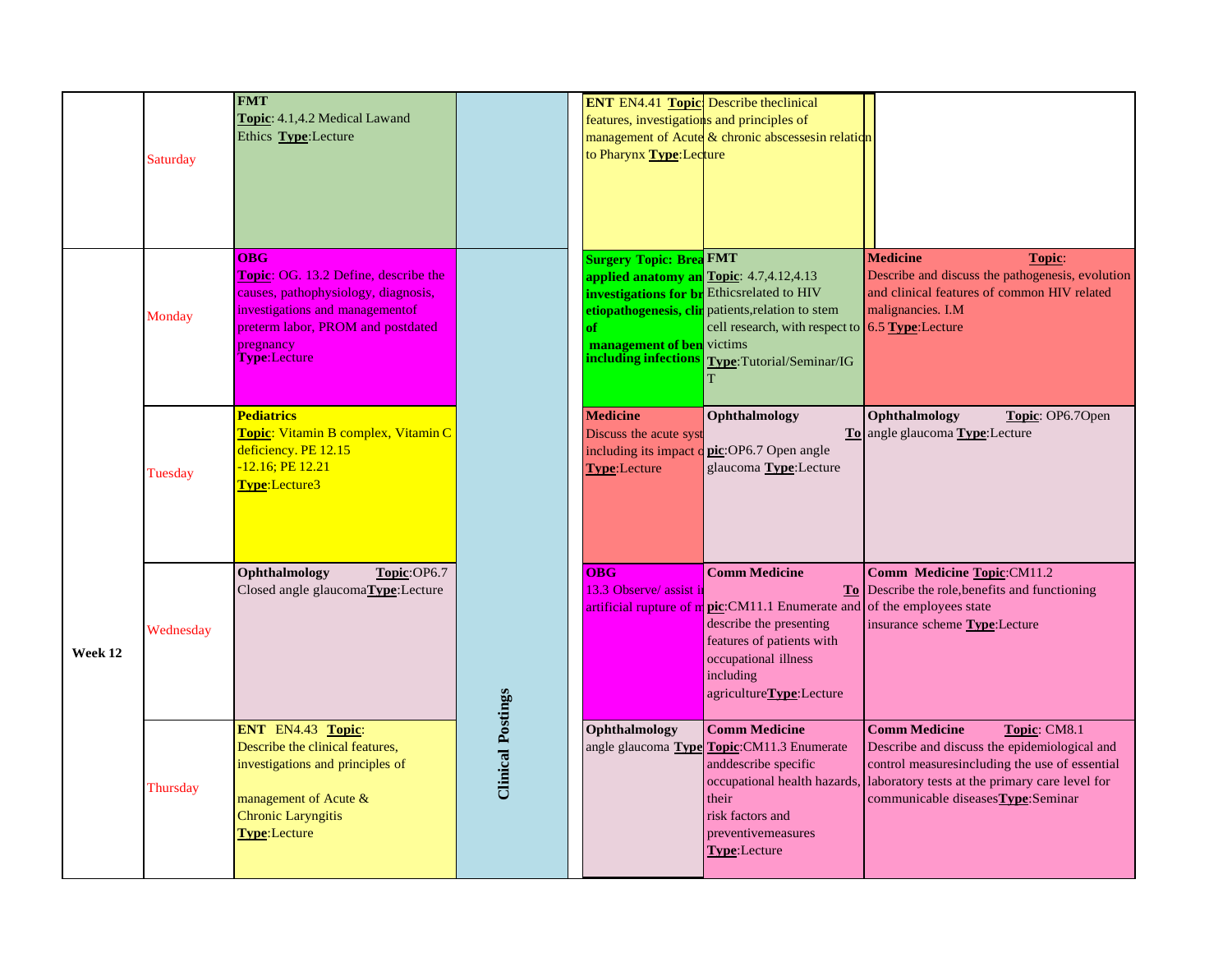| Friday    | <b>Medicine</b><br>Topic: Addisons disease. PA<br>32.7 IGT Type: Lecture                                                                                                       |          | <b>Pediatrics</b>                                                        | <b>Surgery Topic: Breast</b><br>Micronutrients (Iro Competency: 1. Describe the<br>Magnesium) Type: etiopathogenesis, clinical<br>features, Investigations and<br>principles of treatment of<br>benign and malignant<br>tumours of breast.<br><b>Type:Lecture/Skill</b> | <b>Psychiatry</b><br><b>Topic: Bipolar</b><br>disorders Competency PS7.1 Classify and<br>describe the magnitude and etiology of bipolar<br>disorders<br><b>PS7.2</b><br>Enumerate, elicit, describe anddocument<br>clinical features in<br>patients with bipolar disorders PS7.3 |
|-----------|--------------------------------------------------------------------------------------------------------------------------------------------------------------------------------|----------|--------------------------------------------------------------------------|-------------------------------------------------------------------------------------------------------------------------------------------------------------------------------------------------------------------------------------------------------------------------|----------------------------------------------------------------------------------------------------------------------------------------------------------------------------------------------------------------------------------------------------------------------------------|
| Saturday  | <b>FMT</b><br><b>Topic:</b> 4.3,4.4 MCI $\&$ SMC $\&$<br>IMR Type:Lecture                                                                                                      |          | investigations and principles of<br><b>Type:Lecture</b>                  | <b>ENT</b> EN4.44 <b>Topic</b> : Describe theclinical features,<br>management of Benign lesions of the vocal cord                                                                                                                                                       |                                                                                                                                                                                                                                                                                  |
| Monday    | <b>OBG</b><br>Topic:OG. 13.4 Demonstrate the<br>stages of normal labor in a simulated<br>environment<br>mannequin and counsel on methods of<br>safe abortion. Type:SDL         |          | <b>Surgery Topic: Br FMT</b><br>swelling in a mani                       | <b>patient and obtain Topic:</b> 4.9,4.10 NHRC and<br><b>treatment of malis</b> doctors, communication between the classes of<br>2. Demonstrate the doctors, public and media<br>the breast for brea Type: Tutorial/Seminar/IGT                                         | <b>Medicine</b><br>Topic:<br>Discuss and describe the principles of HAART,<br>antiretrovirals used, adverse reactionsand<br>interactions. I.M 6.16.<br>Type:Lecture                                                                                                              |
| Tuesday   | <b>Pediatrics</b><br><b>Topic: Poisoning - Lead Poisoning,</b><br>Kerosene Injection, Organophosphorous<br>Poisoning, Paracetomal Poisoning. PE<br>14.1<br>-14.4 Type:Lecture5 |          | <b>Medicine</b><br>Describe and discus<br>16.3 Type:Lecture Type:Lecture | Ophthalmology<br>including malabsor : OP6.7 Secondary glaucoma                                                                                                                                                                                                          | Topic: OP6.7<br>Ophthalmology<br><b>Topic</b> Investigative Procedures in Glaucoma<br>Type:Lecture                                                                                                                                                                               |
| Wednesday | Ophthalmology<br>Topic:OP6.7<br>Medical management of<br>GlaucomaType:Lecture                                                                                                  | postings | $\overline{\text{O}}$ <sub>O</sub> BG                                    | <b>Comm Medicine</b><br>Topic: OG13.5 Obs Topic: CM11.4 Describe the<br>a normal vaginal de principles of ergonomics in<br>health preservation<br>Type:Lecture                                                                                                          | <b>Comm Medicine</b><br>Topic:CM11.5 Describe occupationaldisorders of<br>health professionals and their<br>prevention & management<br>Type:Lecture                                                                                                                              |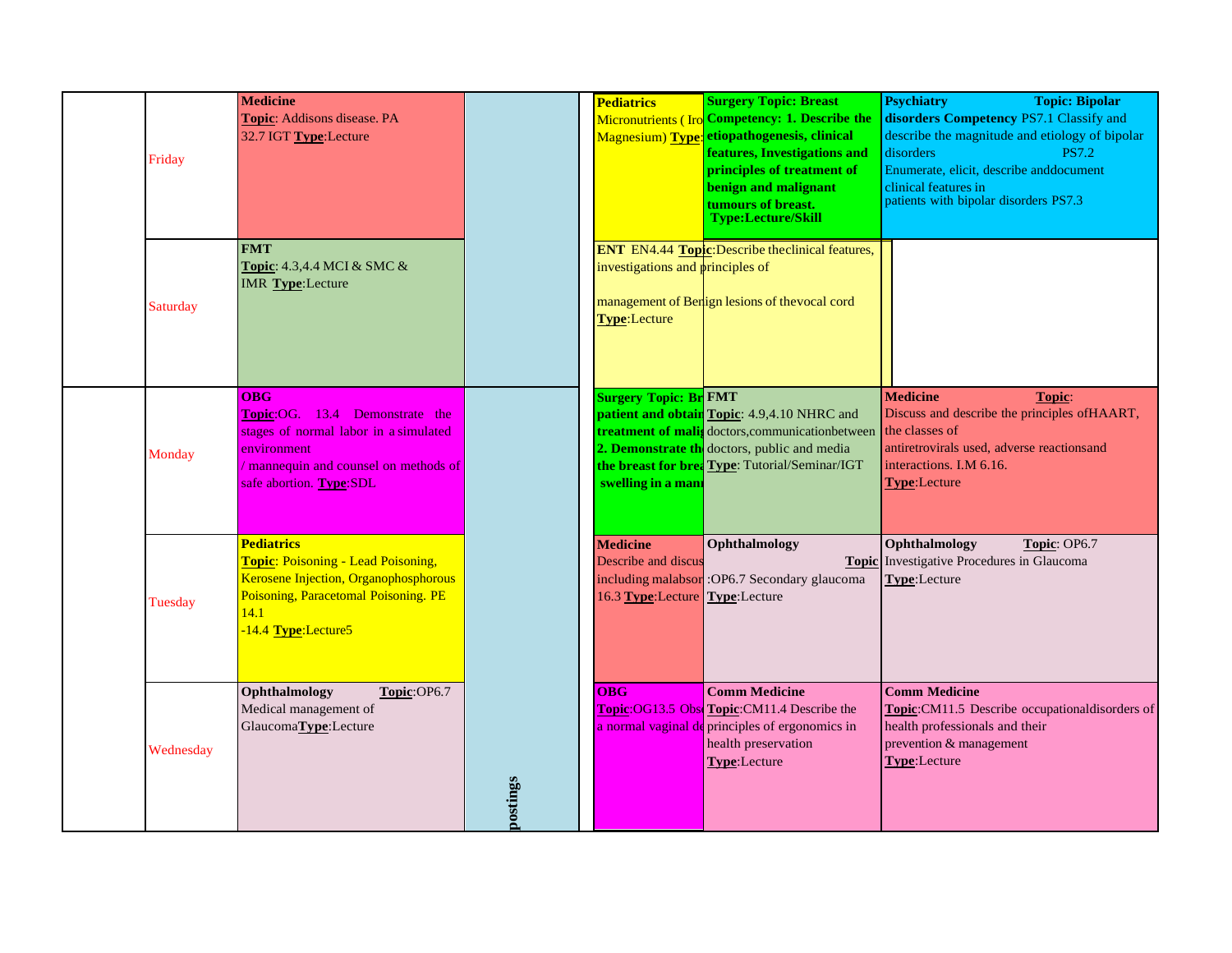| Thursday | <b>ENT</b> EN4.46<br><b>Topic:Describe</b><br>the<br>clinical<br>investigations<br>features,<br>and<br>principles of<br>management of Malignancy of the<br>Larynx & Hypopharynx<br><b>Type:Lecture</b> | <b>Clinical</b> | Ophthalmology<br>management of Glaucor                                                                                                                                                                                                                                 | <b>Comm Medicine</b><br>Topic:Competencies<br>covered till<br>dateType:Tutorial                                                                                                                                                                                         | <b>Comm Medicine</b><br>Topic: CM8.1<br>Describe and discuss the epidemiological and<br>control measuresincluding the use of essential<br>laboratory tests at the primary care level for<br>communicable diseases Type: Seminar                                                            |
|----------|--------------------------------------------------------------------------------------------------------------------------------------------------------------------------------------------------------|-----------------|------------------------------------------------------------------------------------------------------------------------------------------------------------------------------------------------------------------------------------------------------------------------|-------------------------------------------------------------------------------------------------------------------------------------------------------------------------------------------------------------------------------------------------------------------------|--------------------------------------------------------------------------------------------------------------------------------------------------------------------------------------------------------------------------------------------------------------------------------------------|
| Friday   | <b>Medicine</b><br>Topic: Pathobiology of obesity.<br>I.M 14.2,14.3 Type:Lecture                                                                                                                       |                 | <b>Pediatrics</b><br>Electrolyte requirement<br>15.1 Type:Lecture6                                                                                                                                                                                                     | <b>Surgery Topic:</b><br><b>Cardio-thoracic</b><br><b>General Surgery-</b><br><b>Chest - Heart and</b><br><b>Lungs Competency:</b><br>1. Outline therole of<br>surgery in the<br>management of<br>coronary heart<br><b>ENT EN4.49 Topic: El disease, valvular heart</b> | <b>Psychiatry</b><br><b>Topic: Bipolar</b><br>disorders Competency PS7.5 Demonstrate<br>family education ina patient with bipolar<br>disorders in a simulated environment<br>PS7.6Enumerate and<br>describe the pharmacologic basis and side effects<br>of drugs used in bipolar disorders |
| Saturday | <b>FMT</b><br>Topic: 4.8 Consumer Protection<br>Act, Workman's Compensation Act<br>&ESI ActType: Lecture                                                                                               |                 | correct history, demonstrate and describe<br>the clinical features, choose the correct<br>investigations and describe the principles of<br>management of foreign bodies in the air & food<br>passages<br>Type:Lecture<br><b>Surgery Topic: Cardio-thoracic General</b> |                                                                                                                                                                                                                                                                         |                                                                                                                                                                                                                                                                                            |
| Monday   | OBG<br><b>Topic: OG14.1 Enumerate anddiscuss</b><br>the diameters of maternal pelvis and<br>types Type: Tutorial                                                                                       |                 | <b>Surgery- Chest - Hear FMT</b><br>1. Describe the clinical<br>diseasesand the<br>principles of managem 4.16,4.17,4.11<br><b>Type:Lecture No: SU</b><br><b>Medicine</b>                                                                                               | $i$ c:<br>Euthanasia, foundation &<br>principles of Bioethics,<br>Type:Lecture                                                                                                                                                                                          | <b>Medicine</b><br>Topic:<br>Top Discuss and describe the principles of HAART,<br>the classes of<br>antiretrovirals used, adverse reactionsand<br>interactions. I.M 6.16.<br><b>Type:</b> Lecture                                                                                          |
| Tuesday  | <b>Pediatrics</b><br>Topic: Electrolyte Imbalance.PE 15.2<br>Type:Lecture7                                                                                                                             |                 | Malabsorption syndrome Ophthalmology<br>Type:Lecture.                                                                                                                                                                                                                  | Topic:OP7.1 Describe<br>the surgical anatomy and<br>the metabolism of the lens<br>Type:Lecture                                                                                                                                                                          | Ophthalmology<br>Topic: OP7.1Describe<br>and discuss the aetio- pathogenesis of cataract<br>and<br>congenital cataract Type:Lecture                                                                                                                                                        |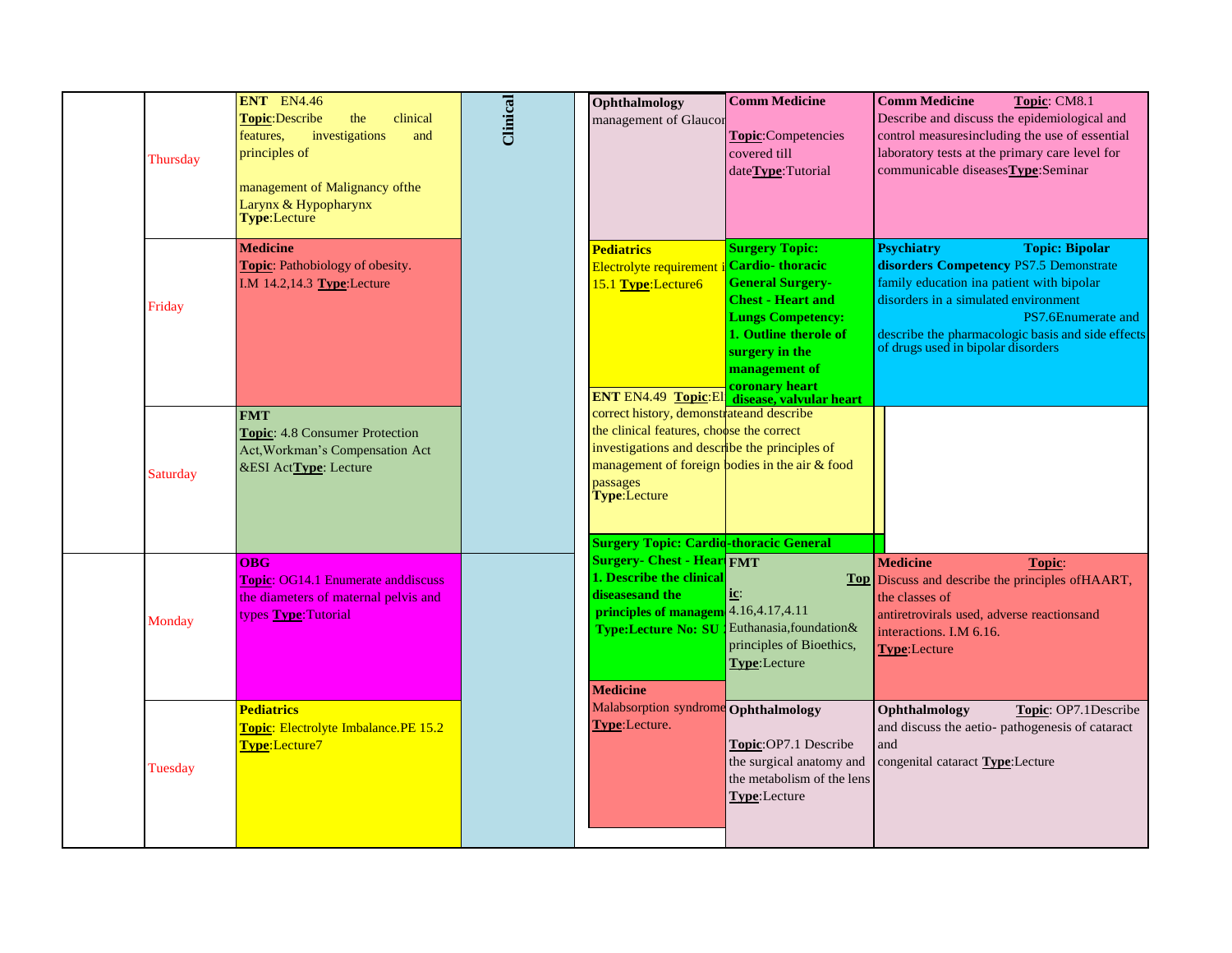| Week 14 | Wednesday | Ophthalmology<br>Topic:OP7.1<br>stages of maturation of cataract<br>Type:Lecture                                                                                      |                          | OBG<br><b>OG14.2 Discuss the med</b><br>normal labor, Define an opic: CM12.1-12.3<br>prevention; and manage (General Medicine)<br><b>Type:Seminar</b><br>Ophthalmology | <b>Comm Medicine</b><br>T.<br>obstructed labor, its clini Geriatric Health Type:IGT                                                                                                                                                                      | <b>Comm Medicine</b><br>Topic:CM12.4 Describe National program<br>for elderly Type:Seminar                                                                                                                                                                                   |  |
|---------|-----------|-----------------------------------------------------------------------------------------------------------------------------------------------------------------------|--------------------------|------------------------------------------------------------------------------------------------------------------------------------------------------------------------|----------------------------------------------------------------------------------------------------------------------------------------------------------------------------------------------------------------------------------------------------------|------------------------------------------------------------------------------------------------------------------------------------------------------------------------------------------------------------------------------------------------------------------------------|--|
|         | Thursday  | <b>ENT EN4.52</b><br>Topic: Describe the Clinical features,<br>Investigations and principles of<br>management of diseases<br><sub>of</sub><br>Oesophagus Type:Lecture | <b>Clinical Postings</b> | complications of catarac Comm Medicine<br><b>Pediatrics</b><br>term Neonate and high                                                                                   | Topic:CM13.1 Define<br>and describe the concept of<br>Disastermanagement<br>Type:Lecture                                                                                                                                                                 | Topic: CM8.5<br><b>Comm Medicine</b><br>Describe and discuss the principles of<br>planning, implementingand<br>evaluating control measures for diseaseat<br>community level bearing<br>in mind the public health importance of<br>the diseaseType:Seminar                    |  |
|         | Friday    | <b>Medicine</b><br><b>Topic:</b> Atherosclerosis. I.M 2.3,<br>2.5 Type:Lecture                                                                                        |                          | Type:Lecture8<br>ENT EN1.1<br><b>Topic</b><br>Anatomy & physiology<br><b>Type:Seminar</b>                                                                              | care of Normal neonate. Surgery Topic: Cardio-<br>thoracic General<br><b>Surgery- Chest - Heart</b><br>and Lungs Competency:<br>1. Describe the etiology,<br>pathogenesis, clinical<br>features of tumors of<br>lung and the principles of<br>management | <b>Psychiatry</b><br><b>Topic: Anxiety disorders Competency</b><br><b>PS8.1 Enumerate</b><br>and describe the magnitude and etiology of<br>anxiety disorders PS8.2 Enumerate, elicit,<br>describe and document clinical features in<br>patients with anxiety disorders PS8.3 |  |
|         | Saturday  | <b>FMT</b><br><b>Topic:</b> 4.14,4.15 Challenges in<br>managing MLC, principles of handling<br>pressure Type: Tutorial/Seminar/IGT                                    |                          | <b>Surgery Topic: Vascular diseases</b><br><b>Competency: 1. Describe the</b><br>etiopathogenesis, clinical features,<br>investigations and                            |                                                                                                                                                                                                                                                          |                                                                                                                                                                                                                                                                              |  |
|         | Monday    | <b>OBG</b><br><b>Topic: OG14.3 Describe and discuss</b><br>rupture uterus, causes, diagnosis and<br>management. Type:Lecture                                          |                          | principles of treatmen FMT<br>arterial disease.<br>Type:Lecture/Skill Ass Oath&Declarati<br>27.1                                                                       | <b>Topic: 4.22,4.23</b><br>on of<br>GenevaType:<br><b>SDL</b>                                                                                                                                                                                            | <b>Medicine</b><br>Topic:<br>Discuss and describe the principles andregimens<br>used in post<br>exposure prophylaxis. I.M 6.17.<br><b>Type:</b> Lecture                                                                                                                      |  |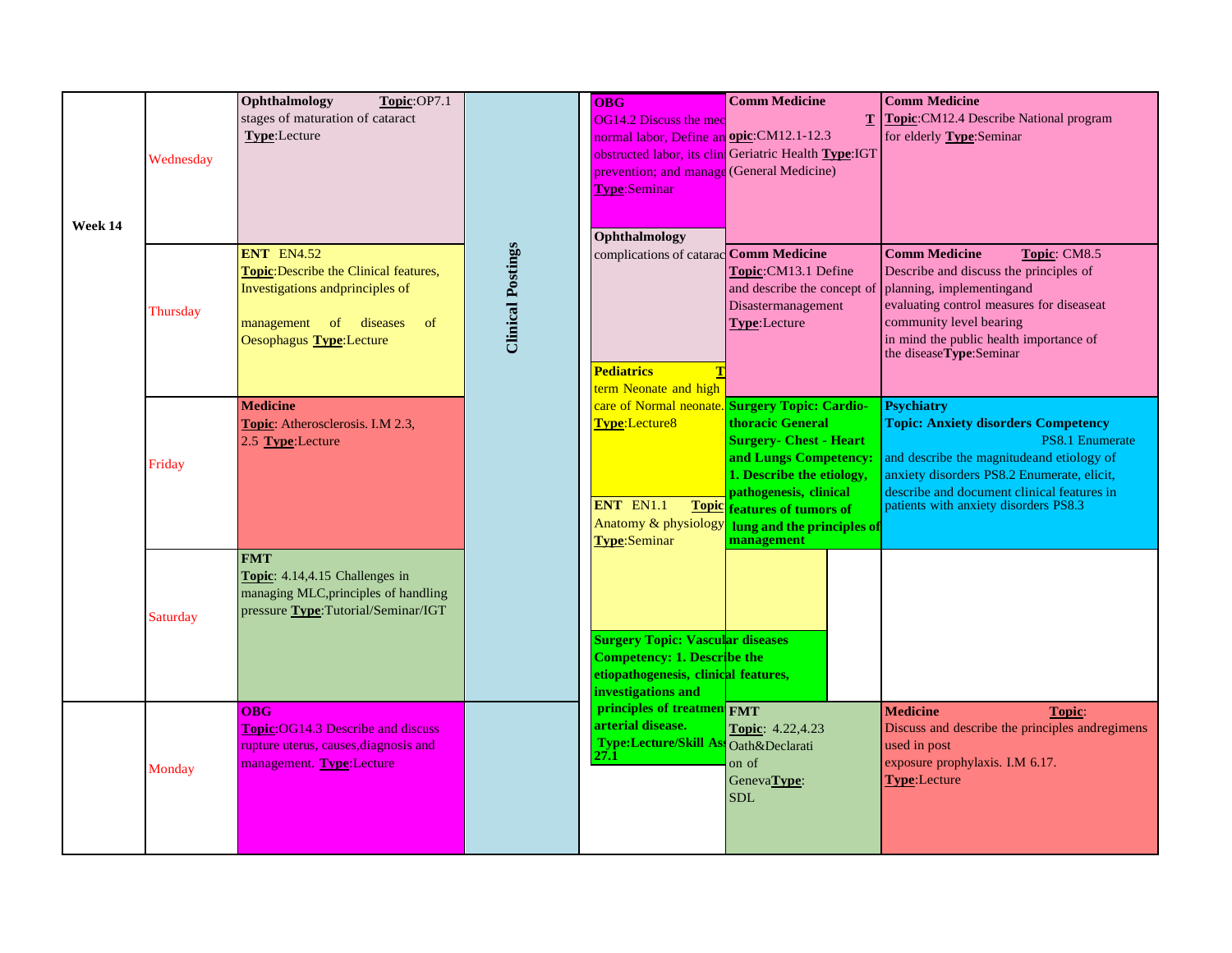|         | Tuesday   | <b>Pediatrics</b><br>Topic: Birth Asphyxia. PE 20.7<br>Type:Lecture9                                                                                              |                          | <b>Medicine</b><br>Enumerate, describe and<br>aetiology of upper and lo<br>I.M 15.1. Type:Lecture<br>OBG                                                                               | Ophthalmology<br>Topic:Classification of<br>cataract Type:Lecture                                                                                                                                                       | Ophthalmology<br><b>Topic: Clinical</b><br>features of cataract<br>Type:Lecture/Tutorial/Seminar/IGT/S DL                                                                                                                                                      |
|---------|-----------|-------------------------------------------------------------------------------------------------------------------------------------------------------------------|--------------------------|----------------------------------------------------------------------------------------------------------------------------------------------------------------------------------------|-------------------------------------------------------------------------------------------------------------------------------------------------------------------------------------------------------------------------|----------------------------------------------------------------------------------------------------------------------------------------------------------------------------------------------------------------------------------------------------------------|
| Week 15 | Wednesday | Topic:<br>Ophthalmology<br>Different types of cataract and its<br>features Type:Lecture                                                                           |                          | <b>OG14.4 Describe and dil Comm Medicine</b><br>classification; diagnosis; Topic:CM13.2<br>abnormal labor <b>Type:Le</b> Describe disaster<br>Ophthalmology<br>Preoperative workup for | management cycle<br>Type:Lecture                                                                                                                                                                                        | <b>Comm Medicine</b><br>Topic: CM13.3 Describe man madedisasters in<br>the world and in India Type:Lecture                                                                                                                                                     |
|         | Thursday  | <b>EN1.1</b><br><b>ENT</b><br>Topic: Describe the Anatomy &<br>physiology of nose, pns<br>Type:Seminar                                                            | <b>Clinical Postings</b> | surgery <b>Type</b> :Lecture<br><b>Pediatrics</b><br>Meconium aspiration . P<br>Type:Lecture10                                                                                         | <b>Comm Medicine</b><br>Topic:CM13.4 Describe<br>the details of the National<br>Disaster management<br>AuthorityType:Lecture                                                                                            | <b>Comm Medicine</b><br>Topic: CM8.5<br>Describe and discuss the principles of<br>planning, implementingand<br>evaluating control measures for diseaseat<br>community level bearing<br>in mind the public health importance of<br>the diseaseType:Seminar      |
|         | Friday    | <b>Medicine</b><br><b>Topic:</b> Evaluation and management<br>of obesity. I.M14.5,14.13,14.14.<br><b>Type:Lecture</b>                                             |                          | <b>EN1.1</b><br><b>ENT</b><br><b>Topic:</b> Describe the Ana<br>physiology of throat Typ                                                                                               | <b>Surgery Topic:</b><br><b>Vascular diseases</b><br><b>Competency: 1.</b><br><b>Describe clinical</b><br>features, investigations<br>and principles of<br>management of<br>vasospasticdisorders<br>Type:Lecture No: SU | <b>Psychiatry</b><br><b>Topic: Anxiety disorders Competency</b><br>PS8.4Describe<br>the treatment of anxiety disorders including<br>behavioural<br>and pharmacologic therapy PS8.5<br>Demonstrate family education in a<br>patient with anxiety disorders in a |
|         | Saturday  | <b>FMT</b><br>Topic: 4.21,4.24 Liability and Medical<br>Indemnity Insurance & rights, privileges<br>andduties of aRegistered<br>MedicalPractitioner Type: Lecture |                          |                                                                                                                                                                                        |                                                                                                                                                                                                                         |                                                                                                                                                                                                                                                                |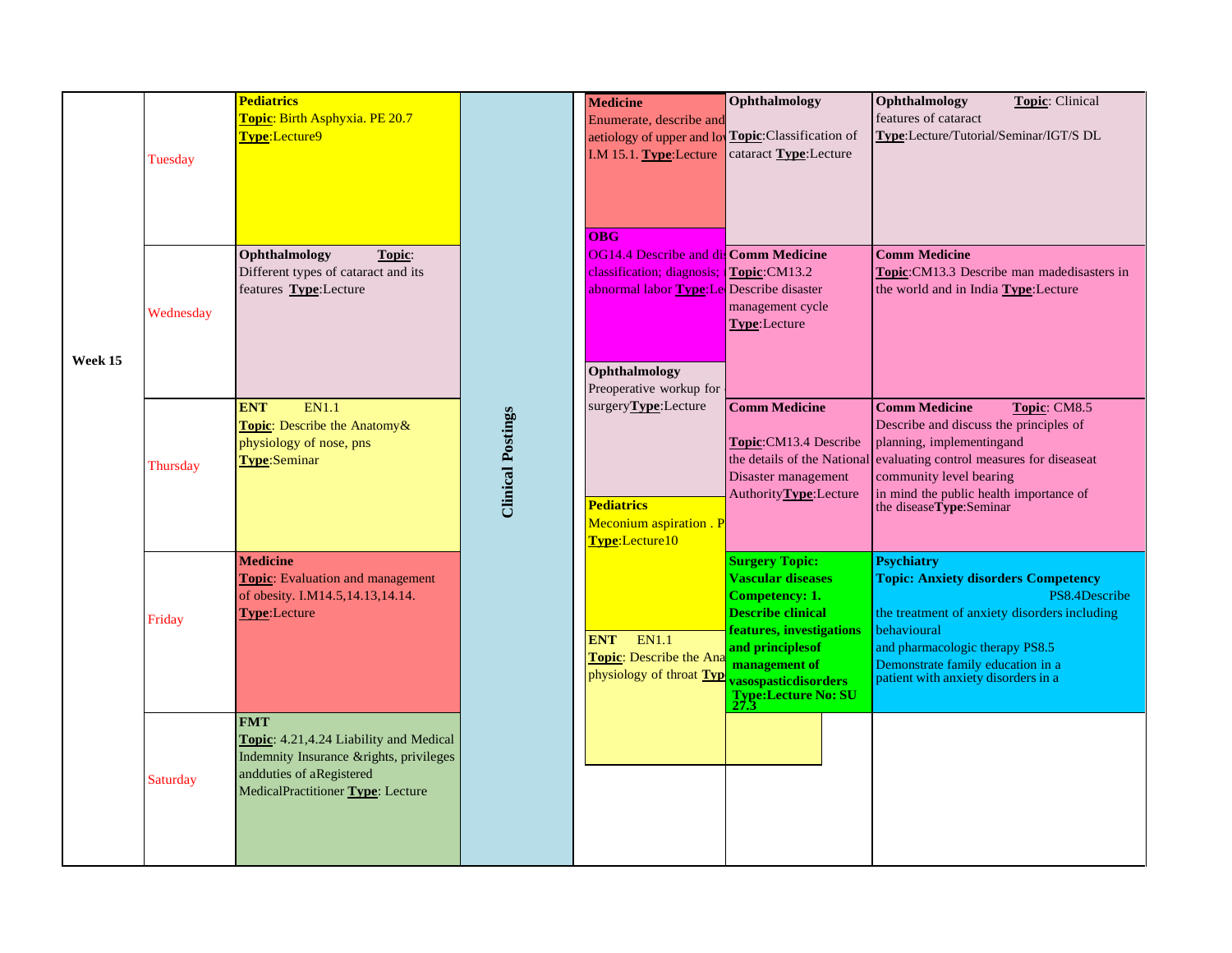| Week 16 | Monday    | <b>OBG</b><br><b>Topic:OG15.1 Enumerate and describe</b><br>the indications and steps of common<br>obstetric procedures, technique and<br>complications:<br>Episiotomy, vacuum extraction;<br>low forceps; Caesarean section, |                          | <b>Surgery Topic: Vascul: FMT</b><br>1. Describe the types of<br>of amputationType:Lect<br><b>SU 27.4</b>                                                                                                                                   | Topic: 4.18 Medical<br>negligence<br>Type: Tutorial/Seminar/I<br>GT                                                                                              | Dermatology<br>Topic:LICHEN<br><b>PLANUS DR 4.2</b><br>Type:Lecture                                                                                                                                                                                       |
|---------|-----------|-------------------------------------------------------------------------------------------------------------------------------------------------------------------------------------------------------------------------------|--------------------------|---------------------------------------------------------------------------------------------------------------------------------------------------------------------------------------------------------------------------------------------|------------------------------------------------------------------------------------------------------------------------------------------------------------------|-----------------------------------------------------------------------------------------------------------------------------------------------------------------------------------------------------------------------------------------------------------|
|         | Tuesday   | <b>Pediatrics</b><br>Topic: Birth Injuries, Hemorrhagic<br>disease of Newborn. PE 20.9-20.10<br>Type:Lecture11                                                                                                                |                          | <b>Medicine</b><br>Enumerate, describe and<br>with acute volume loss are<br><b>Type:Lecture</b>                                                                                                                                             | Ophthalmology<br>steps involved in stabiliz Topic: OP7.4 Enumerate<br>the types of cataract<br>surgery and describe the<br>steps Type:Lecture                    | Ophthalmology<br>Topic: OP7.4<br>Enumerate<br>intra-operative and post-operative complications<br>of<br>cataract surgery. Type:Lecture                                                                                                                    |
|         | Wednesday | Ophthalmology<br>Topic:OP8.1<br>Discuss the aetiology, pathology,<br>clinical features and management<br>of arterial occlusions of theretina<br>Type:Lecture                                                                  | <b>Clinical Postings</b> | <b>OBG</b><br>15.2 Observe and assist Topic: CM14.1 Define<br>episiotomy and demonst andclassify hospital<br>technique of an episiotom waste Type: Lecture<br>environment. Observe/As<br>$cases - including - CS, F$<br>and breech delivery | <b>Comm Medicine</b>                                                                                                                                             | <b>Comm Medicine</b><br>Topic: CM14.2 -14.3Describe various methods of<br>treatment of hospital waste & laws related to it<br>Type:Lecture                                                                                                                |
|         | Thursday  | <b>EN1.1</b><br><b>ENT</b><br>Topic: Describe the Anatomy &<br>physiology of<br>head & neck<br>Type:Seminar                                                                                                                   |                          | Ophthalmology<br>Discuss the aetiology, pat<br>management<br>of venous occlusions of t<br>Type:Lecture                                                                                                                                      | <b>Comm Medicine</b><br>Topic:<br>Competencies<br>covered till<br>dateType:Tutorial                                                                              | <b>Comm Medicine</b><br>Topic:<br>CM8.5 Describe and discuss the principles of<br>planning, implementingand<br>evaluating control measures for diseaseat<br>community level bearing<br>in mind the public health importance of<br>the diseaseType:Seminar |
|         | Friday    | <b>Medicine</b><br>Topic: Diabetes definition and<br>classification. I.M 11.1.<br><b>Type:</b> Lecture                                                                                                                        |                          | <b>Pediatrics</b><br>Neonatal Hypoglycemia, Vascular diseases<br>Hypothermia, Jaundice.<br>Type:Lecture12                                                                                                                                   | <b>Surgery Topic:</b><br><b>Competency: 1.</b><br><b>Describe the applied</b><br>anatomy of venous<br>system of lower limb<br><b>Type:Lecture No: SU</b><br>27.5 | Dermatology<br>Topic: AcneDR1.1,<br>DR 1.3 Type:Lecture                                                                                                                                                                                                   |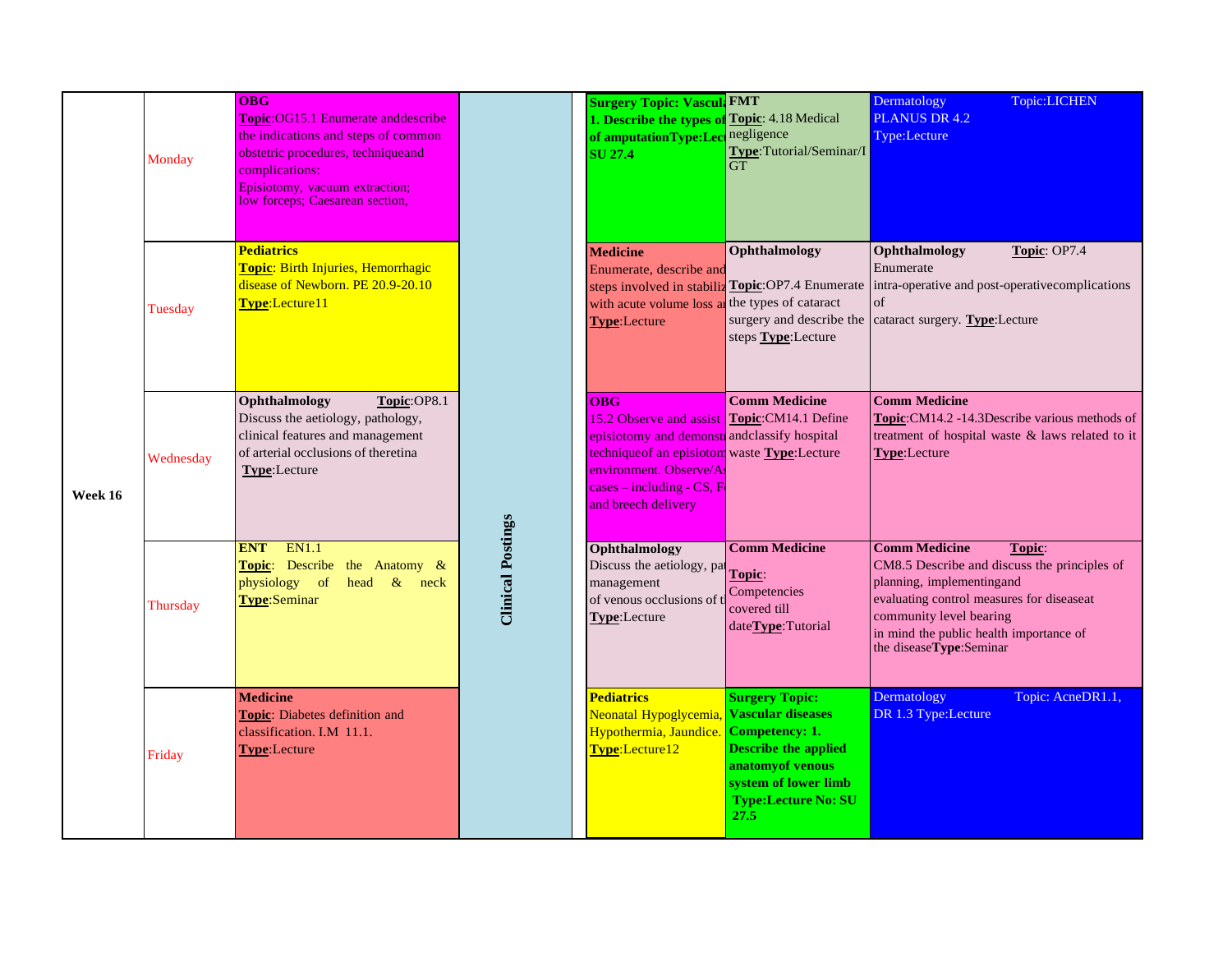|         | Saturday  | <b>FMT</b><br>Topic: 4.18 Medical Negligence<br>Type: Tutorial/Seminar/IGT                                                                                                                                                    |                          | ENT EN1.2<br>pathophysiology of common diseases in ENT<br><b>Type:seminar</b>                                                                                                                                                  | <b>Topic:</b> Describe the                                                    |                                                                                                                                                                                  |
|---------|-----------|-------------------------------------------------------------------------------------------------------------------------------------------------------------------------------------------------------------------------------|--------------------------|--------------------------------------------------------------------------------------------------------------------------------------------------------------------------------------------------------------------------------|-------------------------------------------------------------------------------|----------------------------------------------------------------------------------------------------------------------------------------------------------------------------------|
|         | Monday    | <b>OBG</b><br>Topic: OG 16.1 Enumerate anddiscuss<br>causes, prevention, diagnosis,<br>management, appropriate use ofblood<br>and blood products in postpartum<br>haemorrhage<br>Type:Lecture                                 |                          | <b>Surgery Topic: Vascular FMT</b><br>1. Describe pathophysiol Topic: 4.25,4.26,4.27<br>investigations and<br><b>principles of managemen</b> Ethics <b>Type</b> :Lecture<br>lymphangitis and Lympl<br>Type:Lecture/Skill Asses | Clinicalresearch &                                                            | Dermatology<br>Topic: VITILIGO<br>DR2.2 Type: LECTURE                                                                                                                            |
|         | Tuesday   | <b>Pediatrics</b><br><b>Topic: Neonatal Seizures,</b><br>Neonatal Sepsis. PE 20.15-<br>20.17 Type:Lecture13                                                                                                                   |                          | <b>Medicine</b><br>Distinguish between uppe<br>gastrointestinal bleeding b<br>features. I.M 15.6. Type:L                                                                                                                       | Ophthalmology                                                                 | Ophthalmology<br>Topic:OP8.2<br>Retinal detachment Type:Lecture                                                                                                                  |
| Week 17 | Wednesday | Ophthalmology<br>Topic:OP8.2<br>retinal degenerations<br>Type:Lecture/Tutorial/Seminar/<br>IGT/SDL                                                                                                                            |                          | <b>OBG</b><br>16.2 Describe and discuss Topic: CM15.1-15.2<br>causes, prevention, diagno Define and describe the planning Type: Lecture<br><b>Type:Lecture</b>                                                                 | <b>Comm Medicine</b><br>concept of mental<br>Health Type: IGT<br>(Psychiatry) | <b>Comm Medicine</b><br>Topic: CM16.1-16.2<br>Define and describe the concept of Health                                                                                          |
|         | Thursday  | <b>EN4.4</b><br><b>ENT</b><br>Topic:<br>Demonstrate the correct<br>technique to hold visualize and assess<br>the<br>mobility of the tympanic membrane<br>and its mobility and interpret and<br>diagrammatically represent the | <b>Clinical postings</b> | Ophthalmology<br>Hypertensive retinopathy                                                                                                                                                                                      | <b>Comm Medicine</b>                                                          | <b>Comm Medicine</b><br>Topic:CM8.3<br>Enumerate and describe disease specific<br>National Health Programs including their<br>prevention and treatment of a case<br>Type:Seminar |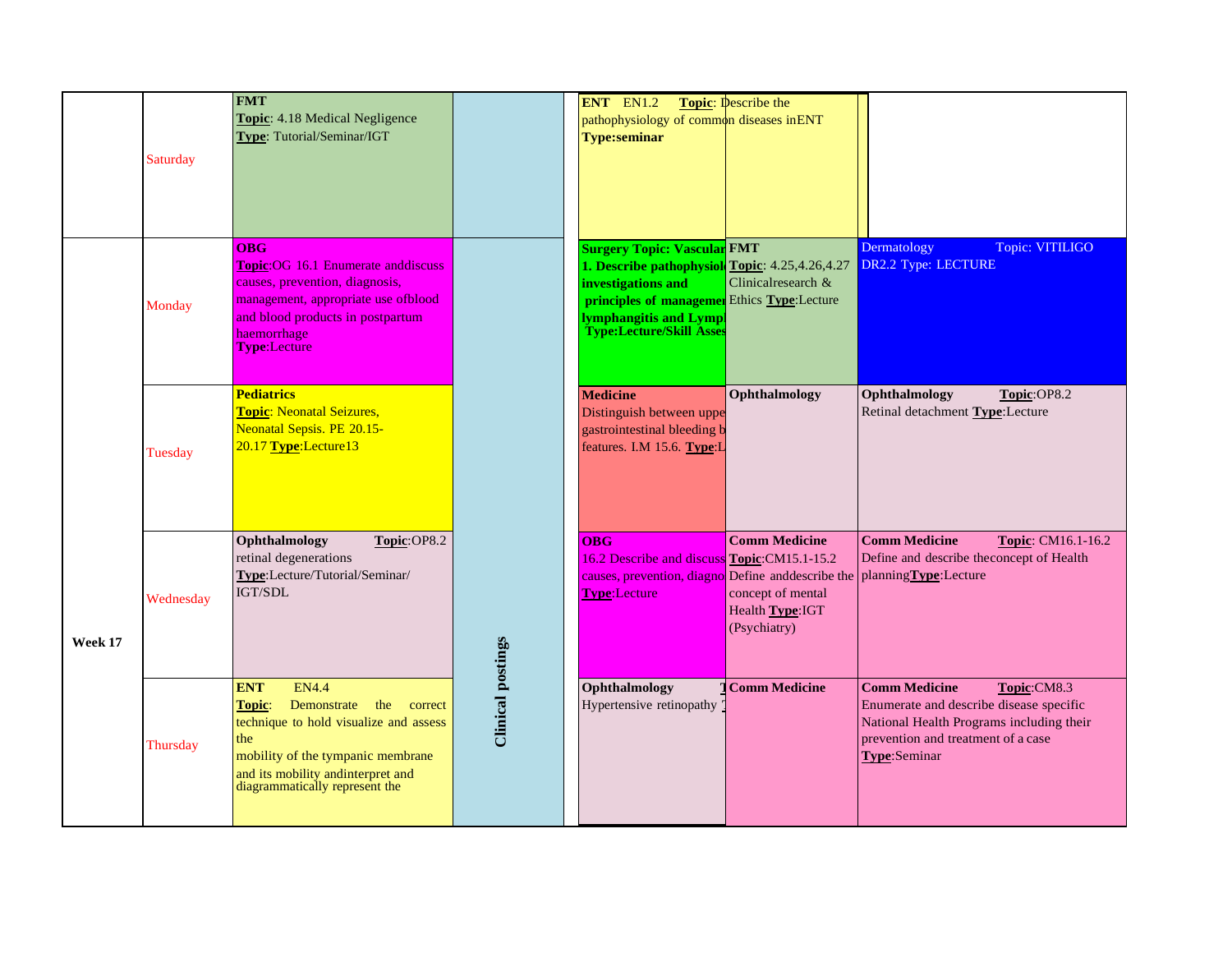|           | <b>Medicine</b>                                                      |          | <b>Pediatrics</b>                                   | <b>Surgery Topic:</b>                           | Dermatology<br>Topic:                                 |
|-----------|----------------------------------------------------------------------|----------|-----------------------------------------------------|-------------------------------------------------|-------------------------------------------------------|
|           | Topic: Natural history,                                              |          | <b>Acyanotic Heart Diseases</b>                     | <b>Abdomen</b>                                  | PAPULOSQUAMOUS DISORDERS                              |
|           | symptoms. I.M 11.2,11.3.                                             |          | VSD, ASD, PDA. PE 23.                               | <b>Competency: 1.</b>                           | DR 3.3 Type:Lecture                                   |
|           | Type:Lecture                                                         |          | Type:Lecture14                                      | <b>Describe</b>                                 |                                                       |
| Friday    |                                                                      |          |                                                     | pathophysiology,                                |                                                       |
|           |                                                                      |          |                                                     | clinical features,                              |                                                       |
|           |                                                                      |          |                                                     | <b>Investigations and</b>                       |                                                       |
|           |                                                                      |          |                                                     | principles of                                   |                                                       |
|           |                                                                      |          |                                                     | management of                                   |                                                       |
|           |                                                                      |          | EN4.6<br>Topic<br><b>ENT</b>                        | <b>Hernias</b>                                  |                                                       |
|           |                                                                      |          | present a correct hi t s ory                        |                                                 |                                                       |
|           |                                                                      |          | escr e the clinical features                        | Type:Lecture/Skill<br>Assesment No: SU          |                                                       |
|           |                                                                      |          | investigations and describe <sup>28.1</sup>         |                                                 |                                                       |
|           | <b>FMT</b>                                                           |          | managementof Discharging ear <b>Type</b> : Tutorial |                                                 |                                                       |
|           | Topic: 4.19 Consent (Integratedwith                                  |          |                                                     |                                                 |                                                       |
|           | OG 20.2) Type: Tutorial/Seminar/IGT                                  |          |                                                     |                                                 |                                                       |
| Saturday  |                                                                      |          |                                                     |                                                 |                                                       |
|           |                                                                      |          | <b>Surgery Topic: Abdomen Competency:</b>           |                                                 |                                                       |
|           |                                                                      |          | 1. Demonstrate the correct technique to examine     |                                                 |                                                       |
|           |                                                                      |          | the patient with                                    |                                                 |                                                       |
|           |                                                                      |          | hernia and identify different types of hernias      |                                                 |                                                       |
|           | <b>OBG</b>                                                           |          | <b>Type:Skill Assesment N FMT</b>                   |                                                 | Topic:LICHEN<br>Dermatology                           |
|           | <b>Topic: OG 16.3 Describe and discuss</b>                           |          |                                                     | <b>Topic: 4.20</b>                              | PLANUS DR 4.2                                         |
|           | causes, clinical features, diagnosis,                                |          |                                                     | Therapeutic                                     | Type:Lecture                                          |
| Monday    | investigations; monitoring offetal                                   |          |                                                     | privilege, Malingering,                         |                                                       |
|           | well-being, including ultrasound<br>and fetal Doppler; principles of |          | <b>Medicine</b>                                     | TherapeuticMisadventu                           |                                                       |
|           |                                                                      |          | Enumerate the indications                           | re, Human<br>Experimentation                    |                                                       |
|           |                                                                      |          | colonoscopy and other                               | Type:Tutorial/Seminar/I                         |                                                       |
|           |                                                                      |          | imaging procedures in the                           | $\overline{\text{GT}}$                          |                                                       |
|           | <b>Pediatrics</b>                                                    |          | bleeding. I.M 15.10.                                | Ophthalmology                                   | Topic: OP8.2<br>Ophthalmology                         |
|           | Topic: Cyanotic Heart DiseasesPE 23.2                                |          | <b>Type:</b> Lecture                                |                                                 | Enumerate Diabetic retinopathyManagement              |
|           | Type:Lecture15                                                       |          |                                                     |                                                 | Type:Lecture                                          |
|           |                                                                      |          |                                                     |                                                 |                                                       |
| Tuesday   |                                                                      |          | $\overline{OBG}$                                    |                                                 |                                                       |
|           |                                                                      |          | 17.1. Describe and discuss                          |                                                 |                                                       |
|           |                                                                      |          | <b>Type:</b> Lecture                                |                                                 |                                                       |
|           |                                                                      |          |                                                     |                                                 |                                                       |
|           | Ophthalmology<br>Topic:                                              |          |                                                     | <b>Comm Medicine</b>                            | <b>Comm Medicine</b><br>Topic:                        |
|           | Retinopathies, toxaemia & Pregnancy                                  |          |                                                     |                                                 | Topic: CM16.4 Describe Competencies covered till date |
|           |                                                                      |          |                                                     |                                                 |                                                       |
|           |                                                                      |          |                                                     | healthplanning in India<br>and Nationalpolicies | Type: Tutorial                                        |
| Wednesday | Type:Tutorial                                                        |          |                                                     | related to                                      |                                                       |
|           |                                                                      |          |                                                     | health and health                               |                                                       |
|           |                                                                      |          |                                                     | planning                                        |                                                       |
|           |                                                                      | Postings |                                                     | Type:Lecture                                    |                                                       |
|           |                                                                      |          |                                                     |                                                 |                                                       |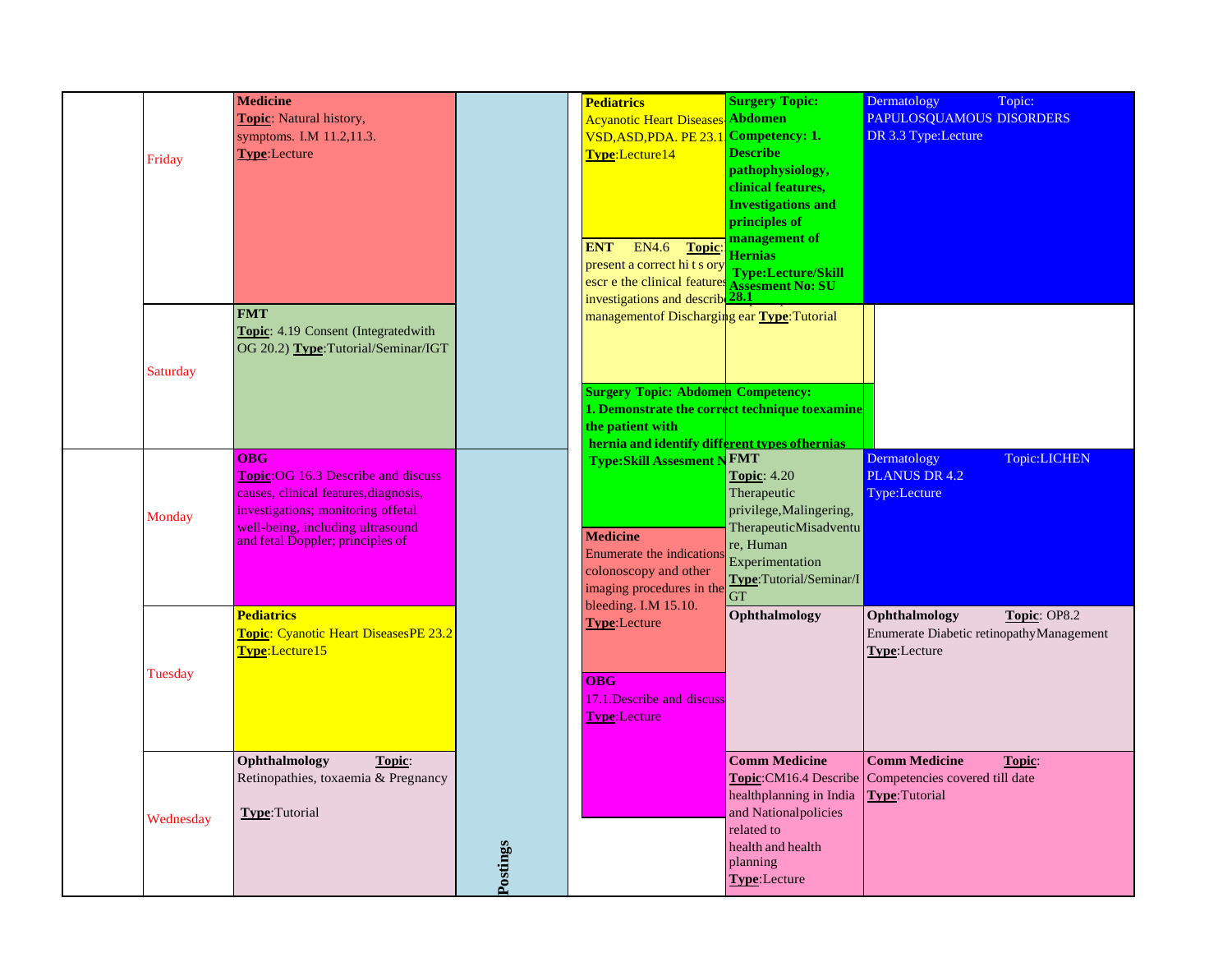| Thursday | <b>ENT</b><br>EN4.9 Topic:<br>Demonstrate the correct technique<br>for syringing waxfrom the ear in a<br>simulated environment<br>Type:Tutorial                | Clinical | Ophthalmology<br>other ocular neoplasms'                                                                                                          | <b>Comm Medicine</b><br>Topic:CM17.1 Define<br>and describe the concept<br>of healthcare to<br>community<br>Type:Lecture                                                                                   | <b>Comm Medicine</b><br>Topic: CM8.5<br>Describe and discuss the principles of<br>planning, implementingand<br>evaluating control measures for diseaseat<br>community level bearing<br>in mind the public health importance of<br>the diseaseType:Seminar |
|----------|----------------------------------------------------------------------------------------------------------------------------------------------------------------|----------|---------------------------------------------------------------------------------------------------------------------------------------------------|------------------------------------------------------------------------------------------------------------------------------------------------------------------------------------------------------------|-----------------------------------------------------------------------------------------------------------------------------------------------------------------------------------------------------------------------------------------------------------|
| Friday   | <b>Medicine</b><br>Topic: Diagnosis and treatmentof<br>daibetes. I.M 11.6.<br>Type:Lecture                                                                     |          | <b>Pediatrics</b><br>fever - Infective E<br>Type:Lecture16<br>To<br><b>ENT</b><br>EN4.10                                                          | <b>Surgery Topic:</b><br><b>Abdomen Competency:</b><br>1. Describe causes,<br>clinical features.<br>complications and<br>principlesof<br>mangament of<br>peritonitis<br><b>Type:Lecture No: SU</b><br>28.3 | Dermatology<br>Topic:<br>SCABIES DR 5.1, DR 5.3 Type:<br>tutorial                                                                                                                                                                                         |
| Saturday | <b>FMT</b><br>Topic: 5.1,5.2 Post-traumaticstress<br>disorder delusions, hallucinations,<br>illusion, lucid interval and obsessions<br>Type:Lecture            |          | the indications for and steps involved<br><b>Surgery Topic: Abdomen Competency:</b>                                                               | imyringotomy and myringoplastyn Type: Tutorial                                                                                                                                                             |                                                                                                                                                                                                                                                           |
| Monday   | <b>OBG</b><br>Topic: OG 17.2 Counsel in a simulated<br>environment, care of the breast,<br>importance<br>and the technique of breastfeeding<br><b>Type:SDL</b> |          | 1. Describe pathophys<br>investigations and pri<br><b>Intra-</b> abdominal abs<br>cyst, and retroperiton<br><b>No: SU 28.4</b><br><b>Medicine</b> | <b>FMT</b><br>Topic: 4.28,4.29,4.30<br>Laws<br>relating to medical practice<br>and Ethical code of<br>conduct (Integrated with<br><b>SU</b><br>8.1) Type: Tutorial/Seminar/<br><b>IGT</b>                  | Topic:<br>Dermatology<br>PEDICULOSIS DR 6.1 Type:IGT                                                                                                                                                                                                      |
| Tuesday  | <b>Pediatrics</b><br>Topic: Diarrheal diseases inchildren<br>PE 24.1 Type:Lecture17                                                                            |          | treatment of APD and<br>GI bleed. I.M 15.14,15.<br><b>Type:Lecture</b>                                                                            | Ophthalmology<br>discuss the correlative<br>anatomy of Optic nerve &<br>Visual pathway<br>Type:Lecture                                                                                                     | Ophthalmology<br>Topic: OP8.5Describe<br>$\mathbf{T}$ and discuss the lesions of Optic nerve & Visual<br><b>opic:</b> OP8.5 Describe and pathway <b>Type:</b> Lecture                                                                                     |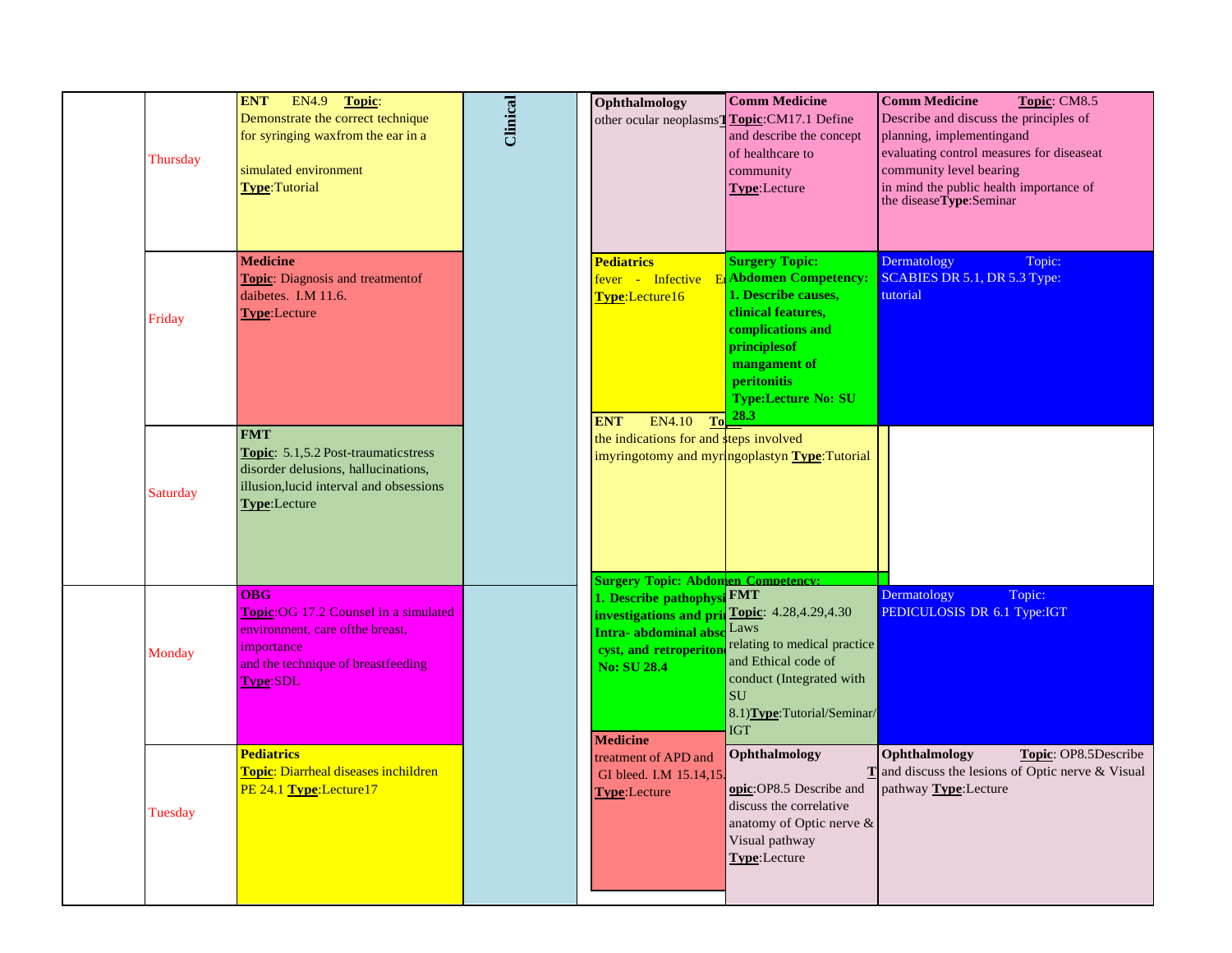|         | Wednesday | Ophthalmology<br>Topic:OP8.5<br>Optic neritis Type:Lecture                                                                                                                                   |                          | <b>OBG</b><br>17.3Describe and discuss Topic: CM17.2 Describe<br>diagnosis and manageme community diagnosis<br>abscess Type: Tutorial                                                                    | <b>Comm Medicine</b><br>Type:Lecture                                                                                                       | <b>Comm Medicine</b><br>Topic: CM17.3<br>Describe primary health care, its components<br>and principles Type: Lecture                                                        |
|---------|-----------|----------------------------------------------------------------------------------------------------------------------------------------------------------------------------------------------|--------------------------|----------------------------------------------------------------------------------------------------------------------------------------------------------------------------------------------------------|--------------------------------------------------------------------------------------------------------------------------------------------|------------------------------------------------------------------------------------------------------------------------------------------------------------------------------|
| Week 19 | Thursday  | <b>ENT</b> EN4.11<br><b>Topic:</b> Enumerate the indications<br>describe the stepsand observe a<br>mastoidectomy Type: Tutorial                                                              | <b>Clinical Postings</b> | Ophthalmology<br>Papailledema Type: Tuto millennium                                                                                                                                                      | <b>Comm Medicine</b><br>development<br>goals <b>Type</b> :Lectu<br>re                                                                      | <b>Comm Medicine</b><br>Topic: CM8.3<br>Enumerate and describe diseasespecific National<br>Health Programs including their prevention and<br>treatment of a caseType:Seminar |
|         | Friday    | <b>Medicine</b><br>Topic: Complications of DM.I.M<br>11.5, 11.14, 11.15.<br><b>Type:Lecture</b>                                                                                              |                          | <b>Pediatrics</b><br>Malabsorption PE 25.1 TAbdomen Competency                                                                                                                                           | <b>Surgery Topic:</b><br>1. Describe the applied<br><b>Anatomy and</b><br>physiology of<br>esophagus<br><b>Type:Lecture No: SU</b><br>28.5 | Topic: FUNGAL<br>Dermatology<br><b>INFECTIONS DR 7.1, DR</b><br>7.3 Type:Lecture                                                                                             |
|         | Saturday  | <b>FMT</b><br>Topic: 5.3 Civil and<br>Criminalresponsibilities of a mentally<br>ill person (Integratedwith PS19.3)<br>Type:Tutorial/Seminar/IGT                                              |                          | EN4.16 &EN4.17 Topic:<br><b>ENT</b><br>Observe and describe the indications for and steps<br>involved in the<br>the indications and interpret the results of an<br>audiogram.<br>Type:Tutorial           | performance of pure tone audiometry.&Enumerate                                                                                             |                                                                                                                                                                              |
|         | Monday    | <b>OBG</b><br>Topic: OG 18.1 Describe and discuss the<br>assessment of maturity of the newborn,<br>diagnosis of birth asphyxia, principles<br>of resuscitation, common<br>problems. Type:IGT |                          | <b>Surgery Topic: Abdome FMT</b><br>1. Describe the clinical Topic: 5.6 Indian<br>and principles of mana MentalHealth Care<br>malignant disorders of e Act, 2017 Type: SDL<br><b>Type:Lecture No: SU</b> |                                                                                                                                            | Topic: PEDICULOSIS<br>Dermatology<br>DR 6.1 Type: seminar                                                                                                                    |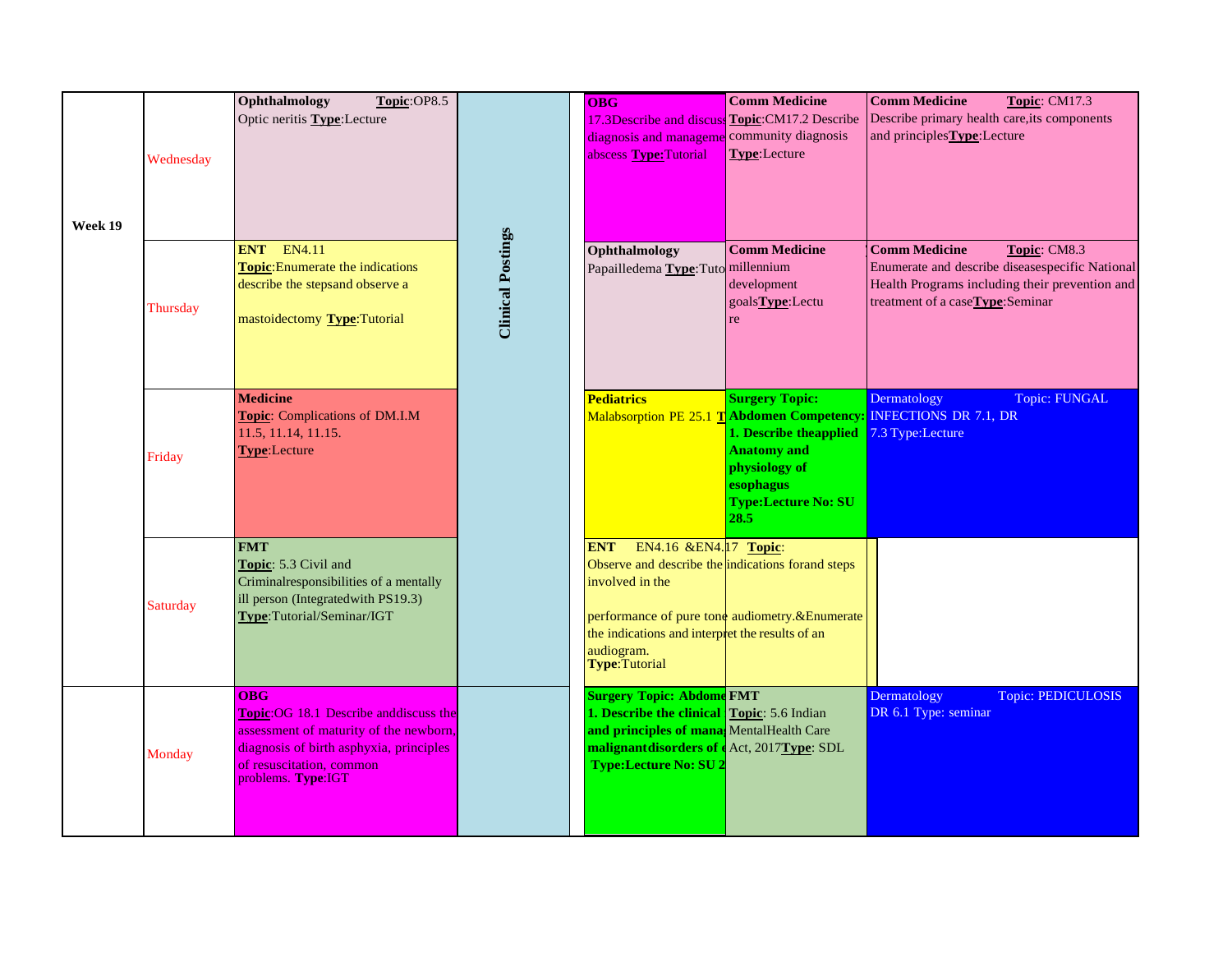|         | Tuesday   | <b>Pediatrics</b><br>Topic: Acute<br>Liver Failure- Portal Hypertension. PE<br>26.1, 26.2, 26.4. Type: Lecture 19                                                                                                                                             |                          | <b>Break</b>                                                                                                                                                                                                                        | Ophthalmology<br>Topic:<br>OP8.5 Optic atrophy<br>Type:Tutorial                                                                                        | Ophthalmology<br>opic: OP8.5Amblyopia,<br>colour blindness<br>Type:Lecture                                                                                                                                                              |
|---------|-----------|---------------------------------------------------------------------------------------------------------------------------------------------------------------------------------------------------------------------------------------------------------------|--------------------------|-------------------------------------------------------------------------------------------------------------------------------------------------------------------------------------------------------------------------------------|--------------------------------------------------------------------------------------------------------------------------------------------------------|-----------------------------------------------------------------------------------------------------------------------------------------------------------------------------------------------------------------------------------------|
| Week 20 | Wednesday | Topic:OP9.2<br>Ophthalmology<br>Classify, enumerate the types, methods<br>of diagnosis a patient with<br>heterotropia/ strabismus Type: Tutorial                                                                                                              |                          | <b>Medicine</b><br><b>Top</b><br>ic: Describeand discuss the<br>physiologic and<br>biochemical basis of<br>hyperbilirubinemia.<br>I.M 5.1. Type: Lecture<br><b>OBG</b>                                                              | <b>Comm Medicine</b><br>Topic:<br>CM17.5 Describe health care<br>delivery in IndiaType:Lecture                                                         | <b>Comm Medicine</b><br>Topic: CM17.5 Describe<br>health care deliveryin<br>IndiaType:Lecture                                                                                                                                           |
|         | Thursday  | <b>ENT</b><br><b>EN4.42</b><br>Topic:<br>Elicit, document and present a correct<br>history, demonstrate and describe the<br>clinical features, choose the correct<br>investigations and<br>describe the<br>principles of management of<br>hoarseness of voice | <b>Clinical Postings</b> | $\mathbf{T}$<br>opic: OG<br>18.2 Demonstrate the steps<br>of neonatal resuscitation in<br>a simulated environment<br>Type:IGT<br>Ophthalmology<br>$\underline{\mathbf{To}}$<br>pic: OP9.2 Classify,<br>enumerate the types, methods | <b>Comm Medicine</b><br>Topic:Competencies covered<br>till date Type: Tutorial                                                                         | <b>Comm Medicine</b><br>Topic: CM8.5 Describe<br>and discuss the<br>principles of planning,<br>implementingand<br>evaluating control measures<br>for diseaseat community<br>level bearing<br>in mind the public health<br>importance of |
|         | Friday    | <b>Medicine</b><br>Topic: Diagnosis and management of<br>acute complications. I.M 11.15,11.14.<br>Type:Lecture                                                                                                                                                |                          | ofdiagnosis a patient with<br>heterotropia/strabismus<br>Type:Tutorial<br><b>Pediatrics</b><br>opic:<br>Cardiac Failure PE 23.3<br>Type:Lecture20                                                                                   | <b>Surgery Topic: Abdomen</b><br><b>Competency: 1. Describe the</b><br>applied anatomy and<br>physiology of stomach<br><b>Type:Lecture No: SU 28.7</b> | the diseaseType:Seminar<br><b>Pediatrics</b><br>Topic:<br>Common related to<br>behaviour - Thumbsucking,<br>Nailbiting, Breath holding<br>spells. $PE 5.1 - 5.4$ Type:<br>SGD <sub>2</sub>                                              |
|         | Saturday  | <b>FMT</b><br>Topic: 6.3,14.21<br>Professionalism while sending<br>biological or traceevidences to<br>Forensic Science lab<br>Type:Tutorial/Seminar/IGT                                                                                                       |                          | <b>ENT</b> EN4.45<br><b>Topic:</b> Describe the clinical<br>features, investigations and<br>principles of<br>management of Vocal cord<br>palsy Type:<br>Seminar                                                                     |                                                                                                                                                        |                                                                                                                                                                                                                                         |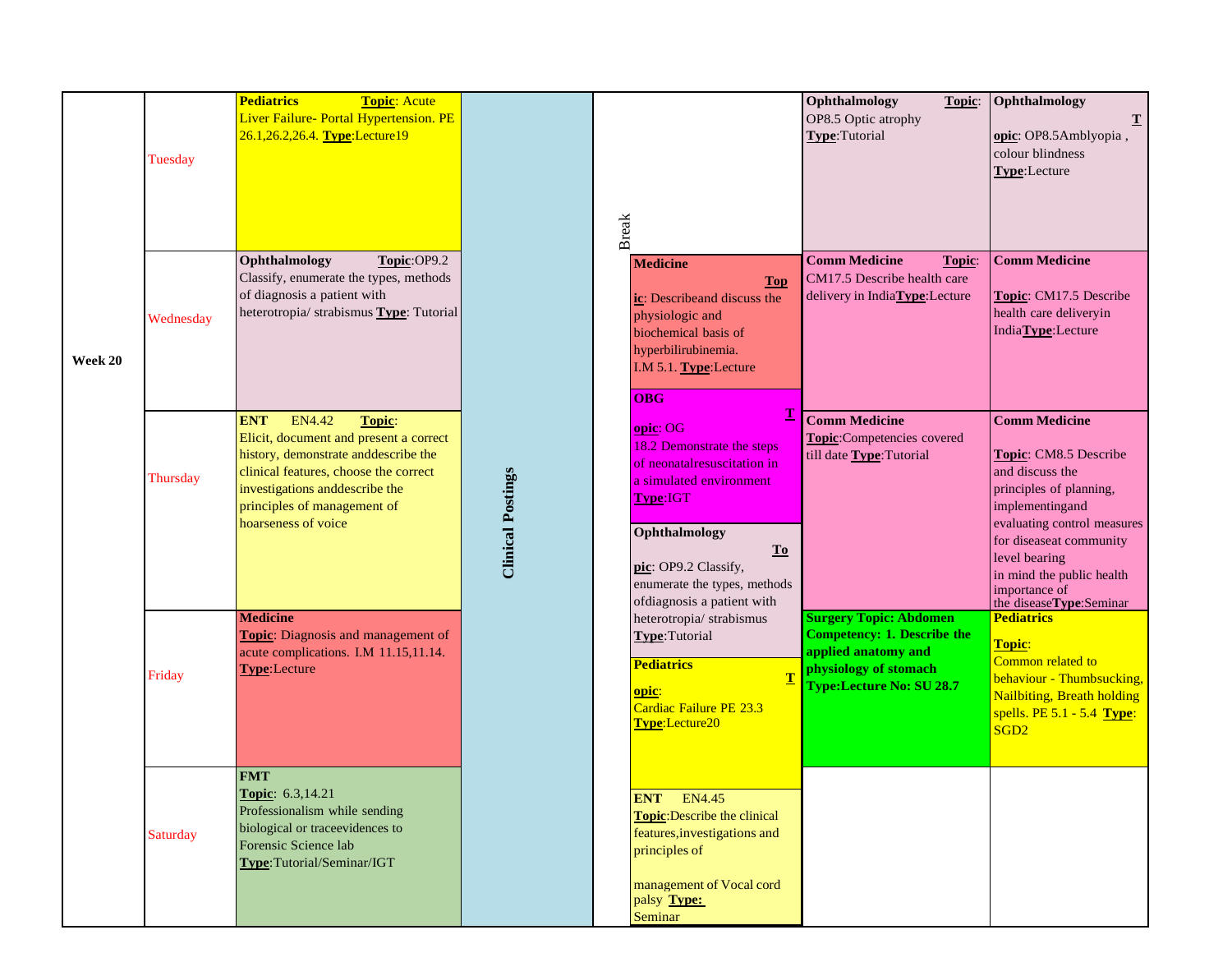|         | Monday    | OBG<br>Topic: OG 18.3 Describe anddiscuss<br>the diagnosis of birth<br>asphyxiaType:IGT                                                           |  | Lunch<br><b>Surgery Topic: Abdomen</b><br>Competency:<br>1. Describe and discuss the<br>aetiology, the clinical feature<br>investigations and principl                                                                                                                                                                                                                        | <b>FMT</b><br>Topic: 8.6,8.7 General<br>symptoms, principles of<br>diagnosis andmanagement of<br>common poisonsencountered<br>inIndia<br>Type:Tutorial/Seminar/IGT      | <b>Orthopaedics</b> OR 1.1<br>Casuality management of<br>a traumavictim<br>including principles of<br>triage Type: Lecture  |
|---------|-----------|---------------------------------------------------------------------------------------------------------------------------------------------------|--|-------------------------------------------------------------------------------------------------------------------------------------------------------------------------------------------------------------------------------------------------------------------------------------------------------------------------------------------------------------------------------|-------------------------------------------------------------------------------------------------------------------------------------------------------------------------|-----------------------------------------------------------------------------------------------------------------------------|
|         | Tuesday   | <b>AETCOM Topic: Module3.1: The</b><br>foundations of<br>communication: Part-<br><b>IVType:Tutorial</b>                                           |  | management of congenital<br>hypertrophic pyloric stenos<br>Peptic ulcer disease, Carci<br>stomach<br><b>Medicine</b><br>Describe and discuss the aetio<br>pathophysiology of liver<br>injury. I.M 5.2. Type:Lecture                                                                                                                                                           | Ophthalmology<br><b>Topic</b><br>:OP9.2 cranial nerve palsies<br>Type: Tutorial                                                                                         | Ophthalmology<br>Top<br>ic: OP9.2Nystagmus<br>Type:Lecture/Tutorial/Semin<br>ar/IGT/SDL                                     |
| Week 21 | Wednesday | Ophthalmology<br>Topic:OP9.4<br>Enumerate, describe and discuss the<br>causes of avoidable blindness<br>Type:Tutorial                             |  | $\overline{OBG}$<br>$18.4$ Describe the principles health <b>Type</b> : Lecture<br>of resuscitation of the<br>newborn andenumerate the<br>common problems<br><b>Clinical postings</b><br>encountered Type:IGT<br>Ophthalmology<br>OP9.4National Programs for status of Reproductive,<br>Control of Blindness (includi maternal, newborn and<br>vision<br>2020) Type: Tutorial | <b>Comm Medicine</b><br><b>Topic</b><br>:CM18.1 Define and describe<br>the concept of International                                                                     | <b>Comm Medicine</b><br>Topi                                                                                                |
|         | Thursday  | EN4.47<br><b>ENT</b><br>Topic: Describe the clinicalfeatures,<br>investigations and principles of<br>management of Stridor<br><b>Type:Seminar</b> |  |                                                                                                                                                                                                                                                                                                                                                                               | <b>Comm Medicine</b><br><b>Topic</b><br>Top: CM10.1 Describe the current<br>Child Health Type: Seminar                                                                  | <b>Comm Medicine (PM)</b>                                                                                                   |
|         | Friday    | <b>Medicine</b><br>Topic: Bone and mineral metabolism.<br>I.M 10.6. I.M $22.1$ Type: Lecture                                                      |  | <b>Pediatrics</b><br>Common behavioural<br>problems/temper tantrums, Pi examination of a patient<br>infant, Enuresis. PE5.5-5.9.<br>Type:SGD3                                                                                                                                                                                                                                 | <b>Surgery Topic: Abdomen</b><br>To Competency: 1. Demonstrate<br>the correct technique of<br>withdisorders of the<br>stomach Type:Skill<br><b>Assesment No: SU28.9</b> | <b>Pediatrics</b><br>T<br>opic: Adoloscent eating<br>disorders (AnorexiaNervosa,<br>Bulimia, Pubertal Changes)<br>Type:SGD4 |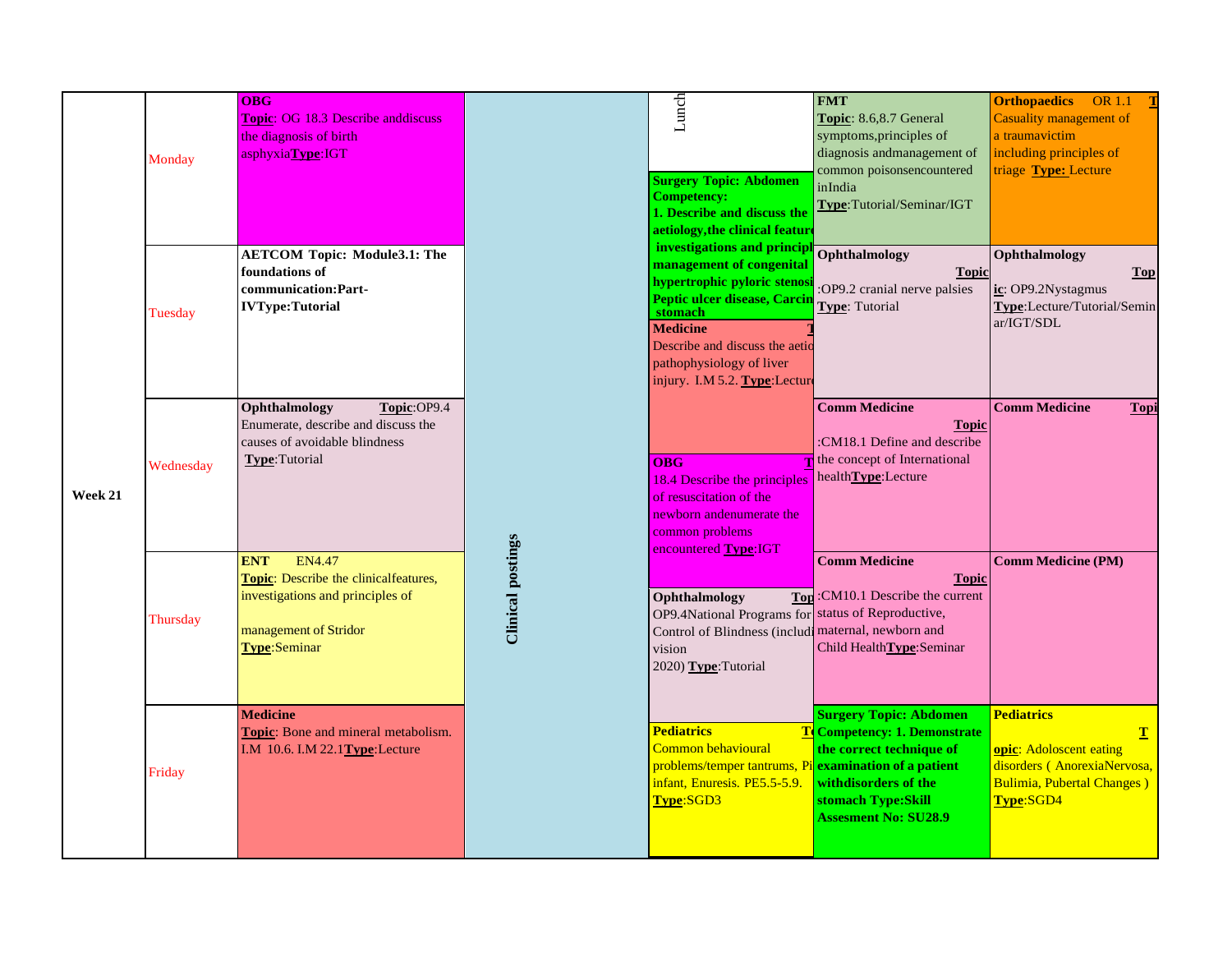|         | <b>Saturday</b><br>Monday | <b>Orthopaedics</b><br><b>OR 1.2 Topic:</b><br>Describe and discuss the<br>aetiopathogenesis, clinical features,<br>investigations, and principles of<br>management of shock Type: Lecture<br><b>OBG</b><br>Topic:OG19.1 puerperium, its<br>complications, diagnosis and<br>management; counselling for<br>contraception, puerperal sterilization |                          | <b>ENT</b><br><b>EN4.48</b><br>Topic: Elicit document and<br>present a correct history,<br>demonstrate and describethe<br>clinical features, choose the<br>correct investigations and<br>describe the principles of<br>management of Airway<br>Emergencies<br><b>Type:Seminar</b>                               | <b>FMT</b><br><b>Topic:</b> 5.4,5.5 True insanity &<br>feigned<br>insanityDeliriumtremens Type:<br>Lecture                                                                                                                                     | <b>Orthopaedics</b><br><b>OR</b> 1.3                                                                                                                                        |
|---------|---------------------------|---------------------------------------------------------------------------------------------------------------------------------------------------------------------------------------------------------------------------------------------------------------------------------------------------------------------------------------------------|--------------------------|-----------------------------------------------------------------------------------------------------------------------------------------------------------------------------------------------------------------------------------------------------------------------------------------------------------------|------------------------------------------------------------------------------------------------------------------------------------------------------------------------------------------------------------------------------------------------|-----------------------------------------------------------------------------------------------------------------------------------------------------------------------------|
|         | Tuesday                   | <b>Type:Lecture</b><br>ENT EN4.50 & EN4.51<br>Topic:Observe and describe the<br>indications for and steps involved in<br>tracheostomy. Observe and describe the<br>care of the patientwith a tracheostomy                                                                                                                                         |                          | <b>Surgery Topic: Abdomen</b><br><b>Competency:</b><br>1. Describe the applied<br>anatomy ofliver. Describe<br>the clinical features,<br><b>Investigations and</b><br>principles of<br>management of liver<br>abscess,<br>hydatid disease, injuries<br>and tumors of the liver<br><b>Type:Lecture No: SU28.</b> | Ophthalmology<br><b>Topic</b><br>:OP9.4 National Programs for<br><b>Control of Blindness</b><br>(includingvision<br>2020)Type:Lecture                                                                                                          | Ophthalmology<br>$\mathbf T$<br>opic: OP9.4 National<br>Programs for Controlof<br>Blindness (including vision<br>2020)Type:Lecture                                          |
| Week 22 | Wednesday                 | Ophthalmology<br>Topic:<br>OP9.5 Closed globe injuries<br>Type:Lecture                                                                                                                                                                                                                                                                            |                          | <b>Medicine</b><br>Topic:<br>Describe and discuss the<br>epidemiology, microbiology<br>immunology<br>and clinical evolution of<br>infective (viral) hepatitis I.M                                                                                                                                               | <b>Comm Medicine</b><br><b>Topic</b><br>CM19.1 Define and describe<br>the concept of Essential<br>Medicine List (EML)Type:IGT<br>(Pharmacology)                                                                                                | <b>Comm Medicine</b><br><b>Top</b><br>$CM19.2 - 19.3$ Describe roles<br>of essential medicine in<br>primary health care &<br>counterfeit medicine<br>Type:IGT(Pharmacology) |
|         | Thursday                  | <b>Medicine</b><br>Topic: Enumerate the indications,<br>precautions and counsel patients on<br>vaccination for hepatitis. I.M<br>5.17. Type:Lecture.                                                                                                                                                                                              | <b>Clinical Postings</b> | 5.4. Type:Lecture<br><b>OBG</b><br>Topic:OG20.1 Enumerate t<br>indications and describe and<br>discuss the legal aspects,<br>indications, methods for fir<br>and second trimester MTF<br>complications and<br>management of<br>complications of Medical<br><b>Termination of Pregnancy</b><br>Type:IGT          | <b>Comm Medicine</b><br><b>Topic</b><br>:CM8.5 Describe and discuss<br>theprinciples of planning,<br>implementing and<br>evaluating control measures for Type: Tutorials<br>disease at community level<br>bearing<br>in mind the public health | <b>AETCOM Module 3.1:</b><br>The foundations of<br>communication - 3<br>Topic:Communication with<br>patients-IV                                                             |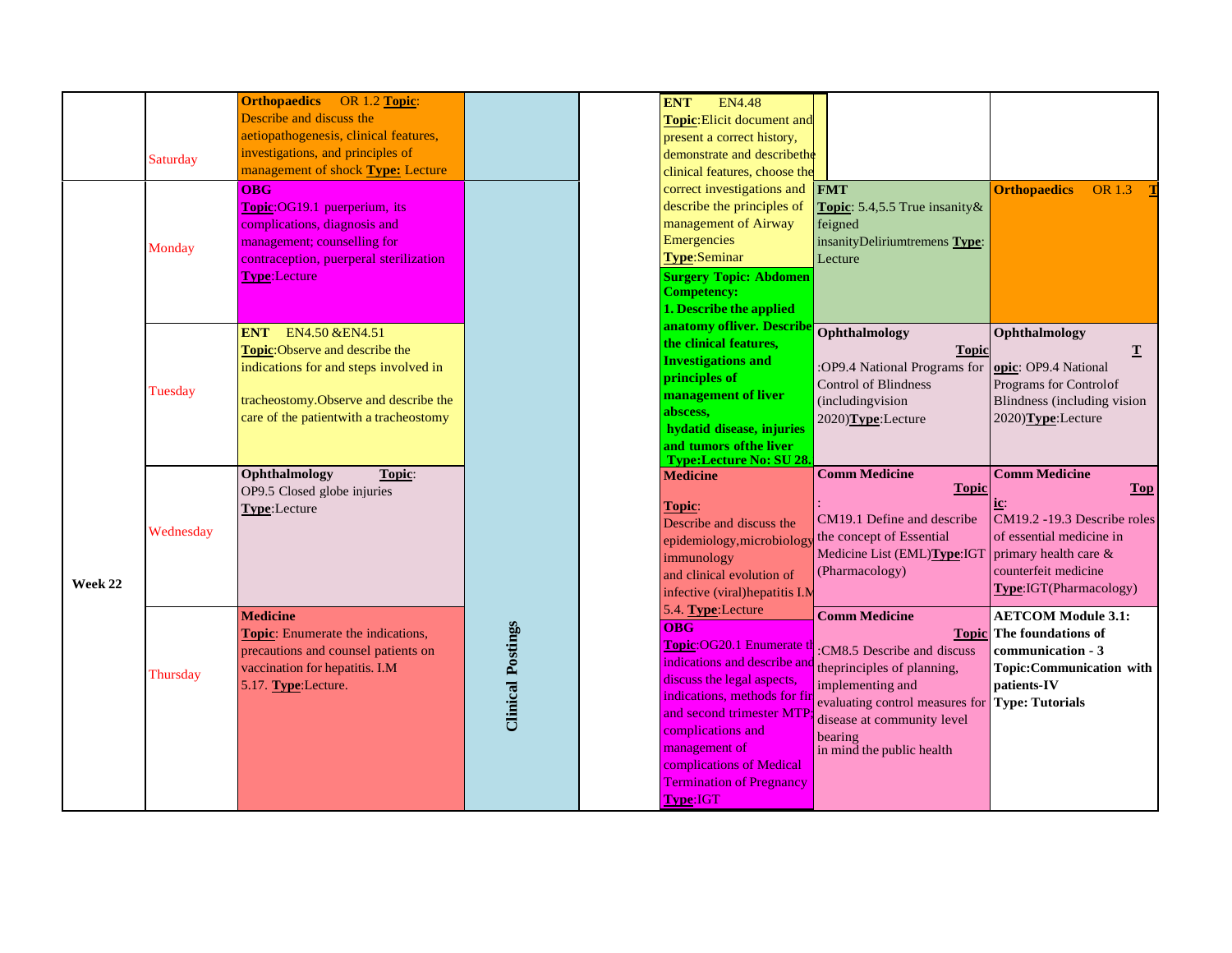|  |  | Ophthalmology                                  |  |
|--|--|------------------------------------------------|--|
|  |  | Topic:OP9.5Open globe<br>injuries Type:Lecture |  |
|  |  |                                                |  |
|  |  |                                                |  |
|  |  |                                                |  |
|  |  |                                                |  |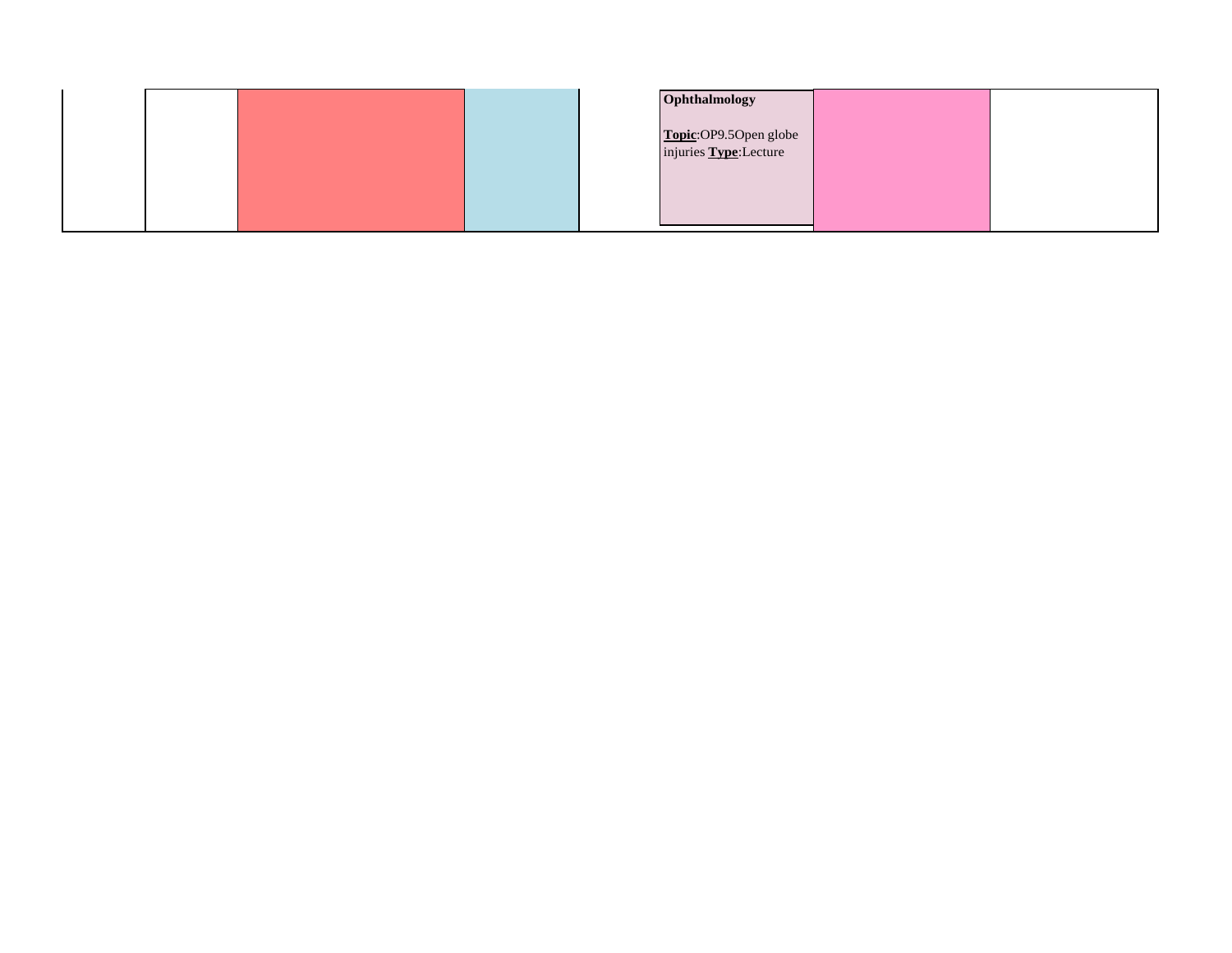|           | <b>Medicine</b>                        |          | <b>Pediatrics</b>                              | <b>Surgery Topic: Abdomen</b>       | <b>Pediatrics</b>                              |
|-----------|----------------------------------------|----------|------------------------------------------------|-------------------------------------|------------------------------------------------|
|           | Topic: Disorders of parathyroidgland.  |          | Vitamin Deficiencies PE                        | <b>Competency: 1. Describe</b>      | <b>Topic</b>                                   |
|           | I.M 10.6. 22.1,22.2.                   |          | 12.2, 12.3, 12.18, 12.7, 12.1212               | the applied anatomy of              |                                                |
|           | Type:Lecture                           |          | 21.                                            | spleen. Describe the clinical       | Vitamin and Minerals Type: SGD6                |
| Friday    |                                        |          | Type:SGD5                                      | features, investigations and        |                                                |
|           |                                        |          |                                                | principles of management of         |                                                |
|           |                                        |          |                                                | splenic                             |                                                |
|           |                                        |          |                                                | injuries. Describe the post-        |                                                |
|           |                                        |          | <b>ENT</b><br>EN4.53<br>Topi                   |                                     |                                                |
|           | <b>Orthopaedics</b><br>OR 1.4 Topic:   |          | Describethe clinical features,                 |                                     |                                                |
|           | Describe and discuss the Principles of |          | investigations and principles of               |                                     |                                                |
|           | management of soft tissue              |          |                                                |                                     |                                                |
| Saturday  | injuries Type: Lecture                 |          | management of HIV manifestations               |                                     |                                                |
|           |                                        |          | of the ENT Type: Tutorial                      |                                     |                                                |
|           |                                        |          |                                                |                                     |                                                |
|           |                                        |          |                                                |                                     |                                                |
|           |                                        |          | <b>Surgery Topic: Abdomen</b>                  |                                     |                                                |
|           |                                        |          | <b>Competency:</b>                             |                                     |                                                |
|           | <b>OBG</b>                             |          | 1. Describe the applied                        | <b>FMT</b>                          | <b>Orthopaedics</b><br>OR 3.1                  |
|           | <b>Topic: OG20.2 In a simulated</b>    |          | anatomy of biliary system.                     | <b>Topic:</b> 9.1 Corrosive poisons | <b>Topic:</b> Describe and discuss             |
|           | environment administer informed        |          | <b>Describe the</b>                            | (integrated with IM 21.3)           | the aetiopathogenesis, clinical                |
| Monday    | consent to a person wishing to         |          | clinical features,                             | Type:Tutorial/Seminar/IGT           | features, investigations and                   |
|           | undergo Medical Termination of         |          | investigations and principles                  |                                     | principles of management of                    |
|           | Pregnancy Type:IGT                     |          | of management of diseases                      |                                     | Bone and Joint infections                      |
|           |                                        |          | biliary system Type:Lectur                     |                                     | a) Acute Osteomyelitis                         |
|           |                                        |          | <b>No: SU 28.12</b>                            |                                     | b) Subacute osteomyelitis                      |
|           |                                        |          |                                                |                                     |                                                |
|           | EN2.1 & EN2.2<br><b>ENT</b>            |          | <b>Comm Medicine (PM)</b>                      | Ophthalmology                       | Ophthalmology<br>Topic:                        |
|           | Topic: Elicit document and present an  |          |                                                |                                     | Topic OP9.5Chemical injuries                   |
|           | appropriate history ina patient        |          | pic: CM3.1-Isolation & Cont :OP9.5 Sympathetic |                                     | classification & clinical features             |
| Tuesday   |                                        |          | Tracing Type:Seminar                           | ophthalmitis Type:Lecture           | management & Radiational                       |
|           | presenting with an ENT                 |          |                                                |                                     | injuries Type: Lecture                         |
|           | complaint.Demonstrate the correct use  |          |                                                |                                     |                                                |
|           | of a headlamp in the                   |          |                                                |                                     |                                                |
|           |                                        |          | <b>OBG</b>                                     |                                     |                                                |
|           | Ophthalmology<br>Topic:                |          | OG                                             | <b>Comm Medicine</b>                | <b>Comm Medicine</b><br>Topic:                 |
|           | AN41.3 Describe the position, nerve    |          | <b>20.3 Discuss Pre-conception</b>             |                                     | <b>Topic</b> CM10.4 Describe the reproductive, |
|           | supply and actions of intraocular      |          | and PreNatal Diagnostic                        |                                     | maternal, newborn & child health               |
|           | muscles                                |          | <b>Techniques (PC&amp; PNDT)</b>               | Competencies covered till date      | (RMCH); child survival and safe                |
| Wednesday | Type: IGT                              |          | Act 1994 & its amendments                      | <b>TypeTutorial</b>                 | motherhood                                     |
|           |                                        |          | Type:IGT                                       |                                     | interventions Type: Seminar                    |
|           |                                        | Postings |                                                |                                     |                                                |
|           |                                        |          |                                                |                                     |                                                |
|           |                                        |          |                                                |                                     |                                                |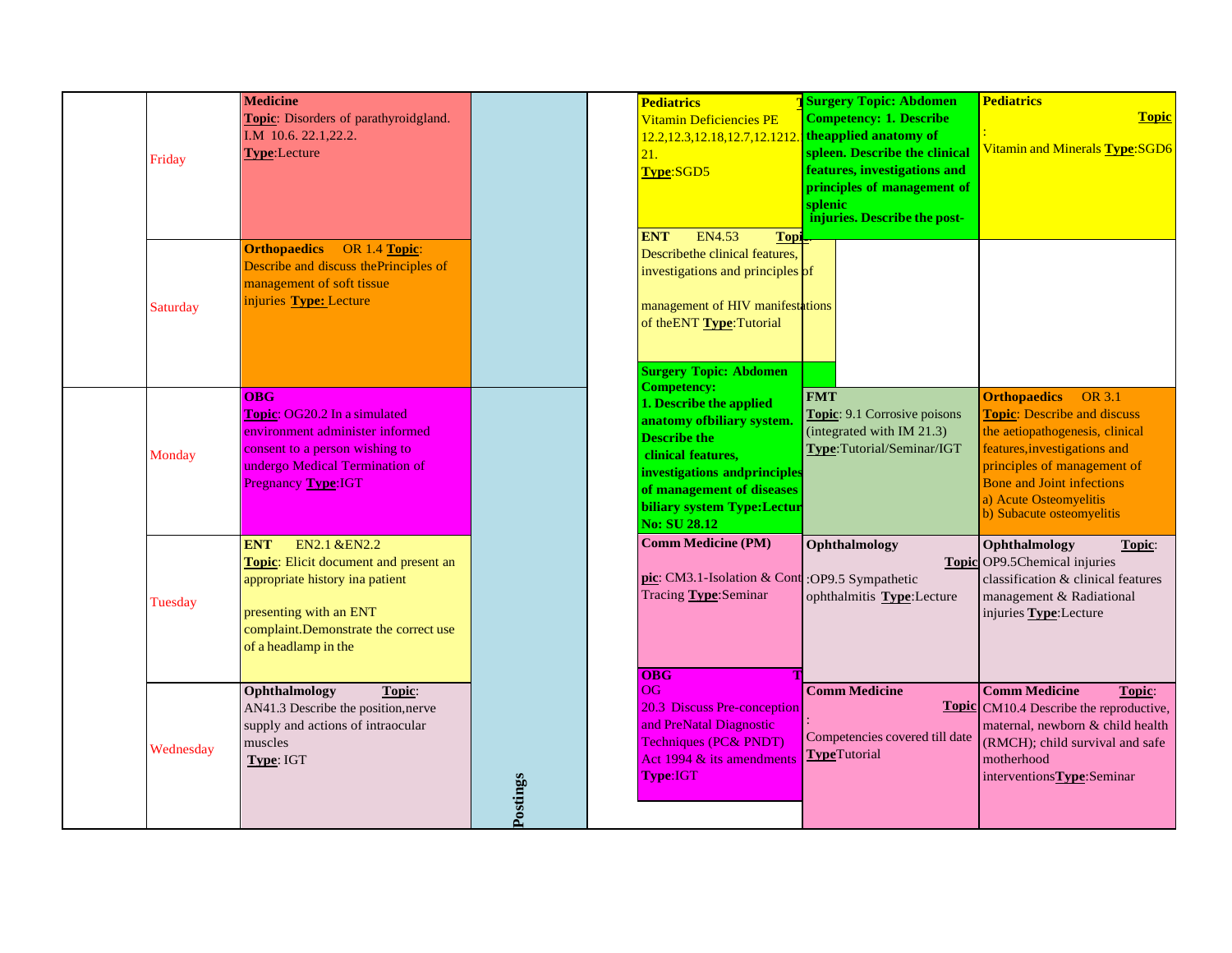| Thursday | <b>Medicine</b><br>Topic: Enumerate the<br>indications for hepatic<br>transplantation. I.M 5.18<br>Type:Lecture                                       | <b>Clinical</b> | Ophthalmology<br>Explain effect of pituitary tumours on<br>visual pathway Type:IGT                                                                                                                                                                                                                                     | Topic: AN30. Comm Medicine<br>Topic:CM15.3<br>DescribeNational<br>Mental Health<br>program<br>Type:Seminar                                                       | <b>Comm Medicine (PM)</b><br>$\mathbf T$<br>opic: CM 3.1-Isolation $&$<br>Contract Tracing Type: Seminar                                                                                                                                                                 |
|----------|-------------------------------------------------------------------------------------------------------------------------------------------------------|-----------------|------------------------------------------------------------------------------------------------------------------------------------------------------------------------------------------------------------------------------------------------------------------------------------------------------------------------|------------------------------------------------------------------------------------------------------------------------------------------------------------------|--------------------------------------------------------------------------------------------------------------------------------------------------------------------------------------------------------------------------------------------------------------------------|
| Friday   | <b>Medicine</b><br>Topic: Osteoporosis. I.M 22.1IGT.<br><b>Type:</b> Lecture                                                                          |                 | <b>Pediatrics</b><br><b>Topic:</b><br>Acute Pharyngo Tonsilitis - Naso<br>Pharyngitis, PE 28.1 - 28.3 Type:SGD<br><b>ENT EN2.3 &amp; EN2.4</b>                                                                                                                                                                         | <b>Surgery Topic:</b><br><b>Abdomen Competency:</b><br>1. Describe the applied<br>anatomy of small and<br>large intestine<br><b>Type:Lecture No: SU</b><br>28.13 | <b>Pediatrics</b><br>T<br>opic: Acute Otitis Media-<br>Epiglottitis, Croup. PE 28.5-<br>28.7 Type:SGD8                                                                                                                                                                   |
| Saturday | <b>Orthopaedics</b><br>OR 1.4 Topic:<br>Describe and discuss the Principles of<br>management of soft tissue<br>injuries Type: Lecture                 |                 | <b>Topic:</b> Demonstrate the correct technique<br>of examination of the ear including<br>Otoscopy. Demonstrate the correct<br>technique of performance and interpret<br>tuning<br><b>Surgery Topic: Abdomen Competency:</b><br>1. Describe the clinical features,                                                     |                                                                                                                                                                  |                                                                                                                                                                                                                                                                          |
| Monday   | <b>OBG</b><br><b>Topic: OG23.3Enumerate thecauses of</b><br>precocious pubertyType:Lecture                                                            |                 | investigations and principles of<br>management of diseases of Appendix Topic: 6.1,6.2<br>including appendicitis and its<br>complications.<br>Type:Lecture/Skill Assesment No: SU medicolegal practice<br>28.15<br><b>Medicine</b><br>Topic:<br>Topic: Describe and discuss the<br>epidemiology, microbiology, mmunolog | <b>FMT</b><br>Forensic laboratory<br>investigation in<br>Type:Lecture                                                                                            | OR 4.1<br><b>Orthopaedics</b><br><b>Topic:</b> Describe and discuss<br>the clinical features,<br><b>Investigation and principles</b><br>of management of<br>Tuberculosis affecting major<br>joints<br>(Hip, Knee) including cold abcess<br>andcaries spine Type: Lecture |
| Tuesday  | Anaesthesia AS 1.1-1.4 Topic:<br>Anaesthesiology- Evolution, Roles of<br>anaesthesiologist, Ethics, Anaesthesia as<br>a career prospectType: :Lecture |                 | and clinical evolution of infective (viral<br>hepatitis I.M 5.4. Type:Lecture                                                                                                                                                                                                                                          | Ophthalmology<br>Topic:PY10.19 Describe<br>and discuss auditory &<br>visual evokepotentials T<br>ype:IGT                                                         | Ophthalmology<br><b>Topic</b><br>: PH1.58 Ocular pharmacology<br>Type:IGT                                                                                                                                                                                                |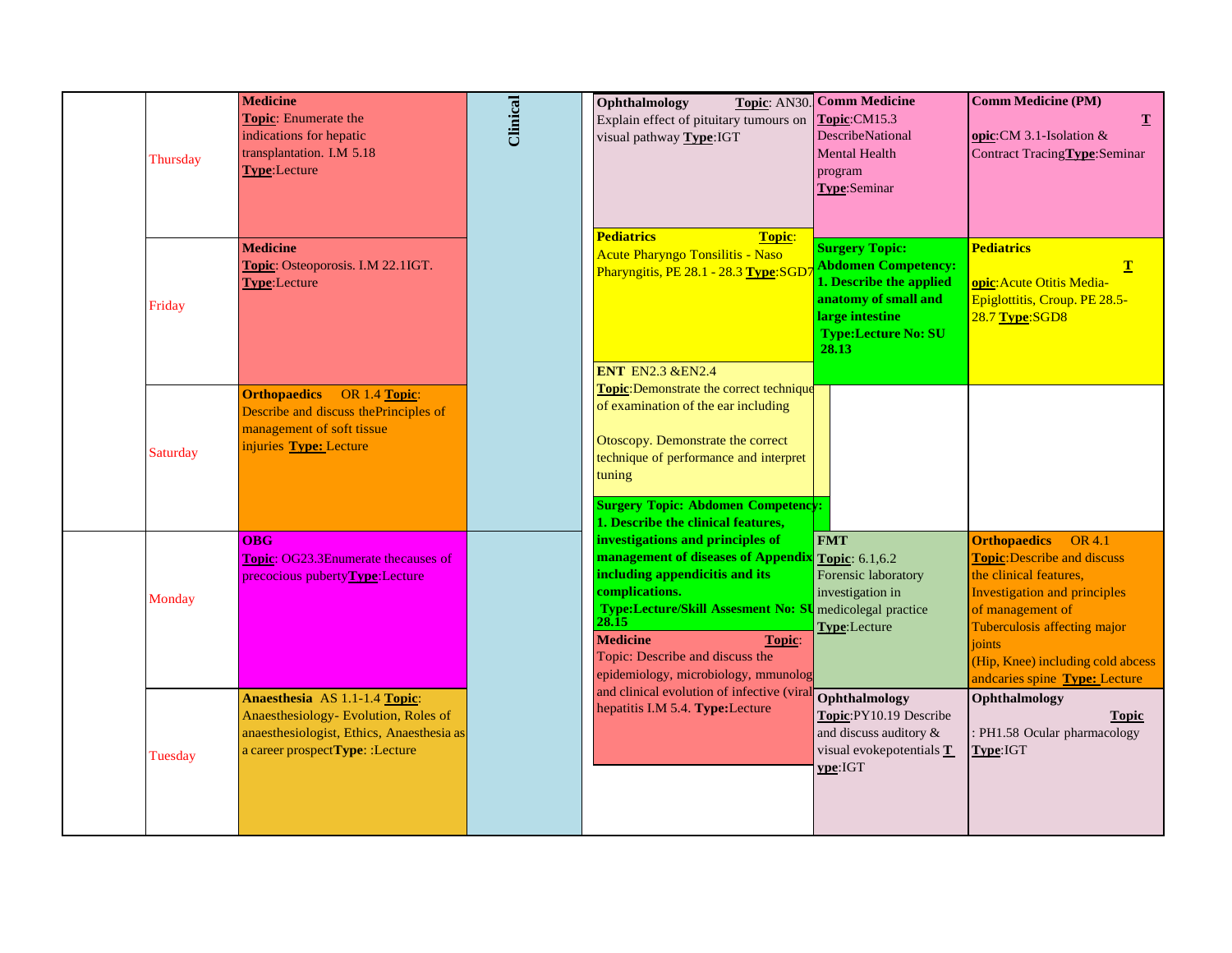|         |           | Ophthalmology<br>Topic:Ocular                                                                                                                                                                                                                            |                          |                                                  | <b>OBG</b>                                                                                                                                                                                                          | <b>Comm Medicine</b>                                                                                                                                                                                                                                                                                                                                                                                         | <b>Comm Medicine</b><br>Topic:                                                                                                                                                                                                                                  |
|---------|-----------|----------------------------------------------------------------------------------------------------------------------------------------------------------------------------------------------------------------------------------------------------------|--------------------------|--------------------------------------------------|---------------------------------------------------------------------------------------------------------------------------------------------------------------------------------------------------------------------|--------------------------------------------------------------------------------------------------------------------------------------------------------------------------------------------------------------------------------------------------------------------------------------------------------------------------------------------------------------------------------------------------------------|-----------------------------------------------------------------------------------------------------------------------------------------------------------------------------------------------------------------------------------------------------------------|
| Week 24 | Wednesday | pharmacology Type: Seminar                                                                                                                                                                                                                               |                          |                                                  | <b>Topic:OG24.1 Define, classify and</b><br>discuss abnormal uterine bleeding,<br>its aetiology, clinical features,<br>investigations, diagnosis and<br>management Type:Lecture                                     | T<br>physiology, clinical<br>management and<br>principles of adolescent<br>health including<br><b>ARSHTypeSeminar</b>                                                                                                                                                                                                                                                                                        | <b>CM12.4 Describe National</b><br>opic:CM10.8 Describe the program forelderlyType:Seminar                                                                                                                                                                      |
|         | Thursday  | ENT EN2.5 $&$ EN2.6<br><b>Topic:</b> Demonstrate the correct technique<br>of examination of thenose &paranasal<br>sinuses including the use of nasal<br>speculum. Demonstrate the correct<br>technique of examining<br>the throat including the use of a | <b>Clinical Postings</b> |                                                  | Ophthalmology<br>Topic:<br>PA36.1Describe the etiology,<br>genetics, pathogenesis,<br>pathology,<br>presentation, sequelae and<br>complications of retinoblastoma<br>Type:IGT<br><b>Pediatrics</b>                  | <b>Comm Medicine</b><br>opic:CM4.1 Describe<br>various methods of health<br>education with their<br>advantages<br>and<br>limitations Type: Lecture<br>T <sub>0</sub><br><b>Surgery Topic:</b><br><b>Abdomen</b><br>Competency: 1.<br><b>Describe applied</b><br>anatomy including<br>congenital anomalies<br>of therectum and anal<br>canal<br><b>Type:Lecture/Skill</b><br><b>Assesment No: SU</b><br>28.16 | <b>AETCOM Module 3.1: The</b><br>foundations of communication<br>- 3 Topic: Communication with<br>patients-V<br><b>Type: Tutorial</b>                                                                                                                           |
|         | Friday    | <b>Medicine</b><br><b>Topic:</b> Management of osteoporosis.<br>I.M 22.1 IGT.Type:Lecture                                                                                                                                                                |                          | <u>pic:</u><br>Type:Tutorial<br>of neckincluding | Hemolytic anemia. PE 29.4<br><b>ENT EN2.7 Topic:Demonstrate</b><br>the correct technique of examination                                                                                                             |                                                                                                                                                                                                                                                                                                                                                                                                              | <b>Pediatrics</b><br>Topic: Hemophilia, Acute<br>LymphoblasticLeukemia,<br>Idiopathic<br>Thrombocytopenic<br>Purpura(ITP) Type:Tutorial                                                                                                                         |
|         | Saturday  | <b>Orthopaedics</b><br>OR 5.1 Topic:<br>Describe and discussthe<br>aetiopathogenesis, clinicalfeatures,<br>investigations and principles of<br>management of various inflammatory<br>disorder of joints<br><b>Type: Lecture</b>                          |                          |                                                  | elicitation of laryngeal crepitus<br><b>Type: Tutorial</b><br><b>Surgery Topic: Abdomen</b><br><b>Competency:</b><br>1. Describe the clinical features,<br>investigations and principles of<br>management of common |                                                                                                                                                                                                                                                                                                                                                                                                              |                                                                                                                                                                                                                                                                 |
|         | Monday    | <b>OBG</b><br><b>Topic: OG25.1 Describe and discuss the</b><br>causes of primary and secondary<br>amenorrhea, its investigation and the<br>principles of management.<br><b>Type:Lecture</b>                                                              |                          |                                                  | <b>anorectaldiseases</b><br><b>Type:Lecture/Skill Assesment No:</b><br><b>SU28.17</b>                                                                                                                               | <b>FMT</b><br>Topic: 8.1,8.2,8.3 General<br>Toxicology Type:SDL                                                                                                                                                                                                                                                                                                                                              | <b>Orthopaedics</b><br>OR 6.1<br><b>Topic:</b> Describe and discuss<br>the clinical features,<br>investigations and<br>principles of management<br>of degenerative condition of<br>spine (Cervical<br>Spondylosis, Lumbar<br>Spondylosis, PID) Type:<br>Lecture |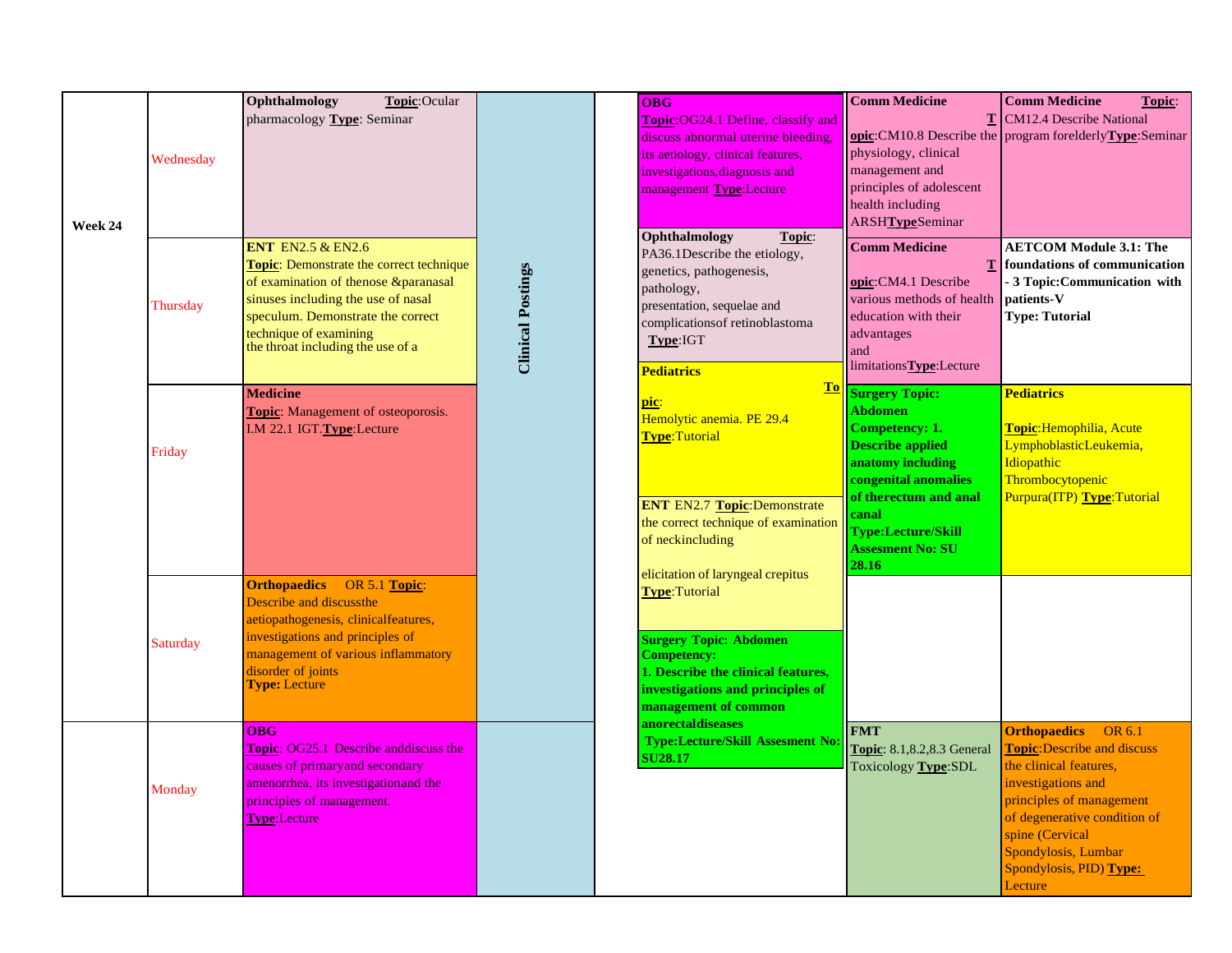|         | Tuesday   | Anaesthesia AS 2.1-2.2 Topic:BLS<br>and ACLS in adults, children, neonates<br>andEmergency drugs, equipmentand<br>crash cart<br><b>Type::</b> Tutorial & integrated teaching                                                            |                          | <b>Medicine</b><br>T<br>opic:<br>Describe and discuss the<br>pathophysiology and clinical<br>evolution of                                                                                                                                                         | Ophthalmology<br>$\underline{\mathbf{To}}$<br>pic:Cataract Revision class<br>Type:Tutorial                                                                                                                                      | Ophthalmology                                                                                                                                                                      | <b>Topic</b> |
|---------|-----------|-----------------------------------------------------------------------------------------------------------------------------------------------------------------------------------------------------------------------------------------|--------------------------|-------------------------------------------------------------------------------------------------------------------------------------------------------------------------------------------------------------------------------------------------------------------|---------------------------------------------------------------------------------------------------------------------------------------------------------------------------------------------------------------------------------|------------------------------------------------------------------------------------------------------------------------------------------------------------------------------------|--------------|
| Week 25 | Wednesday | Ophthalmology<br>Topic: Revision<br>class Type:Tutorial                                                                                                                                                                                 |                          | alcoholic liver disease. I.M 5.5.<br>Type:Lecture<br>OBG<br><b>Top</b><br>ic:<br>OG26.1 Describe and<br>discuss the etiopathogenesis,<br>clinical features:<br>investigation and<br>implications on healthand<br>fertility and management of<br>endometriosis and | <b>Comm Medicine</b><br>Topic:CM4.2 Describe<br>the methods of organizing<br>healthpromotion and<br>education and counselling<br>activities at individual<br>family and community<br>settings Type:Lecture                      | <b>Comm Medicine</b><br>$c:$ CCM4.3 Demonstrate and<br>describe thesteps in<br>evaluation of health<br>promotion and education<br>programType:Lecture                              | <b>Topi</b>  |
|         | Thursday  | <b>EN2.8</b><br><b>ENT</b><br><b>Topic:</b> Demonstrate the correcttechnique<br>to perform and interpret pure tone<br>audiogram & impedance audiogram<br><b>Type:Tutorial</b>                                                           | <b>Clinical postings</b> | adenomyosis Type: Lecture<br>Ophthalmology<br><b>Topic</b><br>Revision class Type: Tutorial                                                                                                                                                                       | <b>Comm Medicine</b><br>ic:CM8.5 Describe and<br>discuss the principles of<br>planning, implementing and <b>Lecture</b><br>evaluating control measures<br>fordisease at community<br>level bearing<br>in mind the public health | Anaesthesia AS 3.1-3.6<br><b>Top</b> Topic: Pre anaesthesia<br>evaluation, optimization<br>and premedication Type:                                                                 |              |
|         | Friday    | <b>Medicine</b><br><b>Topic:</b> Choose and interpret<br>appropriate diagnostic tests todiagnose<br>and<br>classify the severity of HIV-AIDS<br>including specific tests of HIV,<br>CDC. I.M $6.9$ Type:SDL                             |                          | <b>Pediatrics</b><br>T <sub>0</sub><br><u>pic:</u><br>Febrile seizures, Status<br>Epliepticus. PE30.7,30.8,30.9.<br>Type:SGD9<br><b>ENT</b><br>EN2.9<br>Topic:                                                                                                    | <b>Surgery Topic: Abdomen</b><br><b>Competency: 1. Describe</b><br>anddemonstrate clinical<br>examination of abdomen.<br><b>Order</b><br>relevant investigations.<br><b>Describe and discuss</b><br>appropriate treatment       | <b>AETCOM Module 3.2:</b><br>Case studies in bioethics -<br><b>Disclosure of medical</b><br>errors<br>Medical Errors &<br>appropriate procedure<br>of response medical<br>errors-I |              |
|         | Saturday  | <b>Orthopaedics</b> OR 7.1<br><b>Topic:</b> Describe and discussthe<br>aetiopathogenesis, clinicalfeatures,<br>investigation and principles of<br>management of metabolic bonedisorders<br>in particular<br>osteoporosis, osteomalacia, |                          | Choose<br>correctly and interpret<br>radiological, microbiological &<br>histological investigations<br>relevant to the ENT disorders<br><b>Type:Seminar</b>                                                                                                       |                                                                                                                                                                                                                                 | <b>Type: Seminar</b>                                                                                                                                                               |              |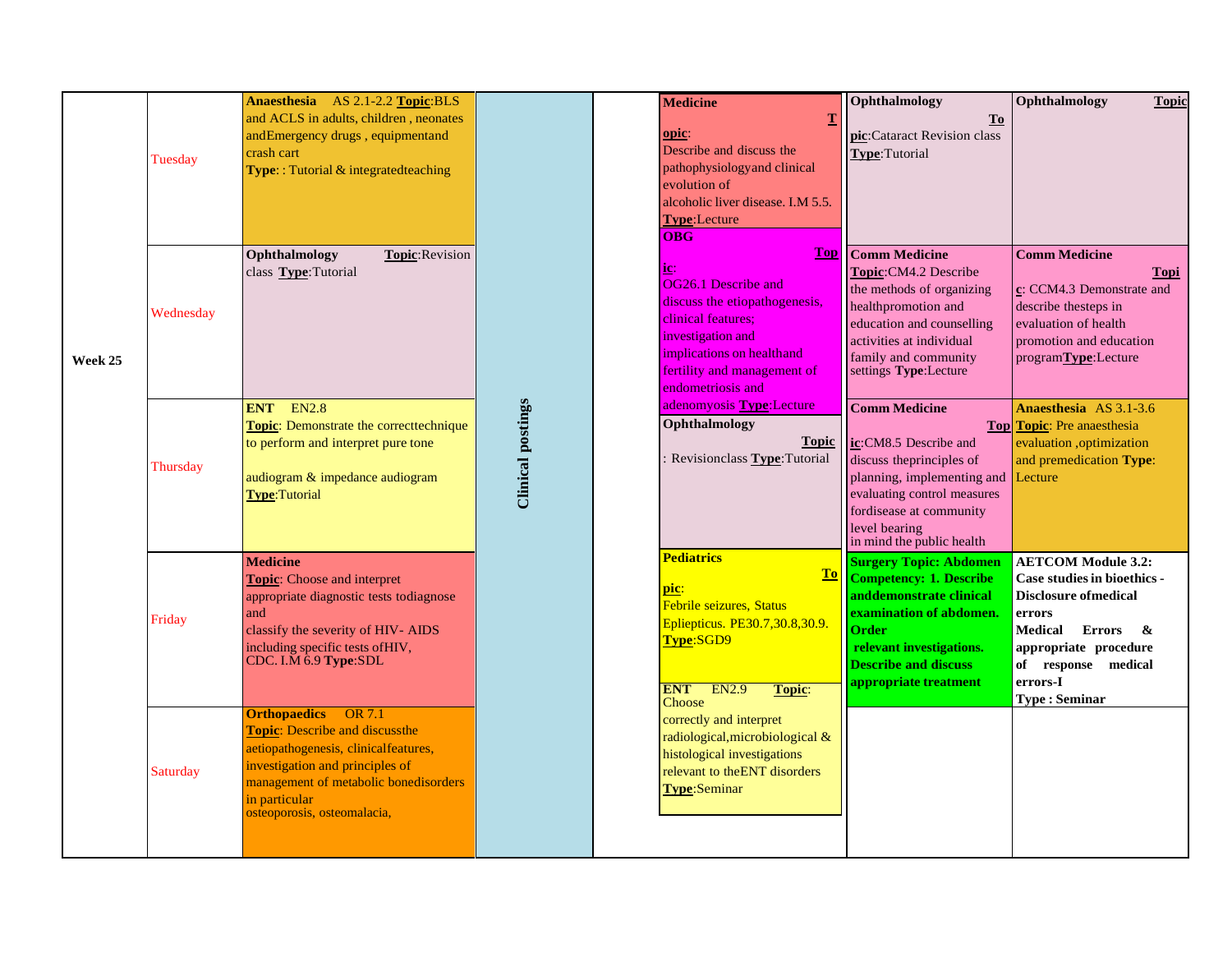|         | Monday    | <b>OBG</b><br><b>Topic:OG27.1 Describe and discuss</b><br>the etiology, pathology, clinical<br>features.<br>differential diagnosis, investigations,<br>management andlong term<br>implications of sexually |                          | <b>Surgery Topic: Urinary Systen FMT</b><br><b>Competency: 1. Describe the ca</b> Topic: 9.4 CNS depressants<br>investigations and principles of Type: Tutorial/Seminar/IGT<br>management<br>of Hematuria<br><b>Type: Lecture No: SU 29.1</b><br><b>Medicine</b><br><b>Top</b>                                                                               |                                                                                                                                                                                                                          | <b>Orthopaedics</b><br><b>OR 8.1</b><br><b>Topic:</b> Describe and discuss<br>the aetiopathogenesis,<br>clinical features, assessment<br>and principles of<br>management a patient with<br><b>Post Polio Residual</b><br><b>Paralysis Type: Lecture</b> |
|---------|-----------|------------------------------------------------------------------------------------------------------------------------------------------------------------------------------------------------------------|--------------------------|--------------------------------------------------------------------------------------------------------------------------------------------------------------------------------------------------------------------------------------------------------------------------------------------------------------------------------------------------------------|--------------------------------------------------------------------------------------------------------------------------------------------------------------------------------------------------------------------------|---------------------------------------------------------------------------------------------------------------------------------------------------------------------------------------------------------------------------------------------------------|
|         | Tuesday   | Anaesthesia AS 4.1<br><b>Topic:</b> Pharmacology $1 - IV$<br>induction and inhalational agents<br>and NMB's<br>Type: seminar and integrated<br>teaching                                                    |                          | Describe and discuss the pathophysic PCM<br>clinical evolution and<br>complications of cirrhosis and portiloethics - Disclosure of<br>hypertension including ascites,<br>spontaneous bacterial peritonitis,<br>hepatorenal syndrome and<br>hepatic encephalopathy. I.M 5.6<br><b>Radiology</b><br><b>Topic</b><br>radiation and the interaction of radiation | Module 3.2: Case studies in<br>medical errors<br><b>Medical Errors &amp;</b><br>appropriate procedure of<br>medical errors-II<br>respons<br>P¢pe:S<br>eminar                                                             | Topic: VIRAL INFECTIONS<br><b>DR8.1.</b><br>DR 8.7 Type:Lecture                                                                                                                                                                                         |
| Week 26 | Wednesday | <b>Respiratory Med Topic: CT</b><br>1.1, 1.2, 1.3, 1.17.<br>PULMONARY TUBERCULOSIS<br>Type:Lecture <b>Type</b> :Lecture                                                                                    |                          | and importance of<br>radiation protectionType:Lecture<br><b>Comm Medicine (PM)</b><br>$CM$ 3.2-Inter<br>Topic:<br>Di<br>Collaboration Type: IGT                                                                                                                                                                                                              | <b>Comm Medicine</b><br>Topic:<br><b>CM17.4 Describe National</b><br>policies related to health and<br>health planning and<br>millennium development goalsto<br>SDGsType:SDL                                             | <b>AETCOM Module 3.2:</b><br><b>Case studies in bioethics -</b><br><b>Disclosure of medical errors</b><br><b>Medical</b><br><b>Errors</b><br>&<br>appropriate procedure of<br>response medical errors-<br>Ш<br><b>Type: Tutorials</b>                   |
|         | Thursday  | EN2.10<br><b>ENT</b><br><b>Topic:</b> Identify and describe theuse of<br>common instruments used in ENT<br>surgery Type: Tutorial                                                                          | <b>Clinical Postings</b> | <b>Pediatrics</b><br>Top<br>Broncho Pneumonia, Bronchiolit<br>PE 28.18 Type:SGD10                                                                                                                                                                                                                                                                            | <b>Comm Medicine</b><br>Topic:<br>CM8.5 Describe and discuss the<br>principles of planning,<br>implementing and<br>evaluating control measures for<br>disease at community level<br>bearing<br>in mind the public health | <b>Anaesthesia</b> AS 4.1<br><b>Topic:</b> Pharmacology $2 - local$<br>anaesthetics and opioids and<br>adjuvantsType:seminar and<br>integrated teaching                                                                                                 |
|         | Friday    | <b>Radiology</b><br><b>Topic:</b> Describe the evolution of<br>Radiodiagnosis. Identify various<br>radiological equipments In thecurrent<br>eraType:Lecture                                                |                          |                                                                                                                                                                                                                                                                                                                                                              | <b>Psychiatry</b><br><b>Topic: Stress related</b><br>disorders Competency<br><b>PS9.1 Enumerate and describethe</b><br>magnitude and etiology of stress<br>related isorders.<br>PS9.2 Enumerate elicit describe          | <b>Surgery Topic: Urinary</b><br><b>System Competency: 1.</b><br><b>Describe the clinicalfeatures.</b><br>investigations and principles of<br>management of congenital<br>anomalies of genitourinary<br>systemType: Lecture No: SU<br>29.2              |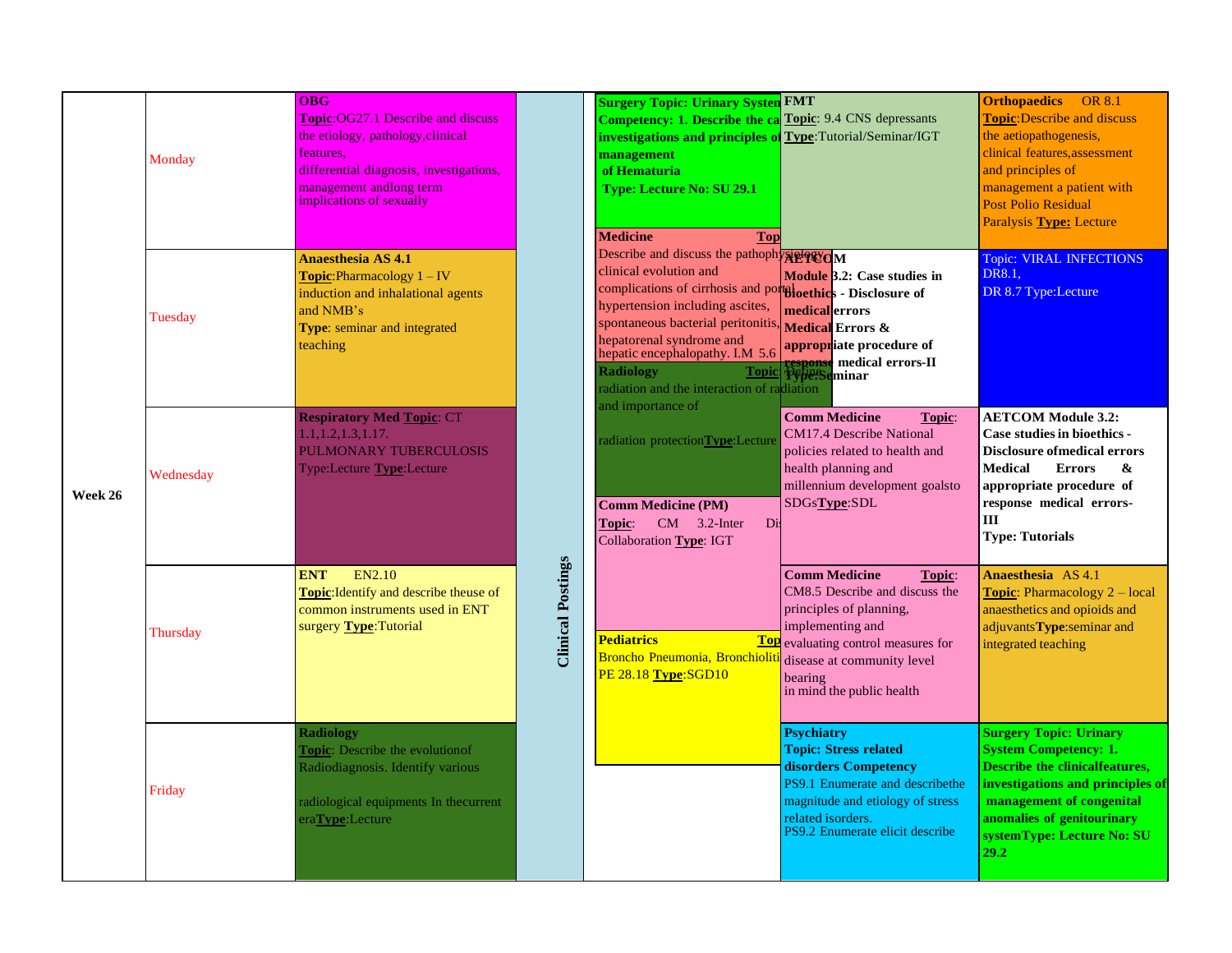|         | Saturday  | <b>ENT</b><br>EN2.11<br><b>Topic:</b> Describe and identify<br>by clinical examination malignant& pre- malignant<br>ENT diseases Type: Tutorial                                                                                                                               |                          | <b>Orthopaedics</b> OR 9.1<br><b>Topic:</b> Describe and discuss the<br>aetiopathogenesis, clinical<br>features,<br>assessment and principles of<br>management of Cerebral palsy<br>patient Type: Lecture<br>O <sub>BG</sub> |                                                                                                                                                                                                                         |                                                                                                                                                                                                                                                                   |
|---------|-----------|-------------------------------------------------------------------------------------------------------------------------------------------------------------------------------------------------------------------------------------------------------------------------------|--------------------------|------------------------------------------------------------------------------------------------------------------------------------------------------------------------------------------------------------------------------|-------------------------------------------------------------------------------------------------------------------------------------------------------------------------------------------------------------------------|-------------------------------------------------------------------------------------------------------------------------------------------------------------------------------------------------------------------------------------------------------------------|
|         | Monday    | <b>Surgery Topic: Urinary System Competency:</b><br>1. Describe the Clinical features, Investigations<br>and principles of<br>management of urinary tract infectionsType:<br><b>Lecture No: SU 29.3</b>                                                                       |                          | Topic: OG 27.2 Describe and<br>discuss the etiology, pathology,<br>clinical features.<br>differential diagnosis,<br>investigations, management and<br>long term<br>implications of genital<br><b>Anaesthesia AS 4.2</b>      | <b>FMT</b><br>Topic: 9.5 Agricultural<br>poisons<br>Type:Tutorial/Seminar/IGT                                                                                                                                           | <b>Orthopaedics</b><br><b>OR 10.1</b><br><b>Topic:</b> Describe and discuss<br>the aetiopathogenesis, clinical<br>features, investigations and<br>principles of management of<br>benign and malignant bone<br>tumours and pathological<br>fractures Type: Lecture |
|         | Tuesday   | <b>Medicine</b><br>Topic:<br>Describe and discuss the pathophysiology, clinical<br>evolution and<br>complications of cirrhosis and portalhypertension<br>including ascites, spontaneous bacterial peritonitis,<br>hepatorenal syndrome and<br>hepatic encephalopathy. I.M 5.6 |                          | Topic: Airway anatomy and<br>anaesthesia implications<br><b>Type:</b> Tutorial and integrated<br>teaching<br><b>Respiratory Med Topic:CT</b><br>2.1.2.2.2.3.2.6 definitation,                                                | <b>AETCOMModule 3.2:</b><br><b>Casestudies in bioethics -</b><br>Disclosure of medical errors 9.5 Type: seminar<br>Medical Errors &<br>appropriate procedure of<br>response medical errors-IV<br><b>Type: Tutorials</b> | Dermatology<br>Topic:<br>LEPROSY DR 9.1, DR 9.4, DR                                                                                                                                                                                                               |
| Week 27 | Wednesday | <b>Radiology</b><br>Topic:<br>Enumerate indications for various common<br>radiological investigations, choose the<br>most appropriate and cost effective<br>method and interpret findings in common<br>conditions pertaining to<br>disorder of ENTType:Lecture                |                          | cylassification diagnosis and<br>traetment of obstructive airway<br>disease Type:Lecture<br>EN2.12<br><b>ENT</b><br>Topic:Counsel and administer<br>informed consent to patients                                             | <b>Comm Medicine</b><br>Topic:CM8.5 Describe and<br>discuss the principles of<br>planning, implementing and<br>evaluating control measures<br>fordisease at community<br>level bearing<br>in mind the public health     | <b>AETCOM Module 3.2:</b><br>Case studies in bioethics -<br><b>Disclosure ofmedical errors</b><br><b>Medical</b><br><b>Errors</b><br>&<br>appropriate procedure of<br>response medical errors-<br>$\mathbf{V}$<br><b>Type: SDL</b>                                |
|         | Thursday  | <b>Comm Medicine (PM)</b><br>Topic: CM3.2.1-<br>Principles of Public Health Administration<br>Type:Lecture                                                                                                                                                                    | <b>Clinical Postings</b> | and their families<br>in a simulated environment<br><b>Type: Tutorial</b>                                                                                                                                                    | <b>Comm Medicine</b><br>ic:CM8.5 Describe and<br>discuss the principles of<br>planning, implementing and<br>evaluating control measures<br>fordisease at community<br>level bearing<br>in mind the public health        | <b>Anaesthesia AS 4.3-4.5</b><br><b>Top</b> Topic: Principles of GA<br>(induction ,maintenance of<br>anaesthesia) & Monitoring in<br>anaesthesia Type:Lecture                                                                                                     |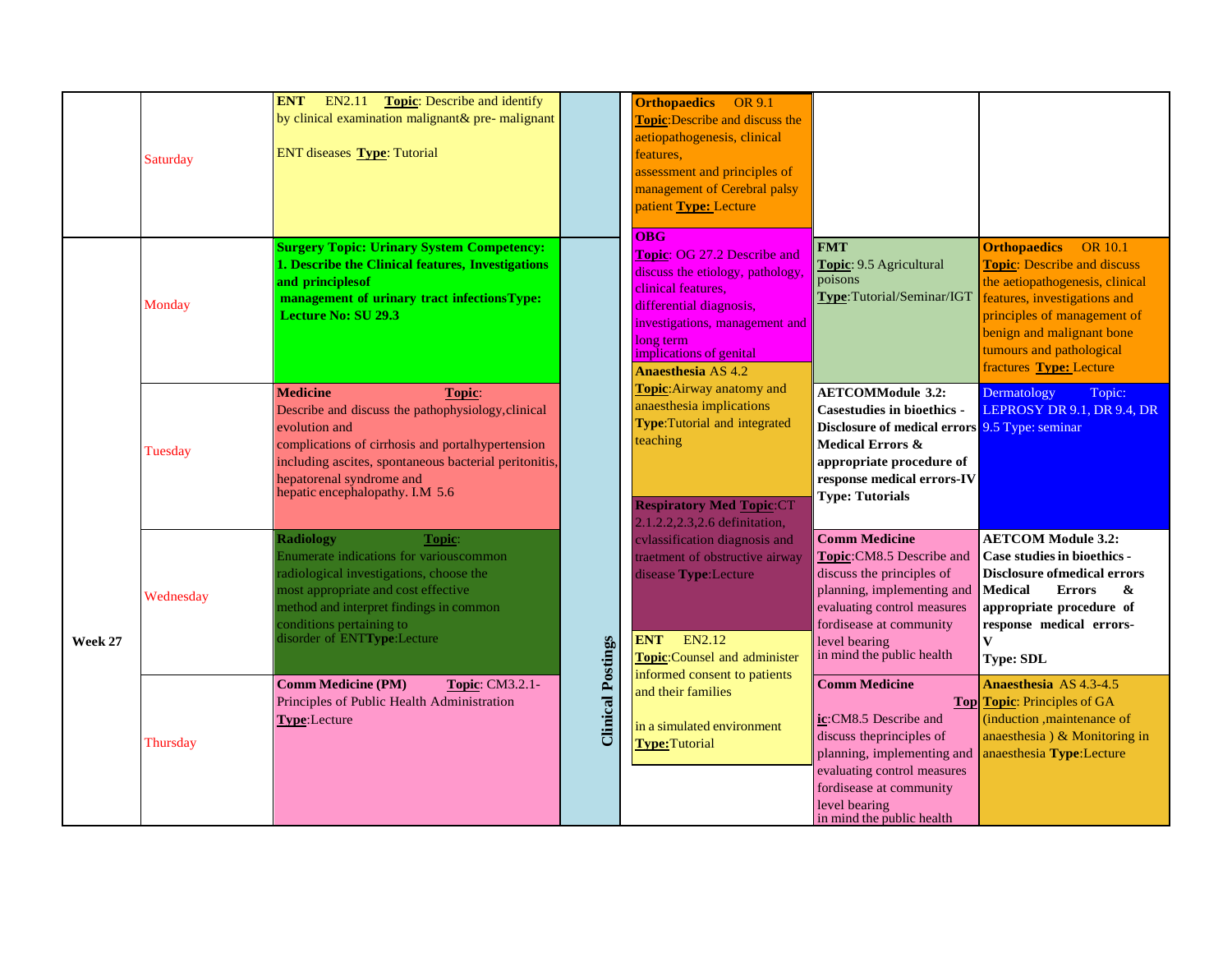| Friday    | <b>Pediatrics</b><br>Topic:<br>Bronchial Asthama, WALRI. PE 28.18,<br>28.19 Type:Lecture/SGD11                                                                                                                                                                                         |          | <b>Radiology</b><br><b>Topic:</b> Enumerate indications<br>for various common<br>radiological<br>investigations, choose the most<br>appropriate and cost effective<br>nethod and interpret findings in<br>common conditions pertaining<br><b>Orthopaedics</b> OR 11.1<br><b>Topic:</b> Describe and discuss the | <b>Psychiatry</b><br><b>Topic: Stress</b><br>related<br>disorders<br><b>Competency</b><br><b>PS9.5</b><br>Demonstrate<br>family education in a<br>patient with stress<br>related<br>disorders in a simulated          | <b>Surgery Topic: Urinary System</b><br><b>Competency: 1. Describe the</b><br>clinicalfeatures, investigations and<br>principles of<br>management of hydronephrosis<br>Type: Lecture No: SU 29.4                                                                                  |
|-----------|----------------------------------------------------------------------------------------------------------------------------------------------------------------------------------------------------------------------------------------------------------------------------------------|----------|-----------------------------------------------------------------------------------------------------------------------------------------------------------------------------------------------------------------------------------------------------------------------------------------------------------------|-----------------------------------------------------------------------------------------------------------------------------------------------------------------------------------------------------------------------|-----------------------------------------------------------------------------------------------------------------------------------------------------------------------------------------------------------------------------------------------------------------------------------|
| Saturday  | EN2.13<br><b>ENT</b><br>Topic: Identify, resuscitate and manageENT<br>emergencies in a simulated environment<br>(including tracheostomy, anterior nasal packing,<br>removal<br>of foreign bodies in ear, nose, throat andupper<br>respiratory tract) Type: Tutorial                    |          | aetiopathogenesis, clinical<br>features,<br>investigations and principles of<br>management of peripheral nerve<br>injuries in diseases like foot<br>drop, wrist drop, claw hand,<br><b>OBG</b><br>Topic: OG 27.3 Describe and<br>discuss the etiology, pathology                                                |                                                                                                                                                                                                                       |                                                                                                                                                                                                                                                                                   |
| Monday    | <b>Surgery Topic: Urinary System Competency:</b><br>1. Describe the clinical features, investigations<br>and principles ofmanagement of renal calculi<br><b>Type: Lecture No: SU 29.5</b>                                                                                              |          | clinical features.<br>differential diagnosis,<br>investigations, management and<br>long term<br>implications of HIV<br><b>Anaesthesia AS 4.6-4.7</b><br><b>Topic:</b> Day care anaesthesia and<br>Anaesthesia outside OT<br><b>Type:Lecture</b>                                                                 | <b>FMT</b><br>Topic: 9.6 Asphyxiants<br>Type:Tutorial/Seminar/IG                                                                                                                                                      | <b>Orthopaedics</b><br><b>OR</b> 12.1<br><b>Topic:</b> Describe and discuss the<br>clinical features, investigations<br>and principles of management<br>of Congenital and acquired<br>malformations and deformities<br>of:<br>a. limbs and spine - Scoliosis and<br>spinal bifida |
| Tuesday   | <b>Medicine</b><br>Topic:<br>Describe and discuss the pathophysiology, clinical<br>evolution and<br>complications of cirrhosis and portal hypertension<br>including ascites, spontaneous bacterial<br>peritonitis, hepatorenal syndrome and<br>hepatic encephalopathy. I.M 5.6 Type:   |          | <b>Respiratory Med</b><br>Topic:<br>CT1.13 Describe and discuss<br>the origin, indications,<br>technique of<br>administration, efficacy and                                                                                                                                                                     | <b>AETCOM</b><br>Module 3.3: The<br>foundationsof<br>dommunication – 4<br><b>Communication</b><br>vithpatients<br>[ype:SDL]                                                                                           | Dermatology<br>Topic:<br>LEPROSYDR 9.1, DR 9.4, DR 9.5<br>Type:Lecture                                                                                                                                                                                                            |
| Wednesday | <b>Radiology</b><br>Topic:<br><b>Enumerate indications for various</b><br>common radiological investigations,<br>choose the most appropriate and cost<br>effective<br>method and interpret findings in common<br>conditions pertaining to<br>disorder in internal medicineType:Lecture | postings | complications of the BCG<br>vaccineType:Lecture                                                                                                                                                                                                                                                                 | <b>Comm Medicine</b><br>opic:CM8.5 Describe and<br>discuss the principles of<br>planning, implementing<br>and<br>evaluating control measures<br>fordisease at community<br>level bearing<br>in mind the public health |                                                                                                                                                                                                                                                                                   |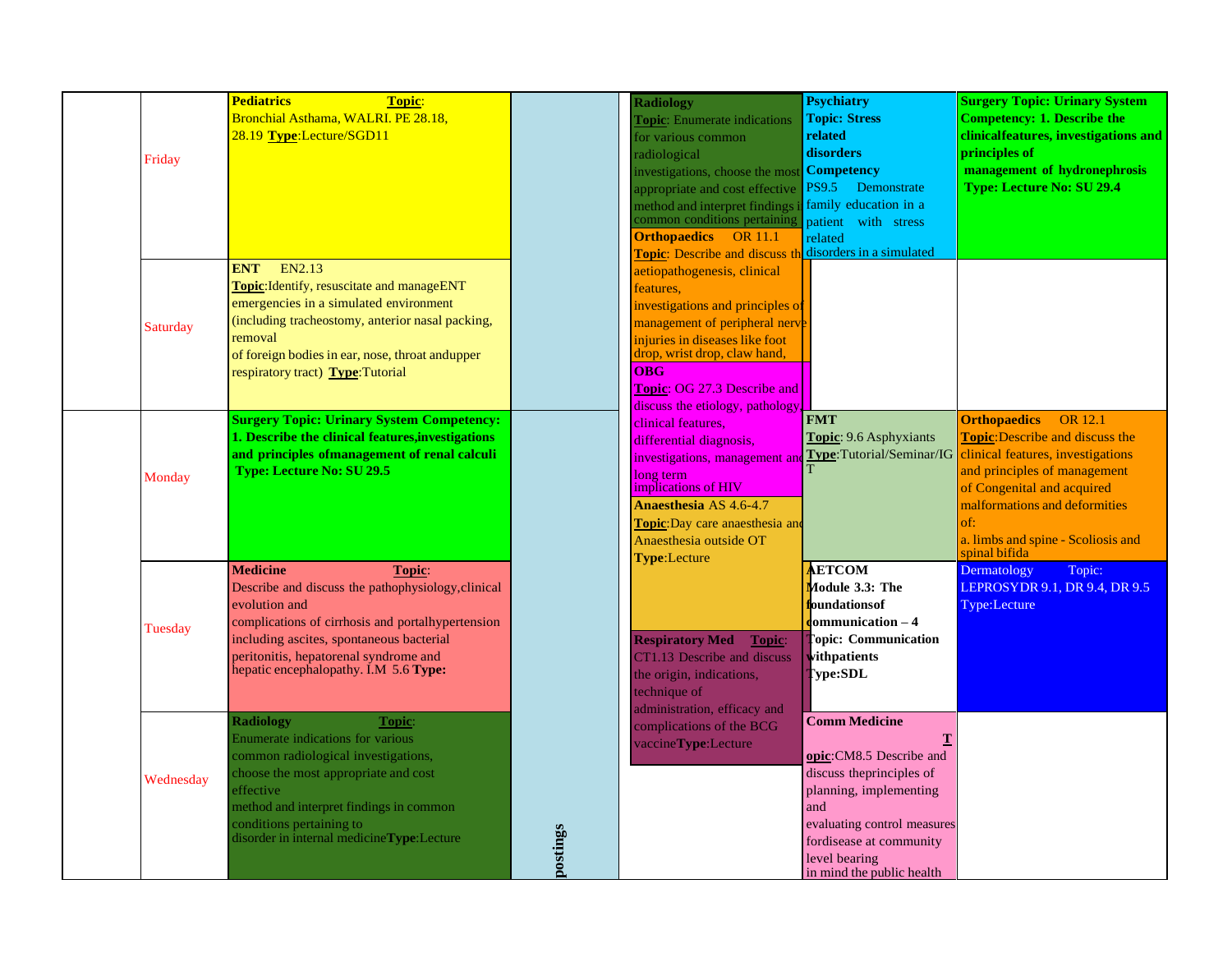| Thursday | <b>ENT</b><br>EN2.14<br>Topic:<br>Demonstrate the correct technique to<br>instilling topicalmedications into<br>the ear, nose and throat in asimulated<br>environment<br>Type:Tutorial                                   | Clinical | <b>AETCOM</b><br>$communication - 4$<br><b>Topic:Informed</b><br>consentType: SDL<br><b>Pediatrics</b><br>To                                                                                                          | <b>Comm Medicine</b><br>Topic:<br>Module 3.3: The foundations CM8.5 Describe and discuss the<br>principles of planning,<br>implementing and<br>evaluating control measures for<br>disease at community level<br>bearing<br>in mind the public health                     | <b>AETCOM Module 3.3:</b><br>The foundations of<br>$communication - 4$<br>Topic: Medico-legal, socio-<br>culturaland ethical issues<br>Type: SDL                                                                                                                                                                |
|----------|--------------------------------------------------------------------------------------------------------------------------------------------------------------------------------------------------------------------------|----------|-----------------------------------------------------------------------------------------------------------------------------------------------------------------------------------------------------------------------|--------------------------------------------------------------------------------------------------------------------------------------------------------------------------------------------------------------------------------------------------------------------------|-----------------------------------------------------------------------------------------------------------------------------------------------------------------------------------------------------------------------------------------------------------------------------------------------------------------|
| Friday   | <b>Radiology</b><br>Topic: Enumerate indicationsfor various<br>common radiological<br>investigations, choose the most appropriate and<br>cost effective method and interpret findings in<br>common conditions pertaining |          | <b>Allergic Rhinitis, Atopic</b><br>SGD12<br>EN2.15<br><b>ENT</b><br><b>Topic:</b> Describe the national                                                                                                              | <b>Psychiatry</b><br>Dermititis. PE31.3, 31.4 Type: Topic: Somatoform disorders<br><b>Competency</b><br>PS10.1 Enumerate and describe<br>the magnitude and etiology of<br>somatoform, dissociative and<br>conversion disorders PS10.2<br>Enumerate, elicit, describe and | <b>Surgery Topic: Urinary</b><br><b>System Competency: 1.</b><br><b>Describe the clinicalfeatures,</b><br>investigations and principles<br>of<br>management of renal<br>tumoursType: Lecture<br><b>No: SU 29.6</b>                                                                                              |
| Saturday | OR 12.1 Topic: Describe and<br><b>Orthopaedics</b><br>discuss the clinical features, investigations and<br>principles of management of Congenital and<br>acquired malformations and deformities                          |          | programs forprevention of deafness,<br>cancer,<br>noise & environmental pollution<br>Type:Tutorial<br><b>Surgery Topic: Urinary System</b><br><b>Competency: 1. Describe the</b><br>principles of management of acute |                                                                                                                                                                                                                                                                          |                                                                                                                                                                                                                                                                                                                 |
| Monday   | <b>OBG</b><br><b>Topic: OG27.4 Describe and discuss the</b><br>etiology, pathology, clinical features,<br>differential diagnosis, investigations,<br>management andlong term<br>implications of Pelvic                   |          | and chronic retention of urin FMT<br>Type: Lecture No: SU 29.7<br><b>Medicine</b><br>Enumerate and describe<br>causes and pathophysiology<br>drug induced liver injury. I.M<br>5.7. Type:Lecture                      | Topic: 7.1 Emerging<br>technologies in Forensic<br>Medicine Type:Lecture                                                                                                                                                                                                 | <b>Orthopaedics</b><br><b>OR</b> 12.1<br><b>Topic: Describe and</b><br>discuss the clinical<br>features, investigations<br>and principles of<br>management of<br><b>Congenital and acquired</b><br>malformations and<br>deformities of:<br>C. Congential Talipes Equino<br><b>Varus</b><br><b>Type: Lecture</b> |
| Tuesday  | <b>Anaesthesia AS5.1,5.2,5.4,5.5</b><br>Topic: Anatomy, principles andindications of<br>Neuraxial Anaesthesia (spinal, epidural, CSE<br>and caudal) and commonly used and adjuvants<br><b>Type:</b> Lecture              |          |                                                                                                                                                                                                                       | <b>AET</b> COMModule 3.3: The<br>foundations of<br>$communication - 4$<br><b>Topic:Informed consent</b><br><b>Type: Seminar</b>                                                                                                                                          | Dermatology<br>Top<br>ic: STDDR 10.3, DR 10.4,<br>DR 10.6<br>Type:Lecture                                                                                                                                                                                                                                       |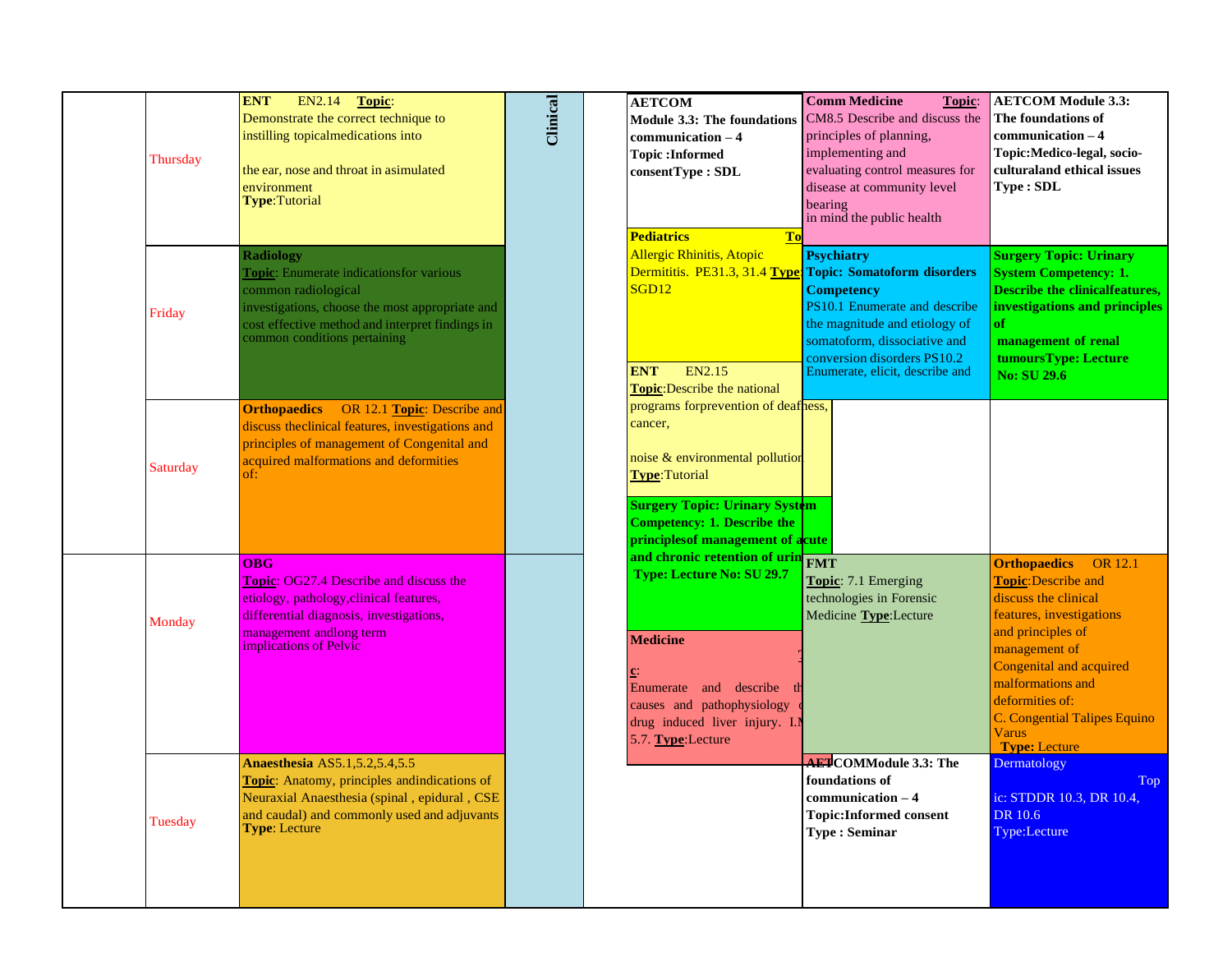| Week 29 | Wednesday | Respiratory Med Topic:CT1.17 efine criteria<br>forthe cure of Tuberculosis; describe and<br>recognise<br>the features of drug resistant tuberculosis,<br>prevention and therapeutic<br>regimensType:Lecture                          |                          | <b>Radiology</b><br>Topic<br><b>Enumerate indications for various</b><br>common radiological<br>investigations, choose the most<br>appropriate and cost effective<br>method and interpret findings in co<br>conditions pertaining to<br>disorder in PediatricsType:Lecture<br><b>AETCOM</b> | <b>Comm Medicine Topic: CM8.5</b><br>Describe and discuss the principles<br>of planning, implementing and<br>evaluating control measures for<br>disease at community level bearing<br>in mind the public health                   | <b>AETCOM Module 3.3: The</b><br>foundations of<br>communication - 4 Topic:<br><b>Informed consent for</b><br>surgicalprocedures<br><b>Type:Tutorials</b>                                                                                                  |
|---------|-----------|--------------------------------------------------------------------------------------------------------------------------------------------------------------------------------------------------------------------------------------|--------------------------|---------------------------------------------------------------------------------------------------------------------------------------------------------------------------------------------------------------------------------------------------------------------------------------------|-----------------------------------------------------------------------------------------------------------------------------------------------------------------------------------------------------------------------------------|------------------------------------------------------------------------------------------------------------------------------------------------------------------------------------------------------------------------------------------------------------|
|         | Thursday  | <b>ENT</b><br><b>EN3.1</b><br><b>Topic:</b> Observe and describethe indications<br>for and stepsinvolved in the<br>performance of Otomicroscopicexamination in<br>a simulated enviornment Type: Tutorial                             | <b>Clinical Postings</b> | Module 3.4: Case studies in bioet Comm Medicine Topic:CM8.5<br>Confidentiality<br>Topic:Medico-legal, socio-cultura of planning, implementing and<br>ethical issues pertaining to<br><b>Type:SDL</b><br><b>Pediatrics</b><br><b>Topic</b><br>Childhood Tuberculosis. PE 34.9<br>Type:SGD13  | Describe and discuss the principles<br>evaluating control measures for<br>confidentiality of in patient care disease at community level bearing<br>in mind the public health                                                      | <b>AETCOMModule 3.5: Case</b><br>studiesin bioethics -<br><b>Fiduciary duty</b><br>Topic: Defend medico-legal,<br>socio-cultural, professional<br>and ethical Related to<br>physician - patient<br>relationship (including<br>fiduciary duty)<br>Type:SDL  |
|         | Friday    | <b>Radiology Topic:</b> Enumerate indicationsfor<br>various common radiological<br>investigations, choose the most appropriate and<br>cost effective method and interpret findings in<br>common conditions pertaining                |                          | <b>EN3.2</b><br><b>ENT</b><br>Observe and describe the indication<br>and steps involved in the                                                                                                                                                                                              | <b>Psychiatry</b><br><b>Topic: Somatoform disorders</b><br><b>Competency</b><br>PS10.3 Enumerate and describethe<br>indications and interpret laboratory<br>and<br>other tests used in somatoform,<br>dissociative and conversion | <b>Surgery Topic: Urinary</b><br><b>System Competency: 1.</b><br><b>Describe the clinicalfeatures,</b><br>investigations and<br>principles of<br>management of bladder<br>cancerType: Lecture No:<br><b>SU 29.8</b>                                        |
|         | Saturday  | <b>Orthopaedics</b> OR 12.1 Topic: Describe<br>and discuss theclinical features, investigations<br>and<br>principles of management of Congenital and<br>acquired malformations and deformities<br>of:                                |                          | performance of diagnostic nasal<br>Endoscopy Type: Tutorial<br><b>Surgery Topic: Urinary System</b><br><b>Competency: 1. Describe the clinical</b><br>features, investigations and principles<br>of<br>management of disorders of prostate<br><b>Type: Lecture/Skill Assesment No: SU</b>   |                                                                                                                                                                                                                                   |                                                                                                                                                                                                                                                            |
|         | Monday    | <b>OBG</b><br><b>Topic:OG28.1 Describe and discuss the</b><br>common causes, pathogenesis, clinical<br>features, differential diagnosis; investigations;<br>principles of management of infertility $-$<br>methods of tubal patency, |                          | 29.9                                                                                                                                                                                                                                                                                        | <b>FMT</b><br><b>Topic: 8.4,8.5 NDPS</b><br>Act, Medico-legal aspects of<br>poisons <b>Type</b> : Lecture                                                                                                                         | <b>Orthopaedics</b><br>OR<br>12.1 Topic: Describe and<br>discuss the clinical<br>features, investigations<br>and principles of<br>management of<br>Congenital and acquired<br>malformations and<br>deformities of:<br>b. Congential Dislocation of<br>Hip, |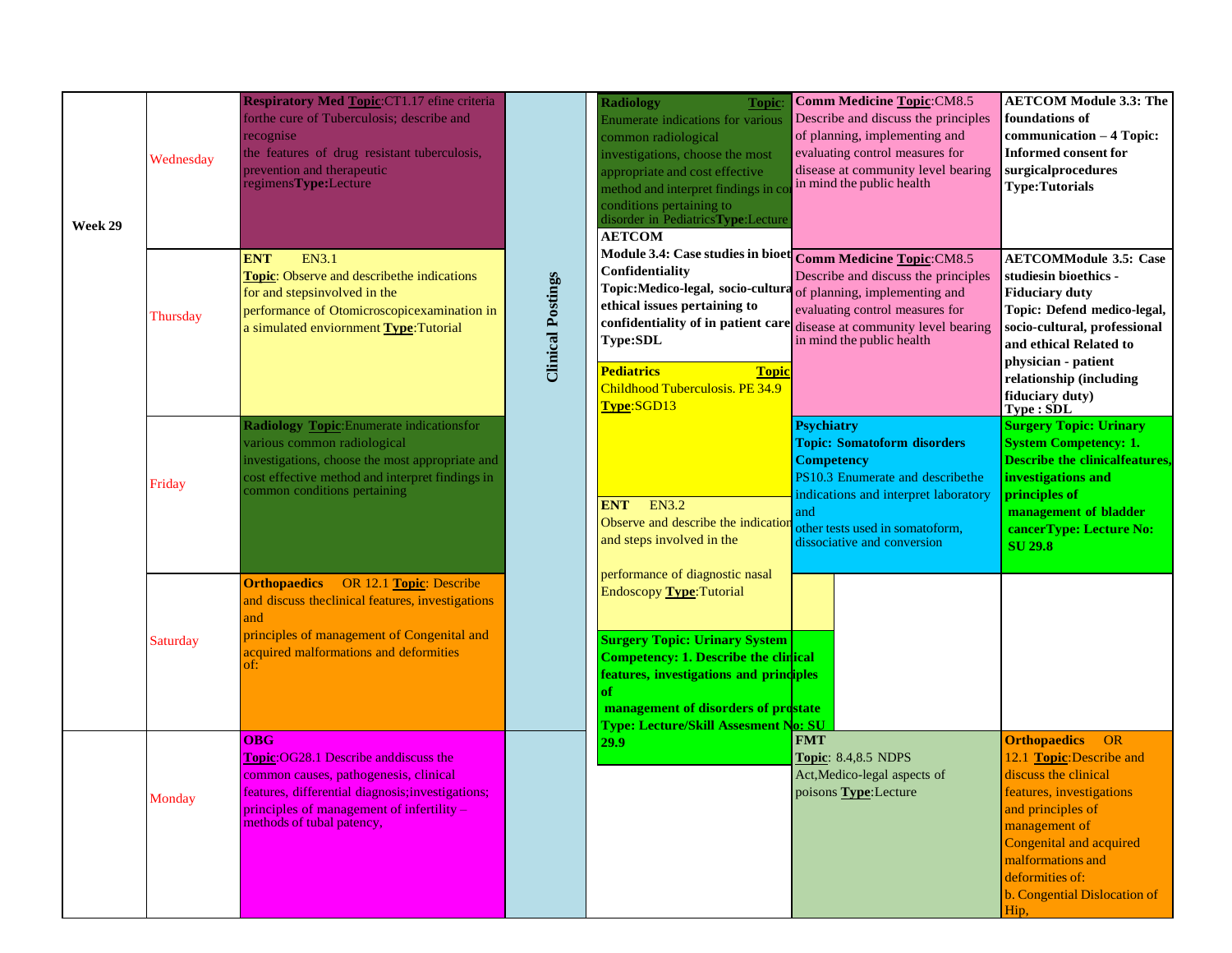|  |  |  | <b>Torticollis</b> |
|--|--|--|--------------------|
|  |  |  |                    |
|  |  |  |                    |
|  |  |  |                    |
|  |  |  |                    |
|  |  |  |                    |
|  |  |  |                    |
|  |  |  |                    |
|  |  |  |                    |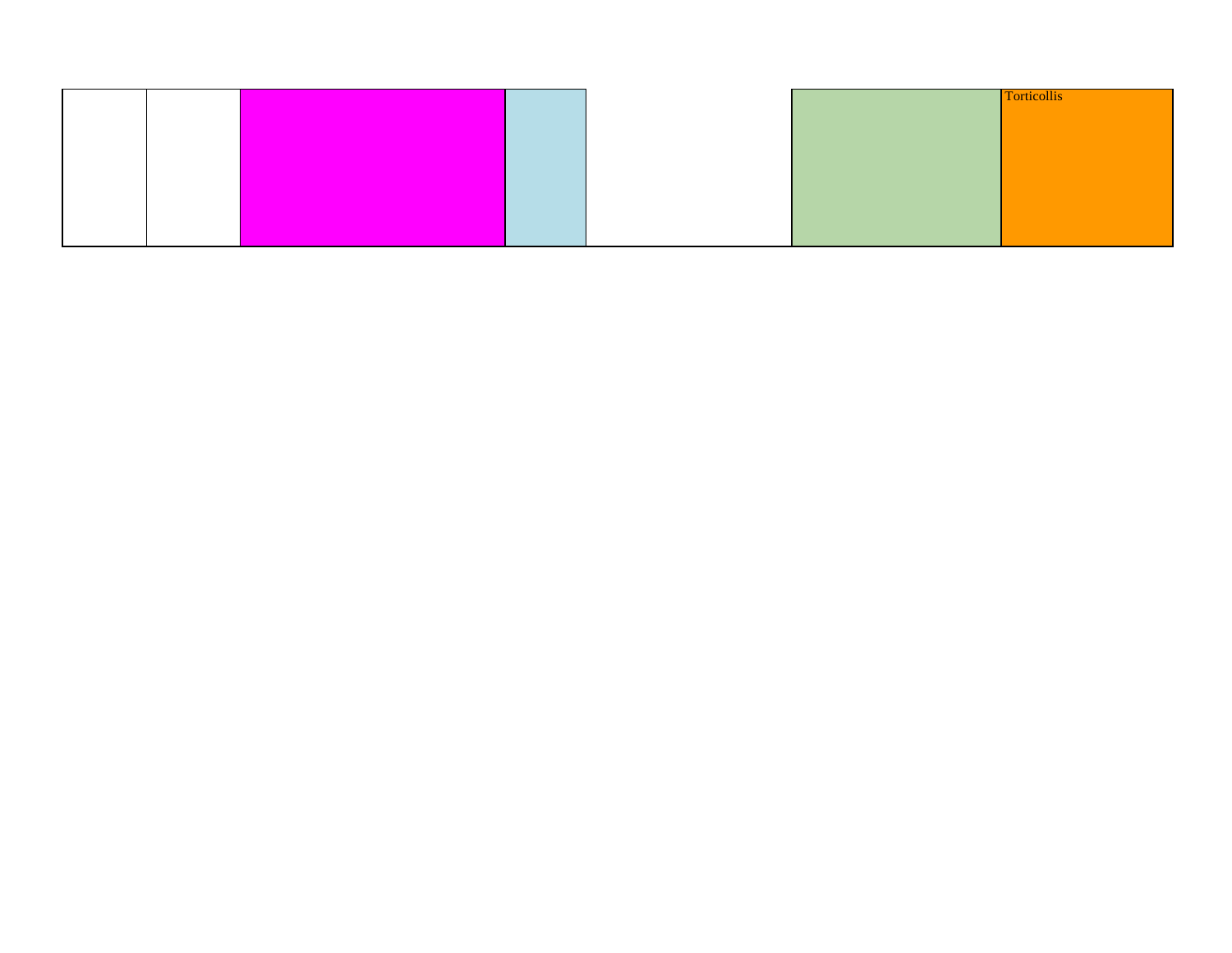|         | Tuesday   | Anaesthesia AS 5.3,5.6<br>Topic: Anatomy, principles,<br>indication, technique of PNB'S<br>(brachial plexus, femoral,<br>sciatic)<br><b>Type: Lecture</b>                                                                        | <b>Medicine</b><br>Topic:<br>Describe and discuss the pathophysiology,<br>clinical evolution and<br>complications cholelithiasis and<br>cholecystitis. I.M 5.8. Type:Lecture                                                                          |                          | <b>AETCOM</b><br>Module 3.4: Case studies in<br>bioethics - Confidentiality<br>Topic: Medico-legal, socio-<br>cultural and ethical issues<br>pertaining to<br>confidentiality of in patient<br>care      | Dermatology<br>Topic: STD<br>DR 10.8, DR 10.9, DR 10.10, DR<br>10.11 Type:IGT- GENERAL<br><b>MEDICINE, OBG</b>                                                                                                              |
|---------|-----------|----------------------------------------------------------------------------------------------------------------------------------------------------------------------------------------------------------------------------------|-------------------------------------------------------------------------------------------------------------------------------------------------------------------------------------------------------------------------------------------------------|--------------------------|----------------------------------------------------------------------------------------------------------------------------------------------------------------------------------------------------------|-----------------------------------------------------------------------------------------------------------------------------------------------------------------------------------------------------------------------------|
|         | Wednesday | <b>Respiratory Me</b><br>Topic:CT2.16 Discuss and<br>describe therapies for OAD<br>including bronchodilators,<br>leukotriene inhibitors, mast cell<br>stabilisers, theophylline, inhaled<br>and<br>systemic steroids, oxygen and | <b>FMT</b><br>Topic:<br>10.1 Pharmaceutical toxicology<br>Type:SDL                                                                                                                                                                                    |                          | <b>Comm Medicine</b><br>Topic:CM10.8 Describe the<br>physiology, clinical<br>management and principles of<br>adolescent health including<br><b>ARSH Type:Lecture/SDL</b>                                 | <b>Psychiatry</b><br>Topic:<br>Type:Lecture/Tutorial/Seminar/IGT/S<br>DL.                                                                                                                                                   |
| Week 30 | Thursday  | ENT EN3.3<br>Topic:Observe and describe the<br>indications for and steps<br>involved in the<br>performance of Rigid/Flexible<br>Laryngoscopy Type: Tutorial                                                                      | <b>Comm Medicine (PM)</b><br>Topic: CM<br>3.2.2-Health Economics Type:SDL                                                                                                                                                                             | <b>Clinical Postings</b> | <b>Comm Medicine</b><br>CM10.1 Describe the current<br>status of Reproductive,<br>maternal, newborn and<br>Child Health (RCH, JSY)<br>Type:Lecture/SDL                                                   | <b>Topic:</b> AETCOM Module 3.4: Case studies<br>in bioethics - Confidentiality<br>Topic: Medico-legal, socio-cultural<br>and ethical issues pertaining to<br>confidentiality of in patient care<br><b>Type: Tutorials</b>  |
|         | Friday    | <b>Radiology</b><br>Topic: Describe the role of<br>Interventional Radiology in<br>common clinical<br>conditionsType:Lecture                                                                                                      | <b>Pediatrics</b><br><b>Topic:</b><br>Down's Syndrome, Turnerr Syndrome,<br>Klinefelter Syndrome PE 32.2,32.7,32.11<br>Type:SGD14                                                                                                                     |                          | <b>Psychiatry</b><br><b>Topic: Personality disorders</b><br><b>Competency</b><br>PS11.1 Enumerate and describe<br>the magnitude and etiology of<br>personality<br>disorders<br>PS11.2 Enumerate, elicit, | <b>Surgery Topic: Urinary System</b><br><b>Competency: 1. Demonstrate a</b><br>digital rectal examination of the<br>prostate in a<br>mannequin or equivalent<br><b>Type: Lecture/Skill Assesment No:</b><br><b>SU 29.10</b> |
|         | Saturday  | <b>Orthopaedics</b> OR 2.16<br><b>Topic:</b> Describe and discuss<br>the mechanism of injury,<br>clinical features,<br>investigations and principles of<br>management of open fractures<br>with<br>focus on secondary infection  | <b>ENT</b> EN3.4 & EN3.5<br>Topic:Observe<br>and describe the indications for and steps<br>involved in the Observe and describe the<br>indications for and steps involved in the<br>surgical procedures in ear, nose & throat<br><b>Type:Tutorial</b> |                          |                                                                                                                                                                                                          |                                                                                                                                                                                                                             |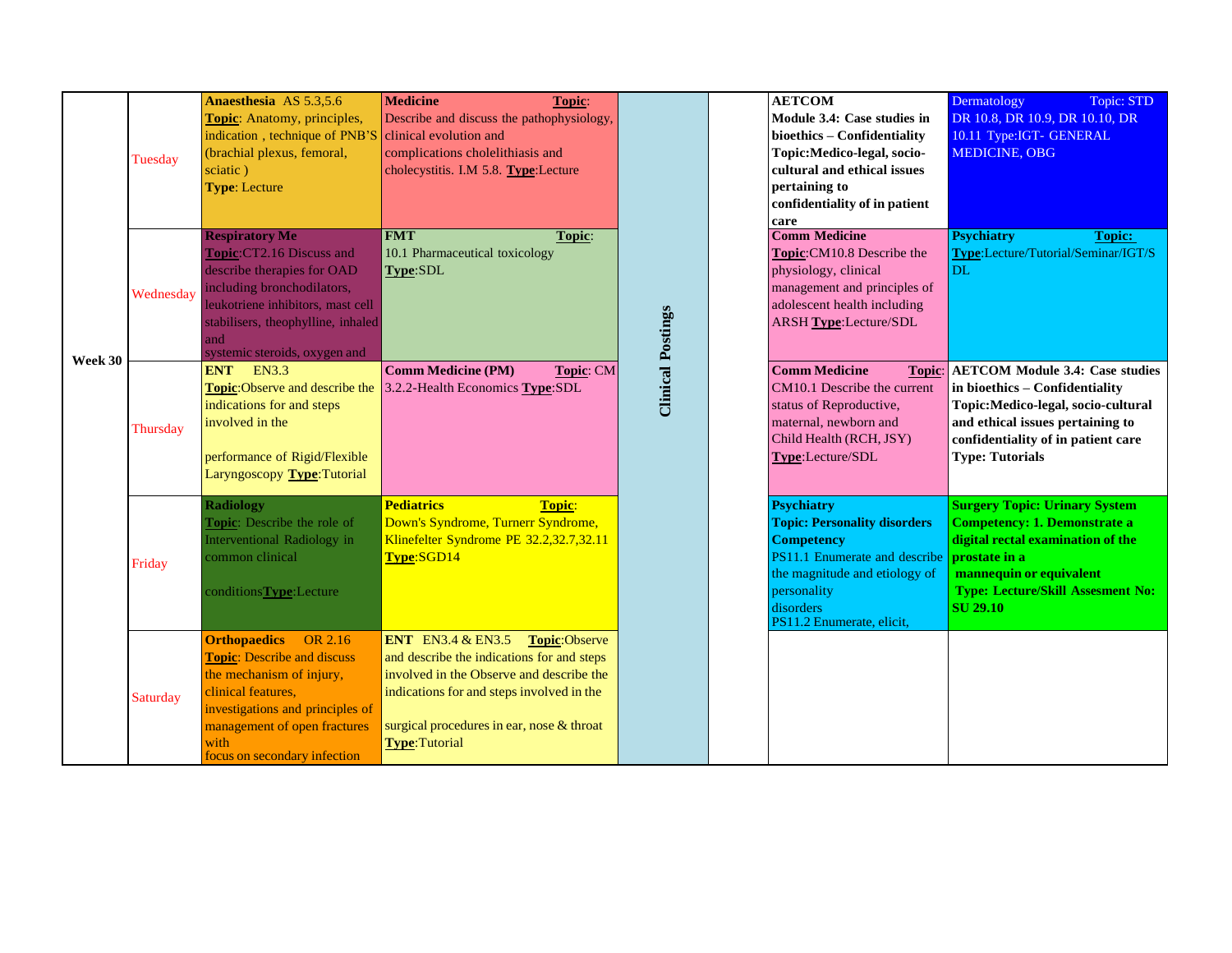|         | Monday    | <b>OBG</b><br>Topic: OG29.1 Describe and<br>discuss the etiology; pathology;<br>clinical features:<br>differential diagnosis;<br>investigations; principles of<br>management,<br>complications of fibroid uterus | <b>FMT</b><br>Topic:<br>11.1 Bio toxicology (Integrated with IM<br>20.1) Type: Tutorial/Seminar/IGT                                |                          | <b>FMT</b><br><b>Topic:</b> 8.8 Basic methodologies <b>Describe and discuss the</b><br>intreatment of poisoning<br>Type:Lecture                                                                                                  | <b>Orthopaedics</b><br>OR 3.1 Topic:<br>aetiopathogenesis, clinical features,<br>investigations and principles of<br>management of Bone and Joint<br>infections<br>a) Acute Osteomyelitis<br><b>Type: Lecture</b>                                                                                |
|---------|-----------|------------------------------------------------------------------------------------------------------------------------------------------------------------------------------------------------------------------|------------------------------------------------------------------------------------------------------------------------------------|--------------------------|----------------------------------------------------------------------------------------------------------------------------------------------------------------------------------------------------------------------------------|--------------------------------------------------------------------------------------------------------------------------------------------------------------------------------------------------------------------------------------------------------------------------------------------------|
|         | Tuesday   | Anaesthesia AS 6.1-6.3<br>- monitoring, common<br>complications & management<br><b>Type: Lecture</b>                                                                                                             | <b>Comm Medicine (PM)</b><br>Topic: CM<br><b>Topic:</b> Post anaesthesia recovery 3.2.3-International Health <b>Type</b> : Lecture |                          | <b>AETCOM</b><br>Module 3.4: Case studies in<br>bioethics - Confidentiality<br>Topic:Medico-legal, socio-<br>cultural and ethical issues<br>pertaining to<br>confidentiality of in patient<br>care                               | Dermatology<br>Topic: HIV<br>DR 11.1 Type:Lecture                                                                                                                                                                                                                                                |
|         | Wednesday | <b>Respiratory Med Topic:</b><br>CT2.11 Describe, discuss and<br>interpret pulmonary function<br>testsType:Lecture                                                                                               | <b>FMT</b><br>Topic:<br>11.1,14.5 Prepare PME reports for<br>toxicology Type:Tutorial/Seminar/IGT                                  | <b>Clinical Postings</b> | <b>Comm Medicine (PM)</b><br>Topic: CM 3.2-International<br>Health Type:SDL                                                                                                                                                      | <b>Psychiatry</b><br><b>Topic:</b><br><b>Personality disorders Competency</b><br>PS11.4 Describe the treatment of<br>personality disorders including<br>behavioural, psychosocial and<br>pharmacologic therapy<br>PS11.5 Demonstrate family education<br>in a patient with personality disorders |
| Week 31 | Thursday  |                                                                                                                                                                                                                  |                                                                                                                                    |                          | <b>Comm Medicine (PM)</b><br>Topic: CM 3.3-Operational<br>Research Type: Lecture                                                                                                                                                 | <b>AETCOM Module 3.4: Case studies</b><br>in bioethics - Confidentiality<br>Topic: Medico-legal, socio-cultural<br>and ethical issues pertaining to<br>confidentiality of in patient care<br><b>Type: Seminar</b>                                                                                |
|         | Friday    | <b>Radiology</b><br>Topic: Describe the role of<br><b>Emergency Radiology,</b><br>miscellaneous & applied<br>aspects, interaction with clinical<br>departments Type: tutorial                                    | <b>Comm Medicine (PM)</b><br><b>Topic: CM</b><br>3.3.1-Operational Research Type:<br>Tutorial                                      |                          | <b>Psychiatry</b><br><b>Topic: Personality disorders</b><br><b>Competency</b><br>PS11.6 Enumerate and describe<br>the pharmacologic basis and<br>side effects of drugs used in<br>personality disorders.<br>PS11.7 Enumerate the | <b>Surgery Topic: Urinary System</b><br><b>Competency: 1. Describe clinical</b><br>features, investigations and<br>management of<br>urethral strictures<br><b>Type: Lecture/Skill Assesment No:</b><br><b>SU</b> 29.11                                                                           |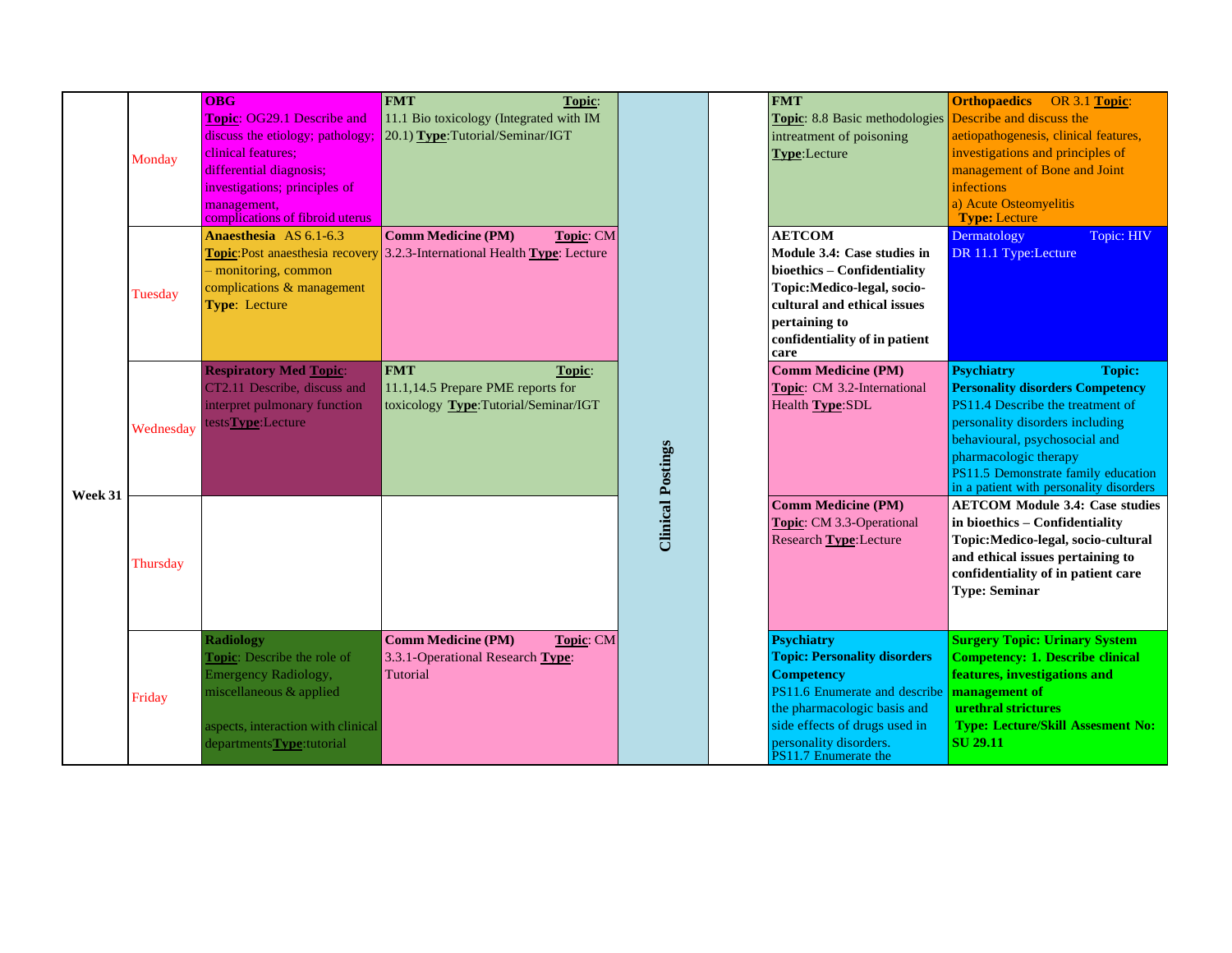|         | Saturday  | <b>FMT</b><br>Topic: 14.1 Wound certificate<br>writing<br>Type:Tutorial/Seminar/IGT                                                                                                                      | <b>Orthopaedics</b> OR 3.1 Topic:<br>Describe and discuss the<br>aetiopathogenesis, clinical features,<br>investigations and principles of<br>management of Bone and Joint<br><i>infections</i><br>b) Sub-Acute Osteomyelitis<br><b>Type: Lecture</b> |                          |                                                                                            |                                                                                                                                                                                                                                                                   |
|---------|-----------|----------------------------------------------------------------------------------------------------------------------------------------------------------------------------------------------------------|-------------------------------------------------------------------------------------------------------------------------------------------------------------------------------------------------------------------------------------------------------|--------------------------|--------------------------------------------------------------------------------------------|-------------------------------------------------------------------------------------------------------------------------------------------------------------------------------------------------------------------------------------------------------------------|
|         | Monday    | <b>OBG</b><br>Topic:OG30.1 Describe and<br>discuss the etiopathogenesis;<br>clinical features:<br>differential diagnosis;<br>investigations; management,<br>complications of<br><b>PCOS Type:Lecture</b> | <b>FMT</b><br>Topic:<br>8.9,8.10 Sample collection and<br>preservation & general principles<br>of Analytical Toxicology Type: Lecture                                                                                                                 |                          | <b>FMT</b><br><b>Topic:</b> 14.2 MLR in poisoning<br>casualty<br>Type:Tutorial/Seminar/IGT | <b>Orthopaedics</b><br>OR 3.1 Topic:<br>Describe and discuss the<br>aetiopathogenesis, clinical features,<br>investigations and principles of<br>management of Bone and Joint<br>infections<br>c) Acute Suppurative arthritis<br><b>Type: Lecture</b>             |
|         | Tuesday   | <b>Anaesthesia AS 7.1,7.2,7.5</b><br>$Topic: ICU - functions,$<br>monitoring and criteria for<br>admission & discharge<br><b>Type:</b> Tutorial and Integrated<br>teaching                               |                                                                                                                                                                                                                                                       |                          | <b>Comm Medicine (PM)</b><br>Topic: CM 3.3.2-Field Work<br>Type:Tutorial                   | Dermatology<br>Topic:<br>DERMATITIS. ECZEMA DR 12.1,<br>12.2, 12.4 Type: Lecture                                                                                                                                                                                  |
|         | Wednesday | <b>Respiratory Med</b><br>Topic:CT2.17 Describe and<br>discuss the indications for<br>vaccinations in OAD<br>Type:Lecture                                                                                | <b>FMT</b><br>Topic:<br>14.3 Technique incollecting, preserving<br>and<br>dispatch of the exhibits for poisoning<br>caseType:Tutorial/Seminar/IGT                                                                                                     |                          | <b>Comm Medicine (PM)</b><br>Topic: CM 3.3.2-Field Work<br>Type:Lecture                    | <b>Psychiatry</b><br><b>Topic:</b><br><b>Psychosomatic disorders</b><br><b>Competency</b><br>PS12.1 Enumerate and describe the<br>magnitude and etiology of<br>psychosomatic disorders<br>PS12.2 Enumerate, elicit, describe and<br>document clinical features in |
| Week 32 | Thursday  |                                                                                                                                                                                                          |                                                                                                                                                                                                                                                       | <b>Clinical Postings</b> | <b>Comm Medicine (PM)</b><br>Topic: CM 3.3.2-Field Work<br>Type:Seminar                    |                                                                                                                                                                                                                                                                   |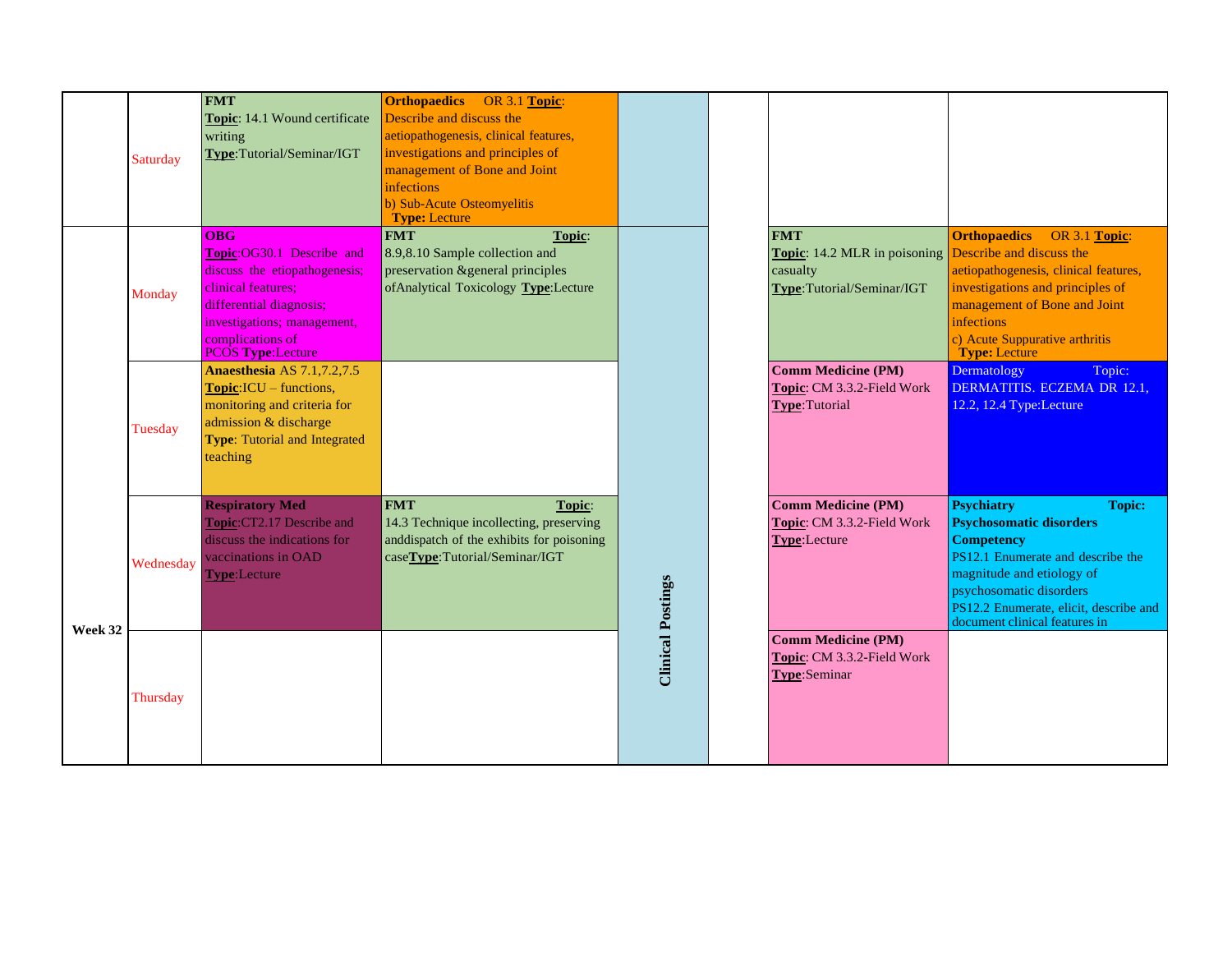| Friday    | <b>Radiology</b><br><b>Topic:</b> Describe preparation of<br>patient for common imaging<br>proceduresType:Tutorial                                                                                                   |                                                                                                                                                                                                                                                            | <b>Psychiatry</b><br><b>Topic: Psychosomatic</b><br>disorders<br><b>Competency</b><br>PS12.3 Enumerate and describe<br>the indications and interpret<br>laboratory and<br>other tests of psychosomatic | <b>Surgery Topic: Abdomen</b><br><b>Competency: 1. Describe the clinical</b><br>features, investigations and<br>principles of<br>management of disorders of small<br>and large intestine including<br>neonatal obstruction and Short gut<br>syndrome                                     |
|-----------|----------------------------------------------------------------------------------------------------------------------------------------------------------------------------------------------------------------------|------------------------------------------------------------------------------------------------------------------------------------------------------------------------------------------------------------------------------------------------------------|--------------------------------------------------------------------------------------------------------------------------------------------------------------------------------------------------------|------------------------------------------------------------------------------------------------------------------------------------------------------------------------------------------------------------------------------------------------------------------------------------------|
| Saturday  | <b>FMT</b><br>Topic: 9.2 Inorganic irritant<br>poisons Type:Lecture                                                                                                                                                  | <b>Orthopaedics</b><br>OR 3.1 Topic:<br>Describe and discuss the<br>aetiopathogenesis, clinical features,<br>investigations and principles of<br>management of Bone and Joint<br>infections<br>d) Septic Arthritis & HIV Infection<br><b>Type: Lecture</b> |                                                                                                                                                                                                        |                                                                                                                                                                                                                                                                                          |
| Monday    | <b>OBG</b><br>Topic: OG31.1 Describe and<br>discuss the etiology,<br>classification, clinical features,<br>diagnosis, investigations,<br>principles of management and<br>preventive<br>aspects of prolapse of uterus | <b>FMT</b><br>Topic:<br>14.4 Age estimation<br>Type:Tutorial/Seminar/IGT                                                                                                                                                                                   | <b>FMT</b><br><b>Topic:</b> 14.2 MLR in poisoning <b>Describe and discuss the</b><br>casualty<br>Type:Tutorial/Seminar/IGT                                                                             | <b>Orthopaedics</b><br>OR $3.1$ Topic:<br>aetiopathogenesis, clinical features,<br>investigations and principles of<br>management of Bone and Joint<br>infections<br>e) Spirochetal Infection<br><b>Type: Lecture</b>                                                                    |
| Tuesday   | <b>Anaesthesia AS 7.4</b><br>Topic: Basics of a ventilator -<br>basic setup process and modes,<br>Acid-Base physiology and<br><b>ABG</b> interpretation<br>Type: Tutorial and intergrated<br>teaching                |                                                                                                                                                                                                                                                            | <b>Comm Medicine (PM)</b><br>Topic: CM 3.3.3-Surveillance<br>Type:Tutorial                                                                                                                             | <b>Topic:</b><br><b>Dermatology</b><br>Type:Lecture/Tutorial/Seminar/IGT/S<br><b>DL</b>                                                                                                                                                                                                  |
| Wednesday | <b>Respiratory Med</b><br>Topic:CT2.20 Describe and<br>discuss the principles and use of<br>oxygen therapy in<br>the hospital and at home<br><b>Type:</b> Lecture                                                    | <b>FMT</b><br><b>Topic: 9.3</b><br>Metallic poisonsType:Lecture                                                                                                                                                                                            | <b>Comm Medicine (PM)</b><br>Topic: CM 3.3.3-Surveillance<br>Type:Seminar                                                                                                                              | <b>Psychiatry</b><br><b>Topic:</b><br><b>Psychosomatic disorders</b><br><b>Competency</b><br>PS12.5 Demonstrate family education<br>in a patient with psychosomatic<br>disorders in a simulated environment<br>PS12.6 Enumerate and describe the<br>pharmacologic basis and side effects |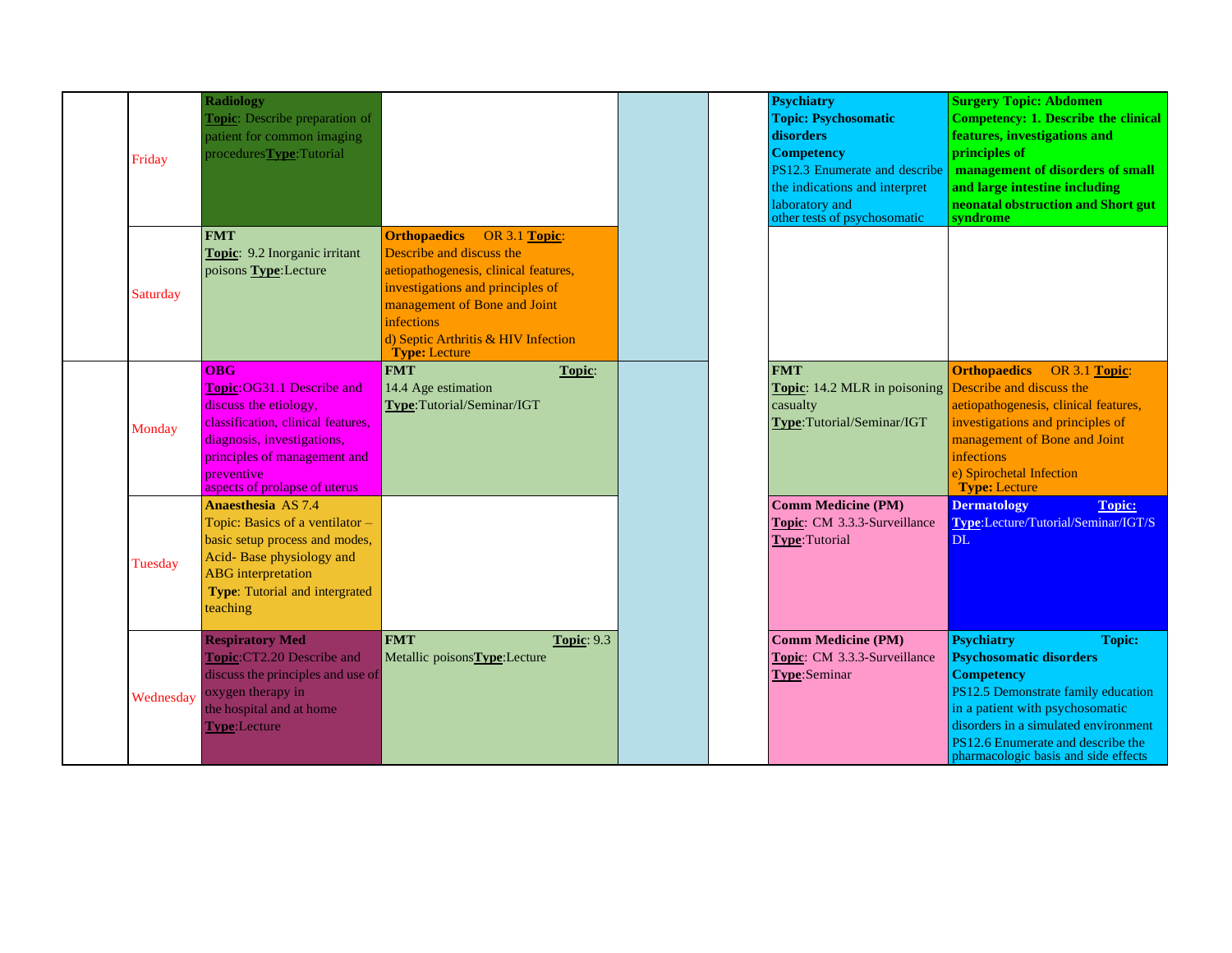| Thursday |                                                                                                                                                                                                 |                                                                                                                                                                                                                                              |  | <b>AETCOM Module 3.5: Case</b><br>studies in bioethics -<br><b>Fiduciary duty Topic:</b><br>physician's role and<br>responsibility to society and<br>the community<br><b>Type: Tutorials</b> | <b>AETCOM Module 3.5: Case studies</b><br>in bioethics - Fiduciary duty Topic:<br>physician's role and responsibility to<br>society and the community<br><b>Type: Tutorials</b>                                                                                 |
|----------|-------------------------------------------------------------------------------------------------------------------------------------------------------------------------------------------------|----------------------------------------------------------------------------------------------------------------------------------------------------------------------------------------------------------------------------------------------|--|----------------------------------------------------------------------------------------------------------------------------------------------------------------------------------------------|-----------------------------------------------------------------------------------------------------------------------------------------------------------------------------------------------------------------------------------------------------------------|
| Friday   | <b>Radiology</b><br>Topic: Describe the effects of<br>radiation in pregnancy and the<br>methods of<br>prevention/ minimization of<br>radiation exposureType:<br>Tutorial                        |                                                                                                                                                                                                                                              |  |                                                                                                                                                                                              | <b>Surgery Topic: Vascular diseases</b><br><b>Competency: 1. Demonstrate the</b><br>correct examination of the vascular<br>system and<br>enumerate and describe the<br>investigation of vascular disease<br><b>Type:Skill Assesment No: SU 27.2</b>             |
| Saturday | <b>FMT</b><br>Topic: 9.3Metallic poisons<br>Type:Lecture                                                                                                                                        | <b>Orthopaedics</b> OR 3.1 Topic:<br>Describe and discuss the<br>aetiopathogenesis, clinical features,<br>investigations and principles of<br>management of Bone and Joint<br>infections<br>f) Skeletal Tuberculosis<br><b>Type: Lecture</b> |  |                                                                                                                                                                                              |                                                                                                                                                                                                                                                                 |
| Monday   | $\overline{OBG}$<br>Topic: OG32.1 Describe and<br>discuss the physiology of<br>menopause, symptoms,<br>prevention, management and the<br>role of hormone replacement<br>therapy. Type: Tutorial | <b>FMT</b><br>Topic:<br>10.1 Pharmaceutical<br>toxicologyType:Lecture                                                                                                                                                                        |  | <b>FMT</b><br><b>Topic:</b> 14.7,14.8 Blood stains<br>,pattern,bloodgroupsType:Tuto<br>rial/Seminar/IGT                                                                                      | <b>Orthopaedics</b><br>OR 4.1 Topic:<br>Describe and discuss the clinical<br>features, Investigation and<br>principles of management of<br>Tuberculosis affecting major joints<br>(Hip, Knee) including cold abcess and<br>caries spine<br><b>Type: Lecture</b> |
| Tuesday  | <b>Anaesthesia AS 7.3</b><br>Topic: Management of<br>unconscious patient in ICU<br>Type: Tutorial and Integrated<br>teaching                                                                    |                                                                                                                                                                                                                                              |  |                                                                                                                                                                                              | <b>Topic:</b><br><b>Dermatology</b><br>Type:Lecture/Tutorial/Seminar/IGT/S<br><b>DL</b>                                                                                                                                                                         |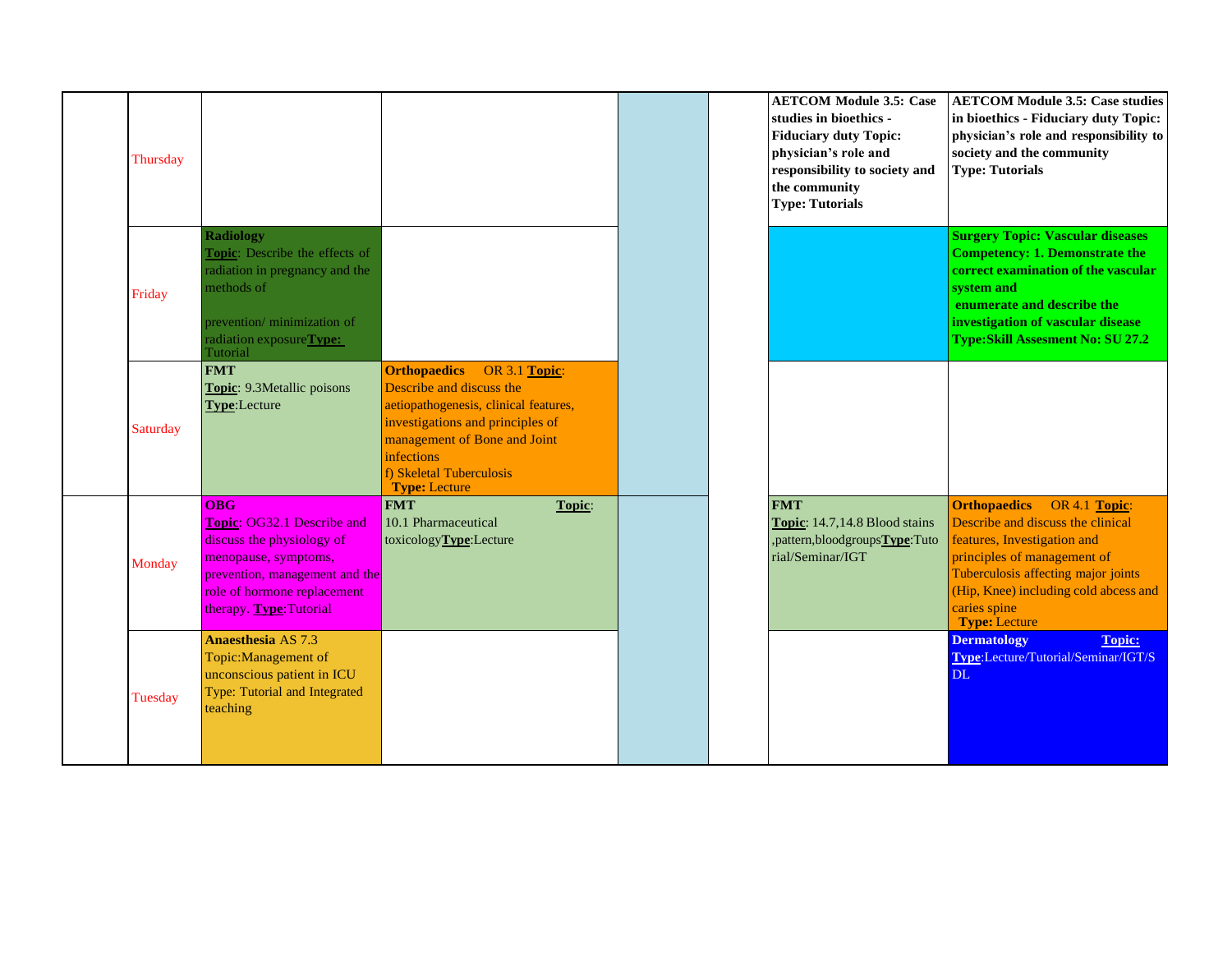| Week 34 | Wednesday | <b>Respiratory Med</b><br>Topic:<br>PH1.32 escribe the<br>mechanism/s of action, types,<br>doses, side effects,<br>indications and<br>contraindications of drugs used<br>in bronchial asthma<br>and COPD Type: Lecture | <b>FMT</b><br>Topic:<br>14.10 Medicolegal inference from wet<br>specimens, photographs, models showing<br>various types of injuries/<br>lesions/postmortemfindingsType:Tutorial/<br>Seminar/IGT     | <b>Clinical Postings</b> |                                                                                                                                                                                                                       | <b>Psychiatry</b><br><b>Topic: Psychiatric disorders in</b><br>childhood and adolescence<br><b>Competency</b><br><b>PS14.1</b><br>Enumerate and describe the magnitude<br>and etiology of psychiatric<br>disorders occurring in childhood and<br>adolescence<br><b>PS14.2</b>       |
|---------|-----------|------------------------------------------------------------------------------------------------------------------------------------------------------------------------------------------------------------------------|-----------------------------------------------------------------------------------------------------------------------------------------------------------------------------------------------------|--------------------------|-----------------------------------------------------------------------------------------------------------------------------------------------------------------------------------------------------------------------|-------------------------------------------------------------------------------------------------------------------------------------------------------------------------------------------------------------------------------------------------------------------------------------|
|         | Thursday  |                                                                                                                                                                                                                        |                                                                                                                                                                                                     |                          |                                                                                                                                                                                                                       |                                                                                                                                                                                                                                                                                     |
|         | Friday    | <b>Radiology</b><br><b>Topic:</b> Describe the components<br>of the PC & PNDT Act and its<br>medicolegal implications<br><b>Type:</b> Tutorial                                                                         |                                                                                                                                                                                                     |                          | <b>Psychiatry</b><br><b>Topic: Mental retardation</b><br><b>Competency</b><br>PS15.1 Describe the aetiology<br>and magnitude of mental<br>retardation<br>PS15.2 Describe and discuss<br>intelligence quotient and its | <b>Surgery Topic: Vascular diseases</b><br><b>Competency: 1. Describe</b><br>pathophysiology, clinical features,<br><b>Investigations and</b><br>principles of management of DVT<br>and Varicose veins<br><b>Type: Lecture/Skill Assesment No:</b><br>$\overline{\mathrm{SU}}$ 27.6 |
|         | Saturday  | <b>FMT</b><br>Topic: 14.11 Weapons of<br>medico legal importance,<br>preparereport<br>Type:Tutorial/Seminar/IGT                                                                                                        | <b>Orthopaedics</b> OR 4.1 Topic:<br>Describe and discuss the clinical features,<br>Investigation and<br>principles of management of<br><b>Musculoskeletal Tuberculosis</b><br><b>Type: Lecture</b> |                          |                                                                                                                                                                                                                       |                                                                                                                                                                                                                                                                                     |
|         | Monday    | <b>OBG</b><br>Topic: OG32.2 Enumerate the<br>causes of postmenopausal<br>bleeding and describe its<br>management Type:Seminar                                                                                          | <b>FMT</b><br>Topic:<br>12.1 Deliriant poisons Type: Lecture                                                                                                                                        |                          | <b>FMT</b><br>Topic: 13.1,13.2<br>Environmental toxicology<br>Type:Lecture                                                                                                                                            | <b>Orthopaedics</b><br>OR 4.1 Topic:<br>Describe and discuss the clinical<br>features, Investigation and<br>principles of management of TB HIP<br><b>Type: Lecture</b>                                                                                                              |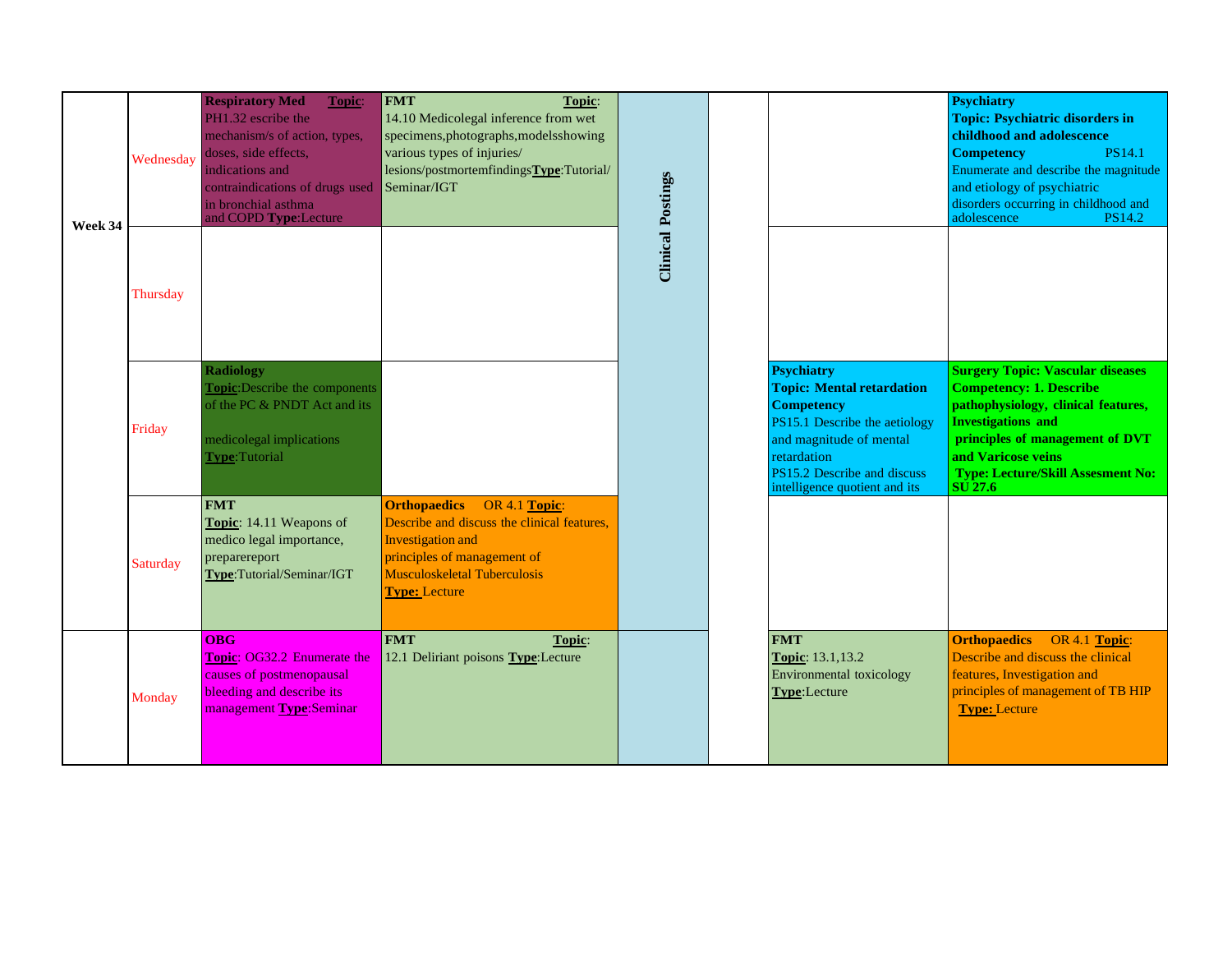|         | Tuesday   | Anaesthesia AS 8.1-8.3<br>Topic: Pain - Anatomy &<br>physiology, pain assessment,<br>pharmacology and management<br><b>Type:</b> Tutorial and Integrated<br>teaching                           |                                                                                                                                                                                                                              |                          |                                                                                                                                                                                                             | <b>Dermatology</b><br><b>Topic:</b><br>Type:Lecture/Tutorial/Seminar/IGT/S<br>DL.                                                                                                                                                                                                                       |
|---------|-----------|------------------------------------------------------------------------------------------------------------------------------------------------------------------------------------------------|------------------------------------------------------------------------------------------------------------------------------------------------------------------------------------------------------------------------------|--------------------------|-------------------------------------------------------------------------------------------------------------------------------------------------------------------------------------------------------------|---------------------------------------------------------------------------------------------------------------------------------------------------------------------------------------------------------------------------------------------------------------------------------------------------------|
| Week 35 | Wednesday | <b>Respiratory Med Topic:</b><br>IM24.10escribe and discuss the<br>aetiopathogenesis, clinical<br>presentation,<br>identification, functional<br>changes, acute care,<br>stabilizationType:IGT | <b>Radiology</b><br><b>Topic:</b> Identify<br>the bones and joints of lower limb seen in<br>anteroposterior<br>and lateral view radiographs of various<br>regions of lower limbType:SDL                                      | <b>Clinical Postings</b> |                                                                                                                                                                                                             | <b>Psychiatry</b><br><b>Topic:</b><br><b>Psychiatric disorders in the elderly</b><br><b>Competency</b><br>PS16.1 Enumerate and describe<br>common psychiatric disorders in the<br>elderly including dementia, depression<br>and psychosis PS16.2 Describe the<br>aetiology and magnitude of psychiatric |
|         | Thursday  |                                                                                                                                                                                                |                                                                                                                                                                                                                              |                          |                                                                                                                                                                                                             |                                                                                                                                                                                                                                                                                                         |
|         | Friday    | <b>Radiology</b><br><b>Topic:</b> Identify structures seen<br>on a plain x-ray chest (PA<br>view)Type:Tutorial                                                                                 | <b>Dermatology</b><br><b>Topic:</b><br>Type:Lecture/Tutorial/Seminar/IGT/SDL                                                                                                                                                 |                          | <b>Psychiatry</b><br><b>Topic: Psychiatric</b><br>emergencies<br><b>Competency</b><br>PS17.1 Enumerate and describe<br>the recognition and clinical<br>presentation of psychiatric<br>emergencies (Suicide, | <b>Surgery Topic: Vascular diseases</b><br><b>Competency: 1. Demonstrate the</b><br>correct examination of the lymphatic<br>system<br><b>Type: Skill Assesment No: SU 27.8</b>                                                                                                                          |
|         | Saturday  | <b>FMT</b><br>of Bullet& cartridge-<br>medicolegal interpretation<br>Type:Tutorial/Seminar/IGT                                                                                                 | <b>Orthopaedics</b><br>OR 4.1 Topic:<br><b>Topic:</b> 14.12 Content, structure <b>Describe</b> and discuss the clinical features,<br><b>Investigation</b> and<br>principles of management of TB Knee<br><b>Type: Lecture</b> |                          |                                                                                                                                                                                                             |                                                                                                                                                                                                                                                                                                         |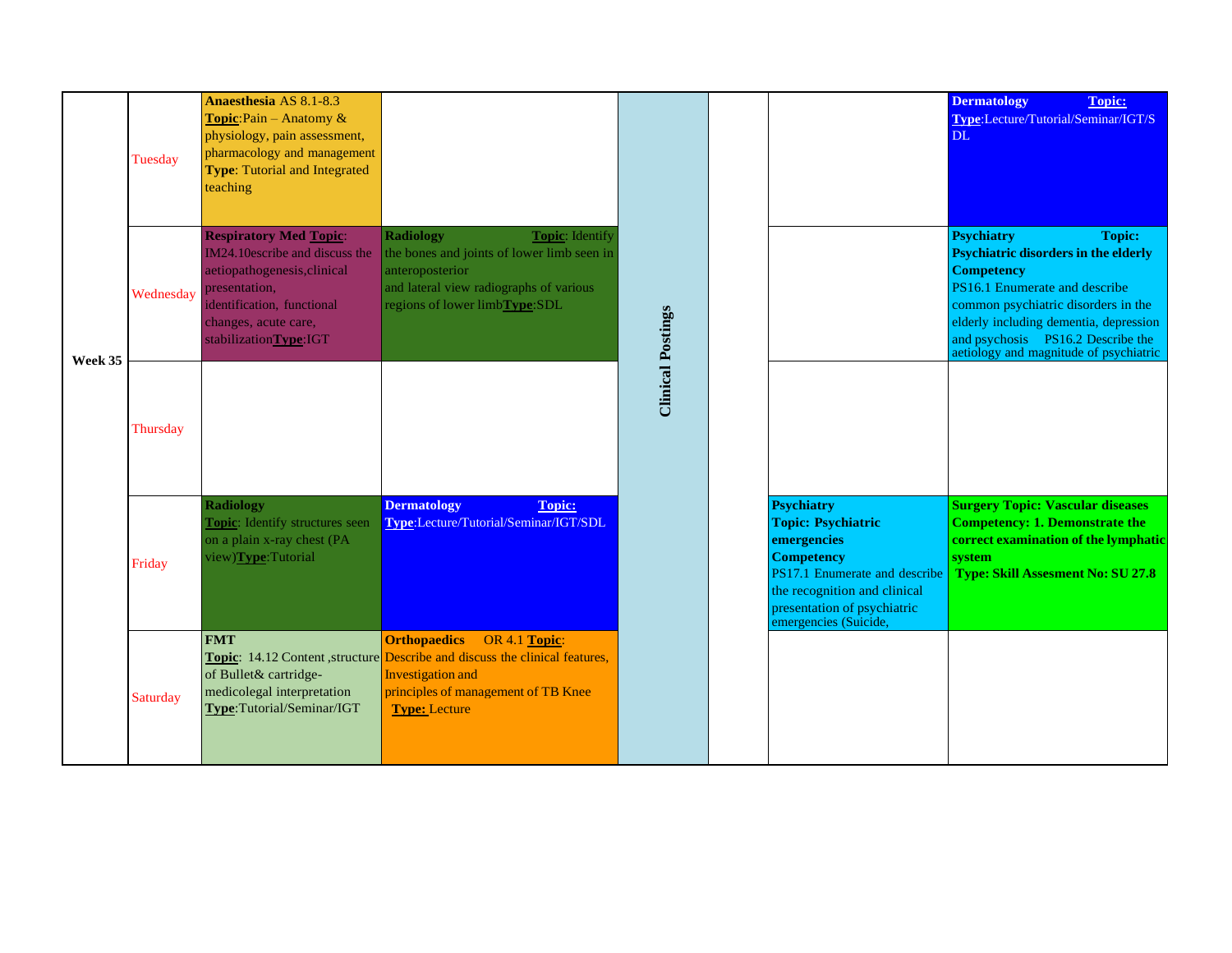|         | Monday    |                                                                                                                                                                                                                                               | <b>FMT</b><br>Topic:<br>14.13 Estimate the age offoetus by<br>postmortemexamination<br>Type:Tutorial/Seminar/IGT |                          | <b>FMT</b><br>Topic: 14.14 Accused<br>examination<br>Type:Tutorial/Seminar/IGT                                                                                                                                                      | <b>Orthopaedics</b> OR 4.1 Topic:<br>Describe and discuss the clinical<br>features, Investigation and<br>principles of management of Potts<br>Spine<br><b>Type: Lecture</b>                                                                                                                         |
|---------|-----------|-----------------------------------------------------------------------------------------------------------------------------------------------------------------------------------------------------------------------------------------------|------------------------------------------------------------------------------------------------------------------|--------------------------|-------------------------------------------------------------------------------------------------------------------------------------------------------------------------------------------------------------------------------------|-----------------------------------------------------------------------------------------------------------------------------------------------------------------------------------------------------------------------------------------------------------------------------------------------------|
|         | Tuesday   | <b>Anaesthesia AS 8.4-8.5</b><br>Topic: principles of pain<br>management in palliative care<br>and terminally ill patient<br><b>Type:</b> Tutorial and Integrated<br>teaching                                                                 |                                                                                                                  |                          |                                                                                                                                                                                                                                     | Dermatology<br>Topic:<br>URTICARIA, ANGIOEDEMA DR<br>14.5 Type:Lecture                                                                                                                                                                                                                              |
| Week 36 | Wednesday | <b>Respiratory Med</b><br>Topic:ct1.15Prescribe an<br>appropriate antituberculosis<br>regimen based on the<br>location of disease, smear<br>positivity and negativity and co<br>morbidities based on current<br>national guidelines including | <b>Radiology</b><br>Topic: Identify<br>and describe in brief a barium swallow<br><b>Type:Tutorial</b>            | <b>Clinical postings</b> |                                                                                                                                                                                                                                     | <b>Psychiatry</b><br><b>Topic:</b><br><b>Therapeutics Competency</b><br>PS18.1 Enumerate the indications and<br>describe the pharmacology, dose<br>and side effects of commonly use drugs<br>in psychiatric disorders<br>PS18.2 Enumerate the indications for<br>modified electroconvulsive therapy |
|         | Thursday  |                                                                                                                                                                                                                                               |                                                                                                                  |                          |                                                                                                                                                                                                                                     |                                                                                                                                                                                                                                                                                                     |
|         | Friday    | <b>Respiratory Med</b><br>Topic:<br>CT2.26, iscuss and describe<br>preventive measures to reduce<br>OAD in<br>workplaces Type:Lecture                                                                                                         | Topic:<br><b>Dermatology</b><br>Type:Lecture/Tutorial/Seminar/IGT/SDL                                            |                          | <b>Psychiatry</b><br><b>Topic: Miscellaneous</b><br><b>Competency</b><br>PS19.1 Describe the relevance,<br>role and status of community<br>psychiatry<br><b>PS19.2</b><br>Describe the objectives<br>strategies and contents of the | <b>OBG</b><br>Topic:<br>OG33.1 Classify, describe and discuss<br>the etiology, pathology, clinical<br>features, differential diagnosis,<br>investigations and staging of cervical<br>cancer Type:Seminar                                                                                            |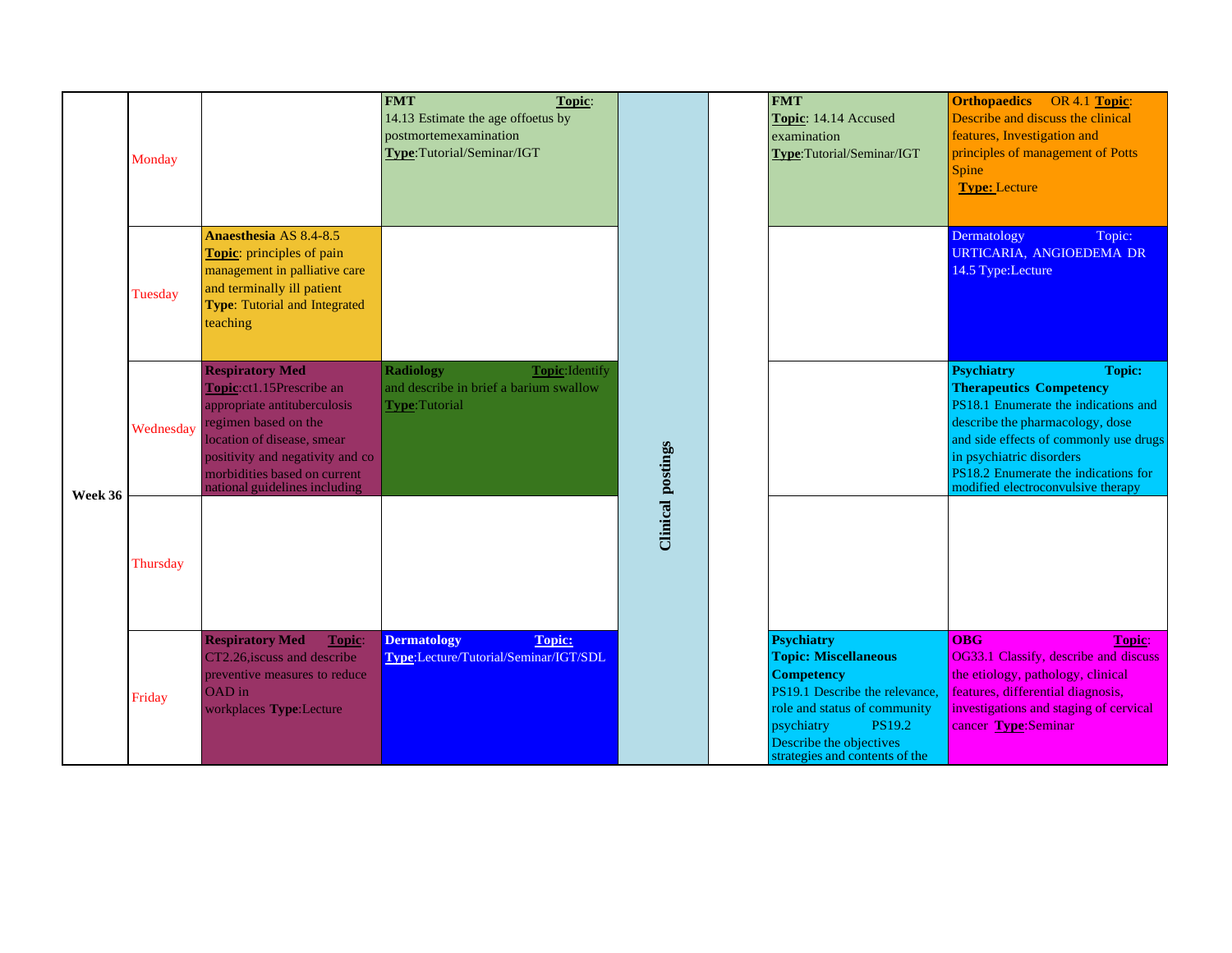|         | Saturday       | <b>FMT</b><br>Topic: 14.14 Accused<br>examination<br>Type:Tutorial/Seminar/IGT                                                                                                           | <b>Orthopaedics</b> OR 4.1 Topic:<br>Describe and discuss the clinical features,<br>Investigation and<br>principles of management of Tuberculosis<br>of Shoulder<br><b>Type: Lecture</b>                                                  |                          |                                                                               |                                                                                                                                                                                                                                                                                                |
|---------|----------------|------------------------------------------------------------------------------------------------------------------------------------------------------------------------------------------|-------------------------------------------------------------------------------------------------------------------------------------------------------------------------------------------------------------------------------------------|--------------------------|-------------------------------------------------------------------------------|------------------------------------------------------------------------------------------------------------------------------------------------------------------------------------------------------------------------------------------------------------------------------------------------|
|         | Monday         |                                                                                                                                                                                          | <b>FMT</b><br>Topic:<br>14.15 Victim<br>examinationType:Tutorial/Seminar/IGT                                                                                                                                                              |                          | <b>FMT</b><br>Topic: 14.15 Victim<br>examinationType:Tutorial/Semi<br>nar/IGT | <b>Orthopaedics</b><br>OR 4.1 Topic:<br>Describe and discuss the clinical<br>features, Investigation and<br>principles of management of Potts<br>Spine<br><b>Type: Lecture</b>                                                                                                                 |
|         | <b>Tuesday</b> | <b>Anaesthesia AS9.3,9.4</b><br>Topic: Perioperative -- fluid<br>management and use of blood<br>& blood products<br>Type: Tutorial and Integrated<br>teaching                            |                                                                                                                                                                                                                                           |                          |                                                                               | <b>Dermatology</b><br><b>Topic:</b><br>Type:Lecture/Tutorial/Seminar/IGT/S<br><b>DL</b>                                                                                                                                                                                                        |
| Week 37 | Wednesday      | <b>Respiratory Med</b><br>Topic: CT1.18 Educate health<br>care workers on National<br>Program of Tuberculosis<br>and administering and<br>monitoring the DOTS<br>programType:Lecture/IGT | <b>Radiology</b><br>Topic: Identify<br>the anatomical structures in 1) Plain x ray<br>skull, 2) AP view<br>and lateral view 3) Plain x ray cervical<br>spine - AP and lateral view<br>4) Plain x ray of paranasal<br>sinusesType:Tutorial | <b>Clinical Postings</b> |                                                                               | <b>Psychiatry</b><br><b>Topic:</b><br><b>Integration-Physiology PY10.7</b><br>Describe and discuss functions of<br>cerebral cortex, basal ganglia,<br>thalamus, hypothalamus, cerebellum<br>and limbic system and their<br>abnormalities<br>PY10.8 Describe<br>and discuss behavioural and EEG |
|         | Thursday       |                                                                                                                                                                                          |                                                                                                                                                                                                                                           |                          |                                                                               |                                                                                                                                                                                                                                                                                                |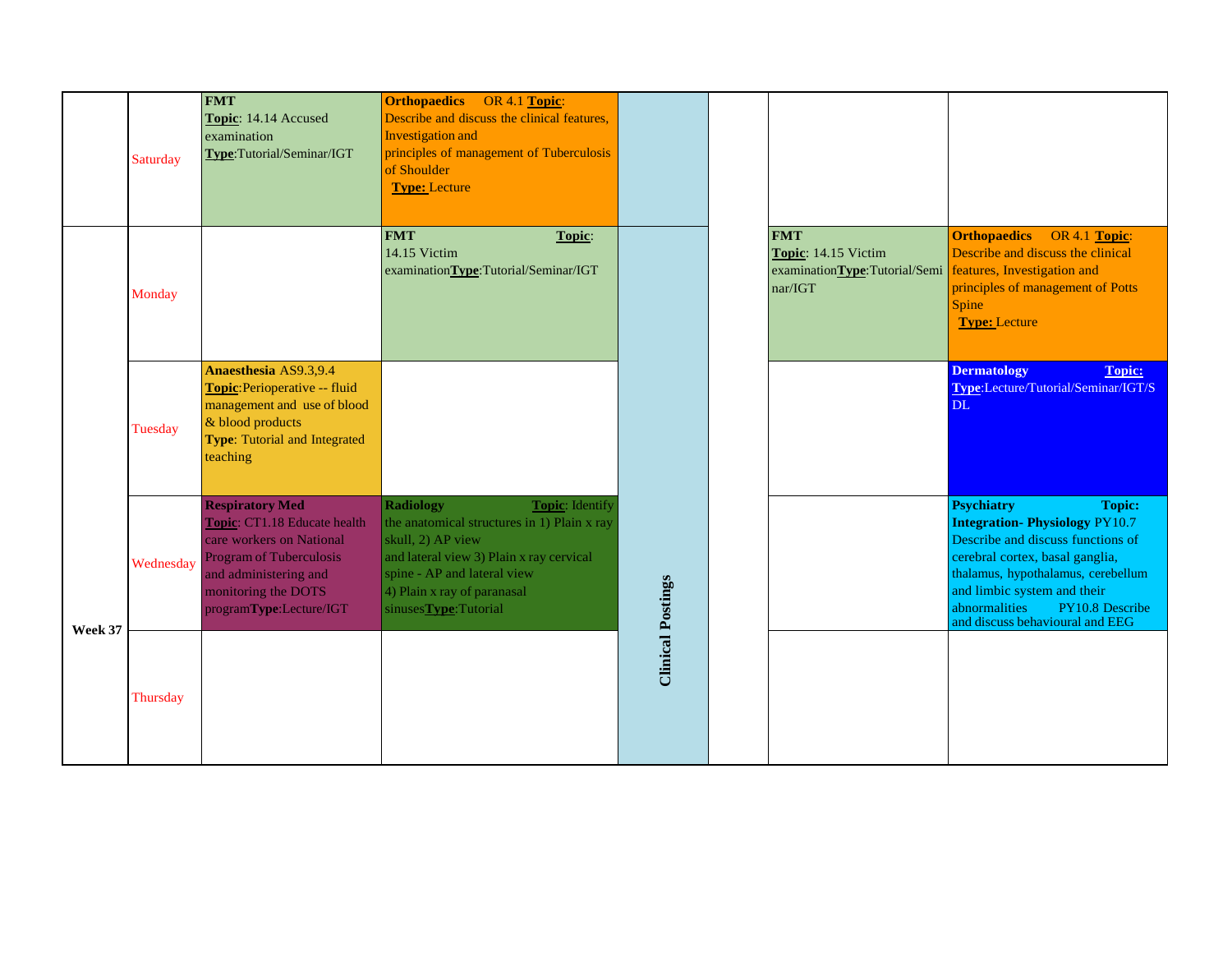| Friday    | <b>Respiratory Med</b><br>Topic:CT2.17 Describe and<br>discuss the indications for<br>vaccinations in OAD<br><b>Type:Seminar</b>                                                                                                  | <b>Dermatology</b><br><b>Topic:</b><br>Type:Lecture/Tutorial/Seminar/IGT/SDL                                                                                                                                                         |          | <b>Psychiatry</b><br><b>Topic: Integration-</b><br><b>Community medicine</b><br>CM15.1 Define and describe<br>the concept of mental Health<br>CM15.2 Describe warning<br>signals of mental health<br>disorder CM15.3 Describe | <b>OBG</b><br>Topic:<br>OG33.2Describe the principles of<br>management including surgery and<br>radiotherapy of Benign, Pre-malignant<br>(CIN) and Malignant Lesions<br>of the Cervix Type: IGT                                                                                |
|-----------|-----------------------------------------------------------------------------------------------------------------------------------------------------------------------------------------------------------------------------------|--------------------------------------------------------------------------------------------------------------------------------------------------------------------------------------------------------------------------------------|----------|-------------------------------------------------------------------------------------------------------------------------------------------------------------------------------------------------------------------------------|--------------------------------------------------------------------------------------------------------------------------------------------------------------------------------------------------------------------------------------------------------------------------------|
| Saturday  | <b>FMT</b><br>Topic: 14.16 Drunkenness<br>certificate writing<br>Type:Tutorial/Seminar/IGT                                                                                                                                        | <b>Orthopaedics</b> OR 12.1 Topic:<br>Describe and discuss the clinical features,<br>investigations and<br>principles of management of Congenital<br>and acquired<br>malformations and deformities of:<br>Congenital Vertical Talus. |          |                                                                                                                                                                                                                               |                                                                                                                                                                                                                                                                                |
| Monday    |                                                                                                                                                                                                                                   | <b>FMT</b><br>Topic:<br>14.17 Identify & draw medicolegal<br>inference from common poisons<br>Type:Tutorial/Seminar/IGT                                                                                                              |          | <b>FMT</b><br>Topic: 14.17 Identify & draw<br>medicolegal inference from<br>common poisons<br>Type:Tutorial/Seminar/IGT                                                                                                       | <b>Orthopaedics</b><br><b>OR 12.1 Topic:</b><br>Describe and discuss the clinical<br>features, investigations and<br>principles of management of<br>Congenital and acquired<br>malformations and deformities of:<br>Congenital Torticollis Type : Lecture                      |
| Tuesday   | Anaesthesia AS 10.1-10.4<br>Topic: Patient safety - hazards<br>in perioperative period , Role of<br>communication, Common<br>medical and medications errors<br>in anaesthesia<br><b>Type: Tutorial and Integrated</b><br>teaching |                                                                                                                                                                                                                                      |          |                                                                                                                                                                                                                               | Dermatology<br>Topic:<br>NUTRITIONAL DEFICIENCIES DR<br>17.2, 17.3, 17.4 Type: IGT-<br><b>GENERAL MEDICINE,</b><br>PEDIATRICS, BIOCHEMISTRY                                                                                                                                    |
| Wednesday | <b>Respiratory Med</b><br>Topic: CT2.19 evelop a<br>management plan for acute<br>exacerbations including<br>bronchodilators, systemic<br>steroids, antimicrobial therapy<br>Type:Seminar                                          | <b>Radiology</b><br>Topic:<br>Describe the anatomical route used for<br>carotid angiogram and<br>vertebral angiogramType:Tutorial                                                                                                    | Postings |                                                                                                                                                                                                                               | <b>Psychiatry</b><br><b>Topic:</b><br><b>Integration- General Medicine</b><br>IM17.14 Counsel patients with<br>migraine and tension headache on<br>lifestyle<br>changes and need for prophylactic<br>IM24.5 Describe and<br>therapy<br>discuss the aetiopathogenesis, clinical |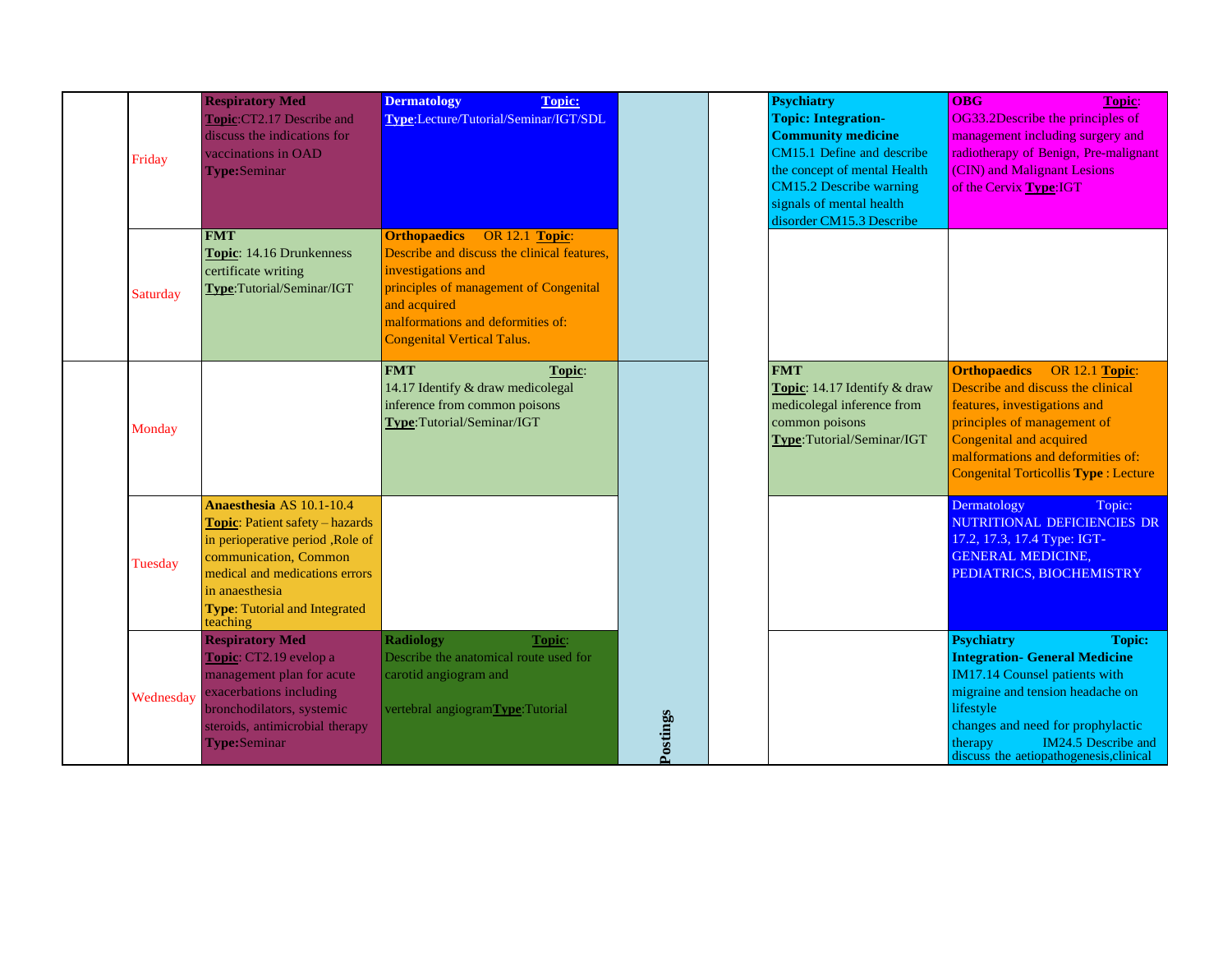| Thursday |                                                                                                                                                                                                                   |                                                                                                                                     | <b>Clinical</b> |                                                                                                                                                                                                                      |                                                                                                                                                  |
|----------|-------------------------------------------------------------------------------------------------------------------------------------------------------------------------------------------------------------------|-------------------------------------------------------------------------------------------------------------------------------------|-----------------|----------------------------------------------------------------------------------------------------------------------------------------------------------------------------------------------------------------------|--------------------------------------------------------------------------------------------------------------------------------------------------|
| Friday   | <b>Respiratory Med</b><br>Topic: PH1.33 Describe the<br>mechanism of action, types,<br>doses, side effects,<br>indications and<br>contraindications of the drugs<br>used in cough<br>(antitussives, expectorants/ | Dermatology<br>Topic:<br>SYSTEMIC DISEASE AND SKIN DR<br>18.1, DR 18.2 Type:Lecture                                                 |                 | <b>Psychiatry</b><br><b>Topic: Integration-</b><br><b>Pediatrics</b><br>Discuss and describe the<br>patterns of growth in infants,<br>children and<br><b>Adolescents</b><br><b>PE1.3</b><br>Discuss and describe the | <b>OBG</b><br><b>Topic:</b><br>OG33.3 Describe and demonstrate the<br>PE1.2 screening for cervical cancer in a<br>simulated environment Type:IGT |
| Saturday | <b>FMT</b><br>Topic: 14.18 Examine &<br>preparemedico-legal report of<br>aperson in police, judicial<br>custody or referred by<br>Courtbrought formedical<br>examination <b>Type</b> :Tutorial/Seminar/IGT        | <b>Orthopaedics</b><br><b>Topic: Osteoarthritis</b><br><b>Type: Lecture</b>                                                         |                 |                                                                                                                                                                                                                      |                                                                                                                                                  |
| Monday   |                                                                                                                                                                                                                   | <b>FMT</b><br>Topic:<br>14.19 Identify & preparemedico-legal<br>inference fromhistopathological slides<br>Type:Tutorial/Seminar/IGT |                 | <b>FMT</b><br>dying declaration in a simulated<br>environment<br>Type:Tutorial/Seminar/IGT                                                                                                                           | Orthopaedic<br>Topic:<br><b>Topic:</b> 14.20 Record and certify <b>Peripheral Nerve Injuries Type:</b> Lecture                                   |
| Tuesday  | Anaesthesia AS 3.1-3.5<br>Topic:Pre-anaesthesia check-<br>up, airway anatomy<br>Type: SELF DIRECTED<br><b>LEARNING</b>                                                                                            |                                                                                                                                     |                 |                                                                                                                                                                                                                      | Topic: AN<br>Dermatology<br>4.2, 4.4, 4.5 Type:Lecture                                                                                           |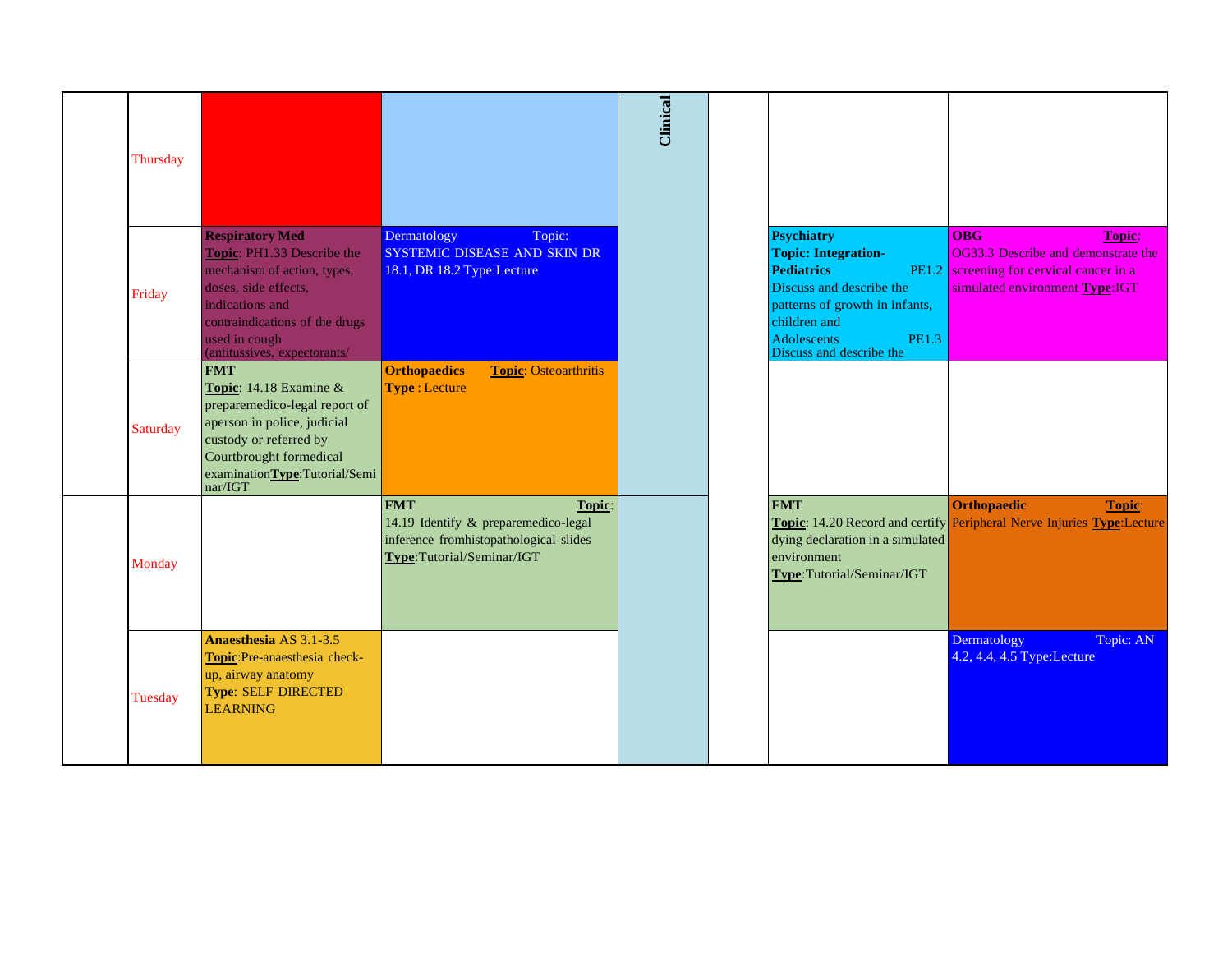| Week 39 | Wednesday | <b>Respiratory Med</b><br>Topic: CT2.5 Drecribe and<br>discuss the genetics of alpha 1<br>antitrypsin deficiency<br>in emphysema Type:SDL | <b>Radiology</b><br>Topic: Identify<br>anatomical structures in carotid angiogram<br>and vertebral<br>angiogramType:Lecture | <b>Clinical Postings</b> |                                                                                                                                                                                               | <b>Psychiatry</b><br><b>Topic:</b><br><b>Integration - Physical Medicine &amp;</b><br><b>Rehabilitation, DVL PM 9.1</b><br>Describe rehabilative aspects as they<br>pertain to the elderly including<br>patients with dementia, depression,<br>incontinence immobility and<br>nutritional needs |
|---------|-----------|-------------------------------------------------------------------------------------------------------------------------------------------|-----------------------------------------------------------------------------------------------------------------------------|--------------------------|-----------------------------------------------------------------------------------------------------------------------------------------------------------------------------------------------|-------------------------------------------------------------------------------------------------------------------------------------------------------------------------------------------------------------------------------------------------------------------------------------------------|
|         | Thursday  |                                                                                                                                           |                                                                                                                             |                          |                                                                                                                                                                                               |                                                                                                                                                                                                                                                                                                 |
|         | Friday    | <b>Respiratory Med</b><br>Topic: PH1.4 Describe the<br>dugs used in MDR and XDR<br>Tuberculosis Type:Seminar<br>integrated teaching       | Dermatology<br>Topic: PA<br>34.1, 34.2, 34.3, 34.4 Type:Seminar                                                             |                          | <b>Psychiatry</b><br><b>Topic: Integration - FMT</b><br>FM3.17 Describe and discuss<br>the sexual perversions<br>fetichism,<br>transvestism, voyeurism,<br>sadism, necrophagia,<br>masochism, | $\overline{OBG}$<br><b>Topic:OG33.4 Enumerate the methods</b><br>to prevent cancer of cervix including<br>visual inspection with acetic acid<br>(VIA), visual inspection of cervix with<br>Lugol's iodine (VILI), pap smear and<br>colposcopy Type: Tutorial                                    |
|         | Saturday  | <b>FMT</b><br>Topic: 14.21 Collect, preserve,<br>sealand dispatch exhibits<br>forDNA-Finger printing<br>Type:Tutorial/Seminar/IGT         | <b>Orthopaedic</b><br>Topic:<br>Peripheral Nerve Injuries - Management<br><b>Type:</b> Lecture                              |                          |                                                                                                                                                                                               |                                                                                                                                                                                                                                                                                                 |
|         | Monday    |                                                                                                                                           | <b>FMT</b><br>Topic:<br>14.22 Give expert medical/medico-legal<br>evidence in Court of law<br>Type:Tutorial/Seminar/IGT     |                          | <b>FMT</b><br>Topic: 14.22 Give expert<br>medical/medico-legal evidence<br>in Court of law<br>Type:Tutorial/Seminar/IGT                                                                       | <b>Orthopaedic</b><br>Topic:<br>Periarthritis Shoulder, Rotator Cuff<br><b>Injury Type: Lecture</b>                                                                                                                                                                                             |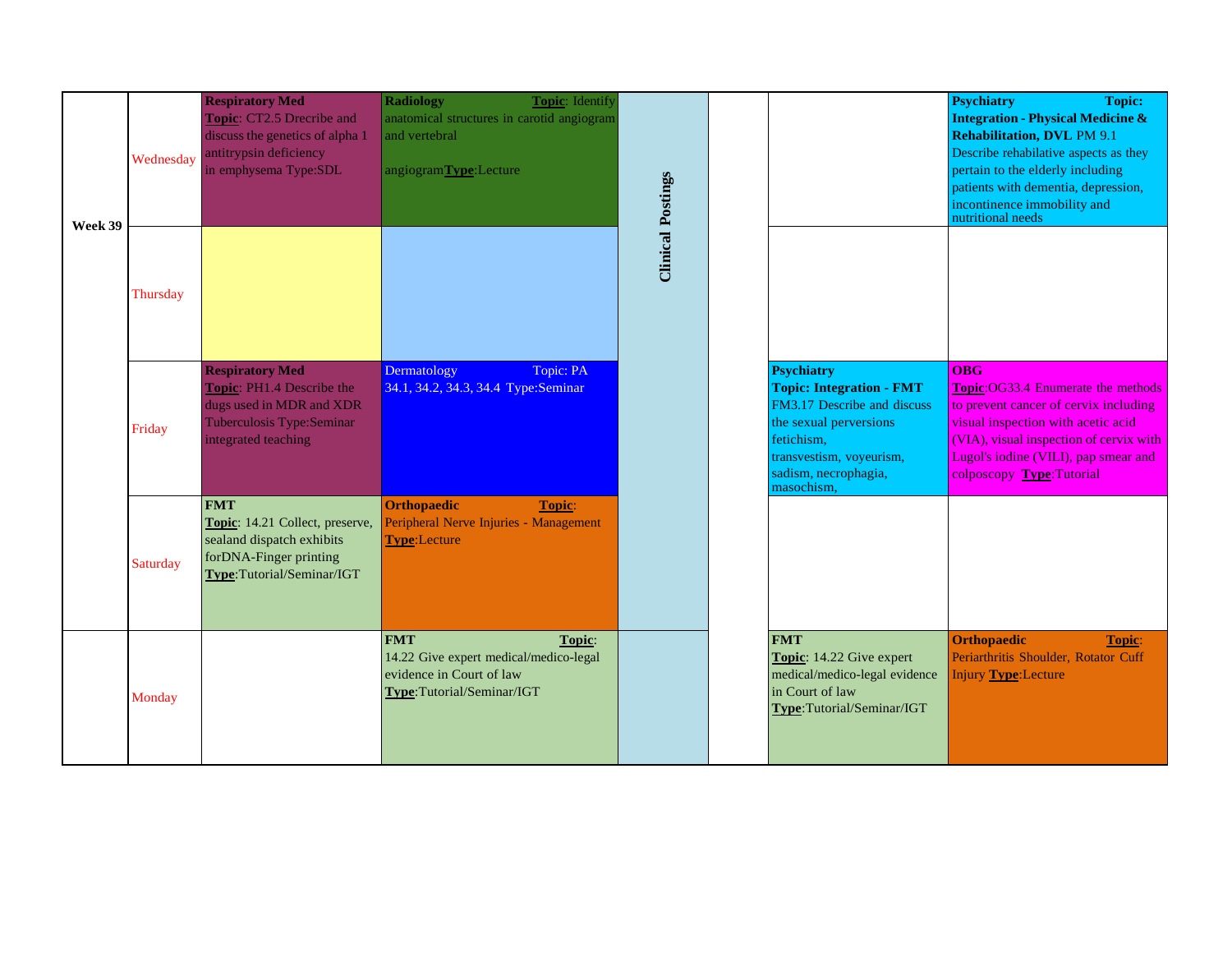|                                                                                  | Tuesday                 | Anaesthesia AS 4.5, 6.1<br>Topic: Monitoring and post<br>anaesthesia care<br><b>Type: SELF DIRECTED</b><br><b>LEARNING</b>                               |                                                                                                                                           |                          |  |                                                                                                                                                                                                       | Dermatology<br>Topic:<br>lab diagnosis of STD MI 4.3<br>ETIOPATHOGENESIS OF SKIN<br>AND SOFT TISSUE DISEASES; MI<br>7.2 LAB DIAGNOSIS OF STD<br>Type:Seminar                                                                                    |
|----------------------------------------------------------------------------------|-------------------------|----------------------------------------------------------------------------------------------------------------------------------------------------------|-------------------------------------------------------------------------------------------------------------------------------------------|--------------------------|--|-------------------------------------------------------------------------------------------------------------------------------------------------------------------------------------------------------|-------------------------------------------------------------------------------------------------------------------------------------------------------------------------------------------------------------------------------------------------|
| Week 40                                                                          | Wednesday               | <b>Respiratory Med</b><br>Topic:PE34.3 Discuss the<br>various regimens for<br>management of Tuberculosis as<br>per National<br>GuidelinesType:Seminar    | <b>Radiology</b><br>Topic:Describe<br>& identify the cross-section at the level of<br>T8, T10 and L1<br>(transpyloric plane) Type:Lecture | <b>Clinical postings</b> |  |                                                                                                                                                                                                       |                                                                                                                                                                                                                                                 |
|                                                                                  | Thursday                |                                                                                                                                                          |                                                                                                                                           |                          |  |                                                                                                                                                                                                       |                                                                                                                                                                                                                                                 |
|                                                                                  | Friday                  | <b>Respiratory Med</b><br><b>Topic: PE34.2 Discuss the</b><br>various diagnostic tools for<br>childhood tuberculosis TYPE:<br><b>Integrated teaching</b> | Dermatology<br>Topic: drugs<br>used in skin diseases PH 1.57<br>Type:Lecture                                                              |                          |  | <b>Psychiatry</b><br><b>Topic: Integration- FMT</b><br>FM2.5 Discuss moment of<br>death, modes of death-coma,<br>asphyxia and<br>syncope FM3.14 SEXUAL<br><b>OFFENCES</b><br>Describe and discuss the | <b>OBG</b><br>Topic:<br>OG34.3 Describe and discuss the<br>etiology, pathology, classification,<br>staging, clinical features, differential<br>diagnosis, investigations and<br>management of gestational<br>trophoblastic disease Type:Lecture |
|                                                                                  | <b>Saturday</b>         | <b>FMT</b><br>Topic: 4.5,4.6<br>Rights/privileges/LAW<br>RELATED to a medical<br>practitioner Type:Lecture                                               | <b>Orthopaedic</b><br><b>Topic: Tennis</b><br>Elbow, Golfers Elbow Type:Lecture                                                           |                          |  |                                                                                                                                                                                                       |                                                                                                                                                                                                                                                 |
| Table: Third Professional Part-I Total Teaching Hours Department wise as per NMC |                         |                                                                                                                                                          |                                                                                                                                           |                          |  |                                                                                                                                                                                                       |                                                                                                                                                                                                                                                 |
|                                                                                  | <b>SUBJECTSLECTURES</b> | <b>Tutorials/Seminars/</b>                                                                                                                               | <b>Self-Directed learning (Hours)</b>                                                                                                     | <b>Total Hours</b>       |  |                                                                                                                                                                                                       |                                                                                                                                                                                                                                                 |
| <b>General M</b>                                                                 | 25                      | <b>Integrated teaching (Hours)</b><br>35                                                                                                                 | 5                                                                                                                                         | 65                       |  |                                                                                                                                                                                                       |                                                                                                                                                                                                                                                 |